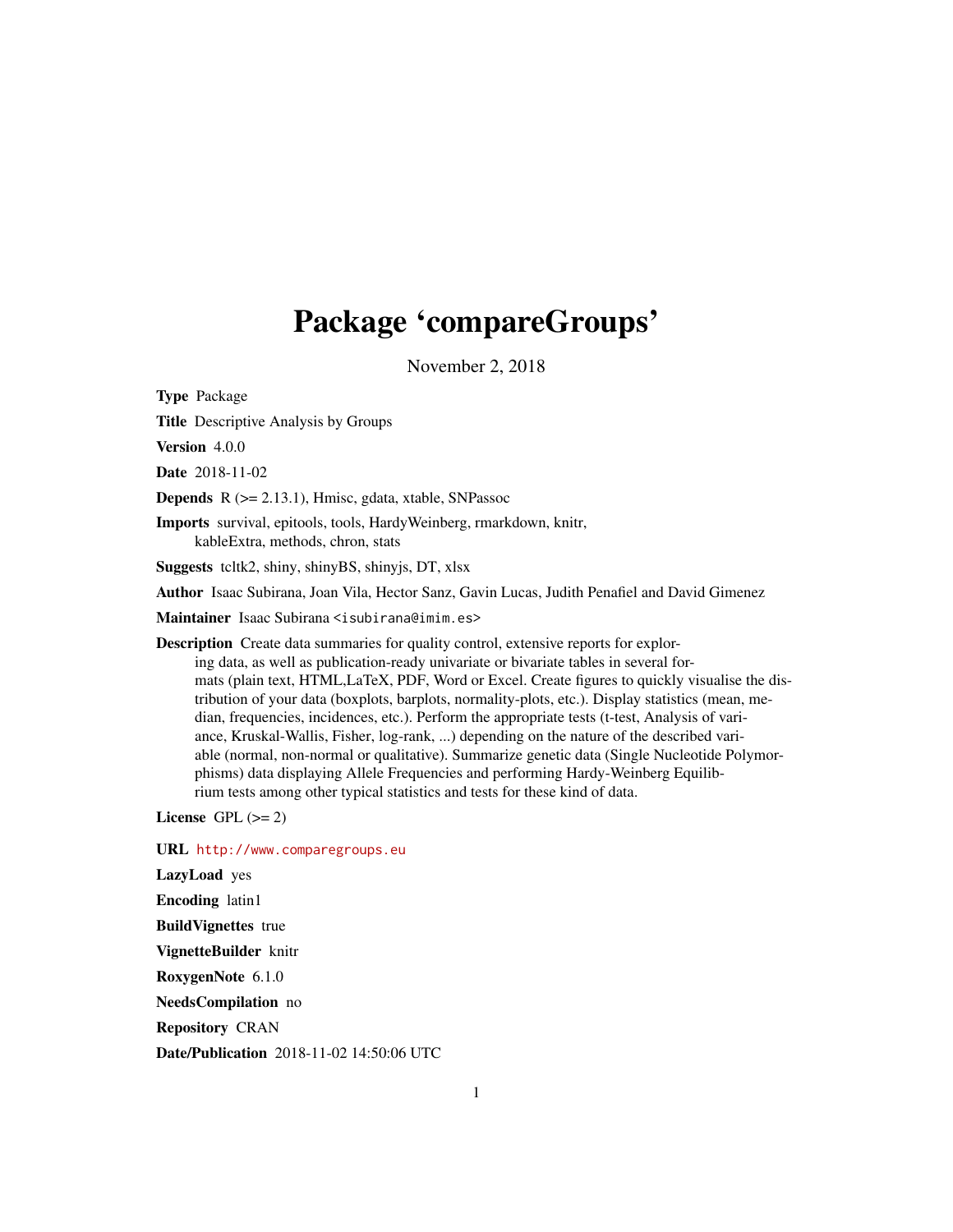# <span id="page-1-0"></span>R topics documented:

|       |                   | $\overline{2}$ |
|-------|-------------------|----------------|
|       |                   | 3              |
|       |                   |                |
|       |                   |                |
|       |                   |                |
|       |                   |                |
|       |                   |                |
|       |                   |                |
|       |                   |                |
|       |                   |                |
|       |                   |                |
|       | $\exp{ort2pdf29}$ |                |
|       |                   |                |
|       |                   |                |
|       |                   |                |
|       |                   |                |
|       |                   |                |
|       |                   |                |
|       |                   |                |
|       |                   |                |
|       |                   |                |
|       |                   |                |
|       |                   |                |
|       |                   |                |
| Index |                   | 45             |

compareGroups-package *Descriptive analysis by groups*

# Description

Create data summaries for quality control, extensive reports for exploring data, as well as publicationready univariate or bivariate tables in several formats (plain text, HTML,LaTeX, PDF, Word or Excel). Display statistics (mean, median, frequencies, incidences, etc.). Create figures to quickly visualise the distribution of your data (boxplots, barplots, normality-plots, etc.). Perform the appropriate tests (t-test, Analysis of variance, Kruskal-Wallis, Fisher, log-rank, ...) depending on the nature of the described variable (normal, non-normal or qualitative). Summarize genetic data (Single Nucleotide Polymorphisms) data displaying Allele Frequencies and performing Hardy-Weinberg Equilibrium tests among other typical statistics and tests for these kind of data.

#### Details

| Package: | compareGroups |
|----------|---------------|
| Type:    | Package       |
| Version: | 4.0.0         |
| Date:    | 2018-11-02    |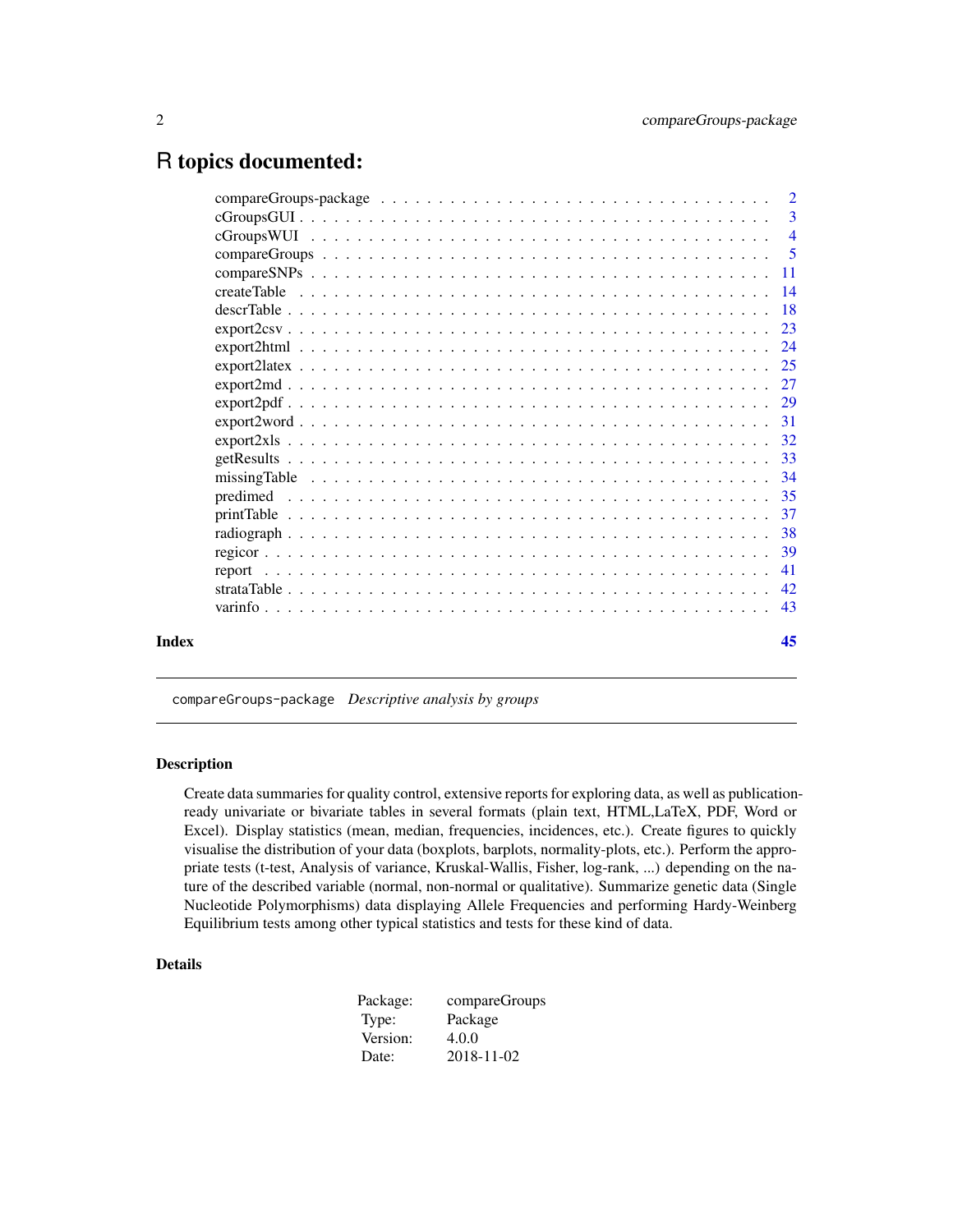License: GPL version 2 or newer LazyLoad: yes

<span id="page-2-0"></span>Main functions: [compareGroups](#page-4-1), [compareSNPs](#page-10-1), [createTable](#page-13-1), [missingTable](#page-33-1), [export2latex](#page-24-1), [export2html](#page-23-1), [export2csv](#page-22-1), [export2pdf](#page-28-1), [export2md](#page-26-1), [export2word](#page-30-1), [export2xls](#page-31-1), [report](#page-40-1), [radiograph](#page-37-1), [cGroupsGUI](#page-2-1), [cGroupsWUI](#page-3-1)

#### Author(s)

Main functions: Isaac Subirana <isubirana<at>imim.es>, Joan Vila < $j$ vila<at>imim.es>, H\'ector Sanz <hsrodenas<at>gmail.com>, Gavin Lucas <gavin.lucas<at>cleargenetics.com> and David Gim\'enez <dgimenez1<at>imim.es>

Web User Interface: Isaac Subirana <isubirana<at>imim.es>, Judith Pe\~nafiel <jpenafiel<at>imim.es>, Gavin Lucas <gavin.lucas<at>cleargenetics.com> and David Gim\'enez <dgimenez1<at>imim.es>

Maintainer: Isaac Subirana <isubirana<at>imim.es>

#### References

Isaac Subirana, Hector Sanz, Joan Vila (2014). Building Bivariate Tables: The compareGroups Package for R. Journal of Statistical Software, 57(12), 1-16. URL [http://www.jstatsoft.org/](http://www.jstatsoft.org/v57/i12/) [v57/i12/](http://www.jstatsoft.org/v57/i12/).

<span id="page-2-1"></span>

| cGroupsGUI | Graphical user interface to create tables of descriptives by groups (bi- |
|------------|--------------------------------------------------------------------------|
|            | variate tables)                                                          |

# Description

This function allows the user to build tables in an easy and intuitive way and to modify several options, using a graphical interface.

#### Usage

```
cGroupsGUI(X)
```
#### Arguments

X a matrix or a data.frame. 'X' must exist in .GlobalEnv.

# Details

See the vignette for more detailed examples illustrating the use of this function.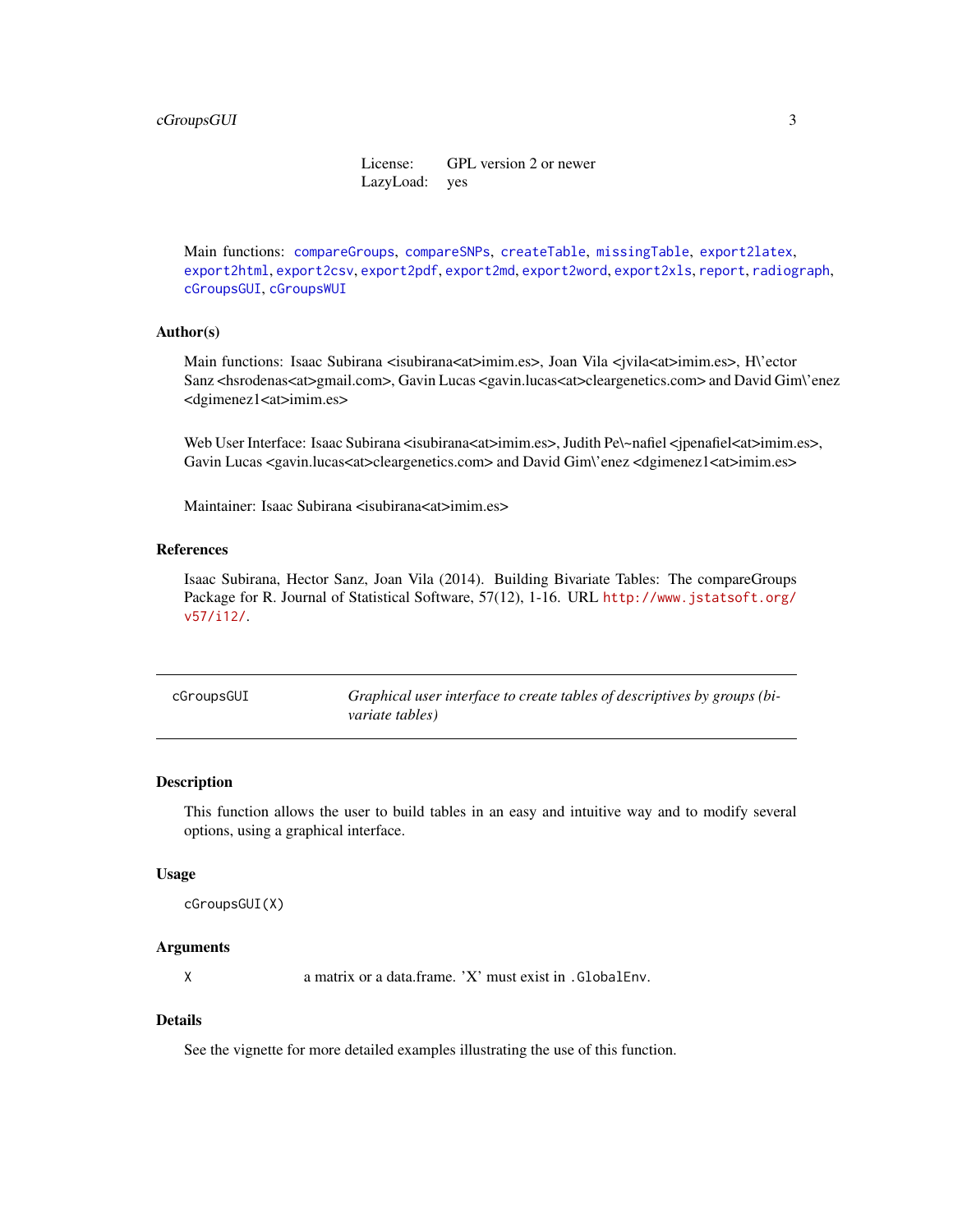# <span id="page-3-0"></span>Note

If a data.frame or a matrix is passed through 'X' argument or is loaded by the 'Load data' GUI menu, this object is placed in the .GlobalEnv. Manipulating this data.frame or matrix while GUI is opened may produce an error in executing the GUI operations.

# See Also

[cGroupsWUI](#page-3-1), [compareGroups](#page-4-1), [createTable](#page-13-1)

# Examples

```
## Not run:
data(regicor)
cGroupsGUI(regicor)
```
## End(Not run)

<span id="page-3-1"></span>cGroupsWUI *Web User Interface.*

# Description

This function opens a web browser with a graphical interface based on shiny package.

# Usage

```
cGroupsWUI(port = 8102L)
```
#### Arguments

port integer. Same as 'port' argument of [runApp](#page-0-0). Default value is 8102L.

#### Note

If an error occurs when launching the web browser, it may be solved by changing the port number.

# See Also

[cGroupsGUI](#page-2-1), [compareGroups](#page-4-1), [createTable](#page-13-1)

# Examples

## Not run:

require(compareGroups)

cGroupsWUI()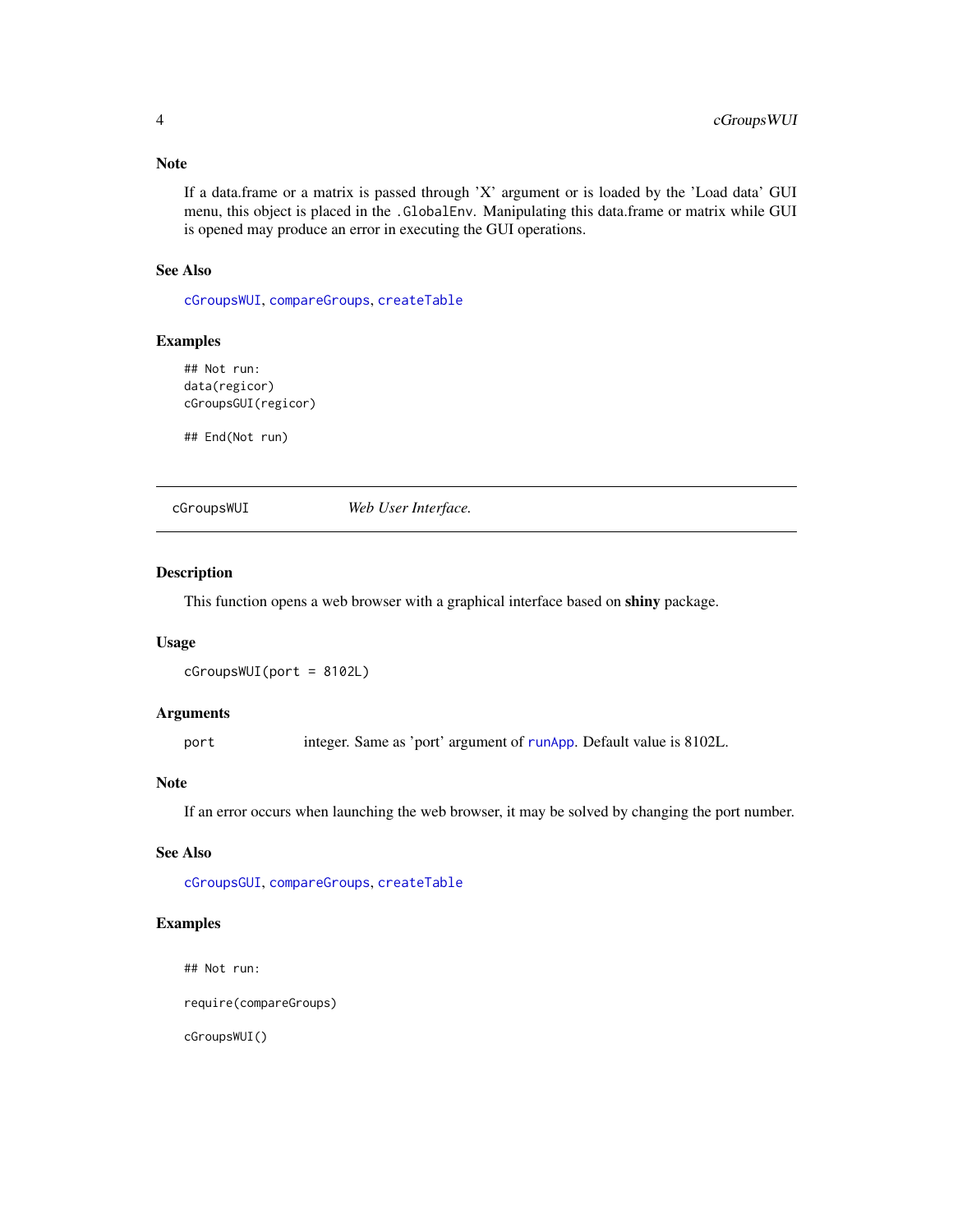<span id="page-4-0"></span>## End(Not run)

<span id="page-4-1"></span>compareGroups *Descriptives by groups*

#### Description

This function performs descriptives by groups for several variables. Depending on the nature of these variables, different descriptive statistics are calculated (mean, median, frequencies or K-M probabilities) and different tests are computed as appropriate (t-test, ANOVA, Kruskall-Wallis, Fisher, log-rank, ...).

# Usage

```
compareGroups(formula, data, subset, na.action = NULL, y = NULL, Xext = NULL,
 selec = NA, method = 1, timemax = NA, alpha = 0.05, min.dis = 5, max.ylev = 5,
 max.xlev = 10, include.label = TRUE, Q1 = 0.25, Q3 = 0.75, simplify = TRUE,
 ref = 1, ref.no = NA, fact.ratio = 1, ref.y = 1, p.corrected = TRUE,
  compute.ratio = TRUE, include.miss = FALSE, oddsratio.method = "midp",
 chisq.test.perm = FALSE, byrow = FALSE, chisq.test.B = 2000, chisq.test.seed = NULL,
 Date.format = "d-mon-Y", var.equals = TRUE)## S3 method for class 'compareGroups'
plot(x, file, type = "pdf", bivar = FALSE, z=1.5,n.breaks = "Sturges", perc = FALSE, ...)
```
# Arguments

| formula   | an object of class "formula" (or one that can be coerced to that class). Right<br>side of $\sim$ must have the terms in an additive way, and left side of $\sim$ must contain<br>the name of the grouping variable or can be left in blank (in this latter case<br>descriptives for whole sample are calculated and no test is performed). |
|-----------|--------------------------------------------------------------------------------------------------------------------------------------------------------------------------------------------------------------------------------------------------------------------------------------------------------------------------------------------|
| data      | an optional data frame, list or environment (or object coercible by 'as.data.frame'<br>to a data frame) containing the variables in the model. If they are not found in<br>'data', the variables are taken from 'environment(formula)'.                                                                                                    |
| subset    | an optional vector specifying a subset of individuals to be used in the computa-<br>tion process. It is applied to all row-variables. 'subset' and 'selec' are added in<br>the sense of $\mathcal{X}'$ to be applied in every row-variable.                                                                                                |
| na.action | a function which indicates what should happen when the data contain NAs. The<br>default is NULL, and that is equivalent to na. pass, which means no action.<br>Value na exclude can be useful if it is desired to removed all individuals with<br>some NA in any variable.                                                                 |
| У         | a vector variable that distinguishes the groups. It must be either a numeric,<br>character, factor or NULL. Default value is NULL which means that descriptives<br>for whole sample are calculated and no test is performed.                                                                                                               |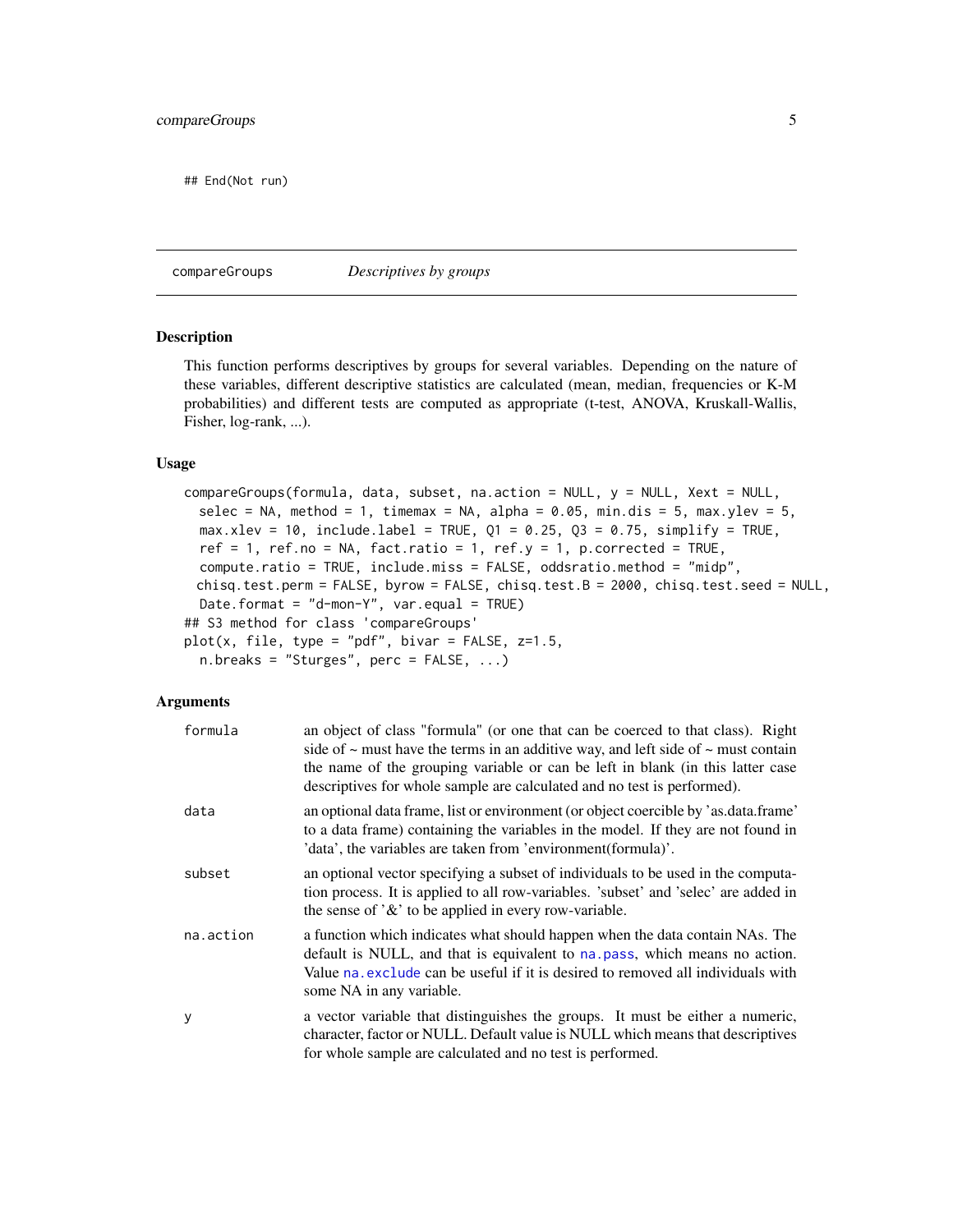<span id="page-5-0"></span>

| Xext          | a data.frame or a matrix with the same rows / individuals contained in X, and<br>maybe with different variables / columns than X. This argument is used by<br>compareGroups.default in the sense that the variables specified in the argu-<br>ment selec are searched in Xext and/or in the .GlobalEnv. If Xext is NULL,<br>then Xext is created from variables of X plus y. Default value is NULL.                                                                                                                                                                                                                                                                                                                        |
|---------------|----------------------------------------------------------------------------------------------------------------------------------------------------------------------------------------------------------------------------------------------------------------------------------------------------------------------------------------------------------------------------------------------------------------------------------------------------------------------------------------------------------------------------------------------------------------------------------------------------------------------------------------------------------------------------------------------------------------------------|
| selec         | a list with as many components as row-variables. If list length is 1 it is re-<br>cycled for all row-variables. Every component of 'selec' is an expression that<br>will be evaluated to select the individuals to be analyzed for every row-variable.<br>Otherwise, a named list specifying 'selec' row-variables is applied. '.else' is a<br>reserved name that defines the selection for the rest of the variables; if no '.else'<br>variable is defined, default value is applied for the rest of the variables. Default<br>value is NA; all individuals are analyzed (no subsetting).                                                                                                                                 |
| method        | integer vector with as many components as row-variables. If its length is 1 it is<br>recycled for all row-variables. It only applies for continuous row-variables (for<br>factor row-variables it is ignored). Possible values are: 1 - forces analysis as<br>"normal-distributed"; 2 - forces analysis as "continuous non-normal"; 3 - forces<br>analysis as "categorical"; and 4 - NA, which performs a Shapiro-Wilks test to<br>decide between normal or non-normal. Otherwise, a named vector specifying<br>'method' row-variables is applied. 'else' is a reserved name that defines the<br>method for the rest of the variables; if no '.else' variable is defined, default<br>value is applied. Default value is 1. |
| timemax       | double vector with as many components as row-variables. If its length is 1 it<br>is recycled for all row-variables. It only applies for 'Surv' class row-variables<br>(for all other row-variables it is ignored). This value indicates at which time<br>the K-M probability is to be computed. Otherwise, a named vector specifying<br>'timemax' row-variables is applied. '.else' is a reserved name that defines the<br>'timemax' for the rest of the variables; if no '.else' variable is defined, default<br>value is applied. Default value is NA; K-M probability is then computed at the<br>median of observed times.                                                                                              |
| alpha         | double between 0 and 1. Significance threshold for the shapiro. test normality<br>test for continuous row-variables. Default value is 0.05.                                                                                                                                                                                                                                                                                                                                                                                                                                                                                                                                                                                |
| min.dis       | an integer. If a non-factor row-variable contains less than 'min.dis' different<br>values and 'method' argument is set to NA, then it will be converted to a factor.<br>Default value is 5.                                                                                                                                                                                                                                                                                                                                                                                                                                                                                                                                |
| max.ylev      | an integer indicating the maximum number of levels of grouping variable $('y')$ .<br>If 'y' contains more than 'max.ylev' levels, then the function 'compareGroups'<br>produces an error. Default value is 5.                                                                                                                                                                                                                                                                                                                                                                                                                                                                                                              |
| max.xlev      | an integer indicating the maximum number of levels when the row-variable is a<br>factor. If the row-variable is a factor (or converted to a factor if it is a character,<br>for example) and contains more than 'max.xlev' levels, then it is removed from<br>the analysis and a warning is printed. Default value is 10.                                                                                                                                                                                                                                                                                                                                                                                                  |
| include.label | logical, indicating whether or not variable labels have to be shown in the results.<br>Default value is TRUE                                                                                                                                                                                                                                                                                                                                                                                                                                                                                                                                                                                                               |
| Q1            | double between 0 and 1, indicating the quantile to be displayed as the first num-<br>ber inside the square brackets in the bivariate table. To compute the minimum<br>just type 0. Default value is 0.25 which means the first quartile.                                                                                                                                                                                                                                                                                                                                                                                                                                                                                   |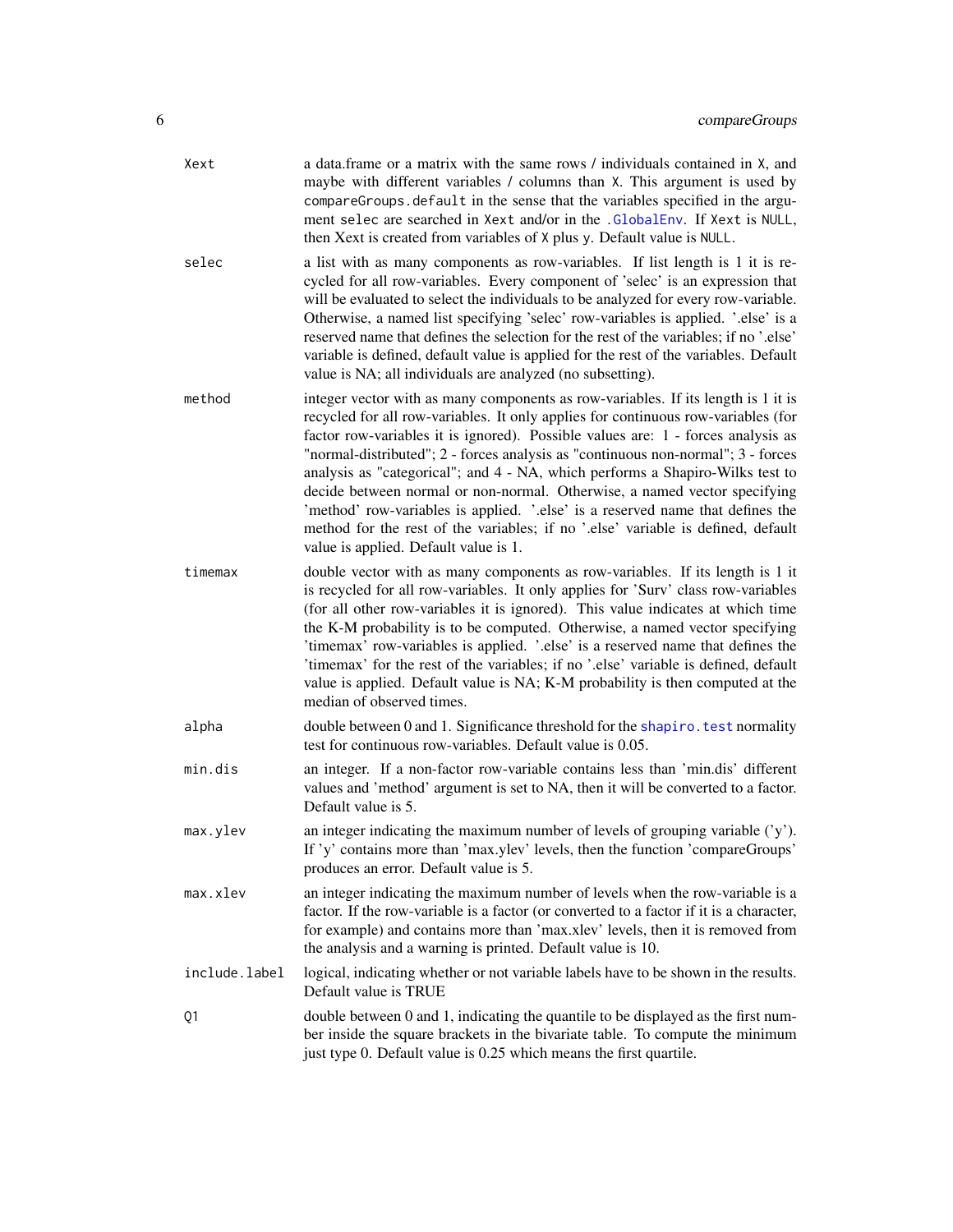<span id="page-6-0"></span>

| Q3               | double between 0 and 1, indicating the quantile to be displayed as the second<br>number inside the square brackets in the bivariate table. To compute the maxi-<br>mum just type 1. Default value is 0.75 which means the third quartile.                                                                                                                                                                                                                                         |
|------------------|-----------------------------------------------------------------------------------------------------------------------------------------------------------------------------------------------------------------------------------------------------------------------------------------------------------------------------------------------------------------------------------------------------------------------------------------------------------------------------------|
| simplify         | logical, indicating whether levels with no values must be removed for grouping<br>variable and for row-variables. Default value is TRUE.                                                                                                                                                                                                                                                                                                                                          |
| ref              | an integer vector with as many components as row-variables. If its length is 1 it<br>is recycled for all row-variables. It only applies for categorical row-variables. Or<br>a named vector specifying which row-variables 'ref' is applied (a reserved name<br>is '.else' which defines the reference category for the rest of the variables); if no<br>'.else' variable is defined, default value is applied for the rest of the variables.<br>Default value is 1.              |
| ref.no           | character specifying the name of the level to be the reference for Odds Ratio<br>or Hazard Ratio. It is not case-sensitive. This is especially useful for yes/no<br>variables. Default value is NA which means that category specified in 'ref' is<br>the one selected to be the reference.                                                                                                                                                                                       |
| fact.ratio       | a double vector with as many components as row-variables indicating the units<br>for the HR / OR (note that it does not affect the descriptives). If its length<br>is 1 it is recycled for all row-variables. Otherwise, a named vector specifying<br>'fact.ratio' row-variables is applied. '.else' is a reserved name that defines the<br>reference category for the rest of the variables; if no '.else' variable is defined,<br>default value is applied. Default value is 1. |
| ref.y            | an integer indicating the reference category of y variable for computing the OR,<br>when y is a binary factor. Default value is 1.                                                                                                                                                                                                                                                                                                                                                |
| p.corrected      | logical, indicating whether p-values for pairwise comparisons must be corrected.<br>It only applies when there is a grouping variable with more than 2 categories.<br>Default value is TRUE.                                                                                                                                                                                                                                                                                      |
| compute.ratio    | logical, indicating whether Odds Ratio (for a binary response) or Hazard Ratio<br>(for a time-to-event response) must be computed. Default value is TRUE.                                                                                                                                                                                                                                                                                                                         |
| include.miss     | logical, indicating whether to treat missing values as a new category for categor-<br>ical variables. Default value is FALSE.                                                                                                                                                                                                                                                                                                                                                     |
| oddsratio.method |                                                                                                                                                                                                                                                                                                                                                                                                                                                                                   |
|                  | Which method to compute the Odds Ratio. See 'method' argument from oddsratio.<br>Default value is "midp".                                                                                                                                                                                                                                                                                                                                                                         |
| byrow            | logical. Percentage of categorical variables must be reported by rows. Default<br>value is FALSE, which means that percentages are reported by columns (withing<br>groups).                                                                                                                                                                                                                                                                                                       |
| chisq.test.perm  |                                                                                                                                                                                                                                                                                                                                                                                                                                                                                   |
|                  | logical. It applies a permutation chi squared test (chisq.test) instead of an<br>exact Fisher test (fisher.test). It only applies when expected count in some<br>cells are lower than 5.                                                                                                                                                                                                                                                                                          |
| chisq.test.B     | integer. Number of permutation when computing permuted chi squared test for<br>categorical variables. Default value is 2000.                                                                                                                                                                                                                                                                                                                                                      |
| chisq.test.seed  |                                                                                                                                                                                                                                                                                                                                                                                                                                                                                   |
|                  | integer or NULL. Seed when performing permuted chi squared test for categor-<br>ical variables. Default value is NULL which sets no seed. It is important to                                                                                                                                                                                                                                                                                                                      |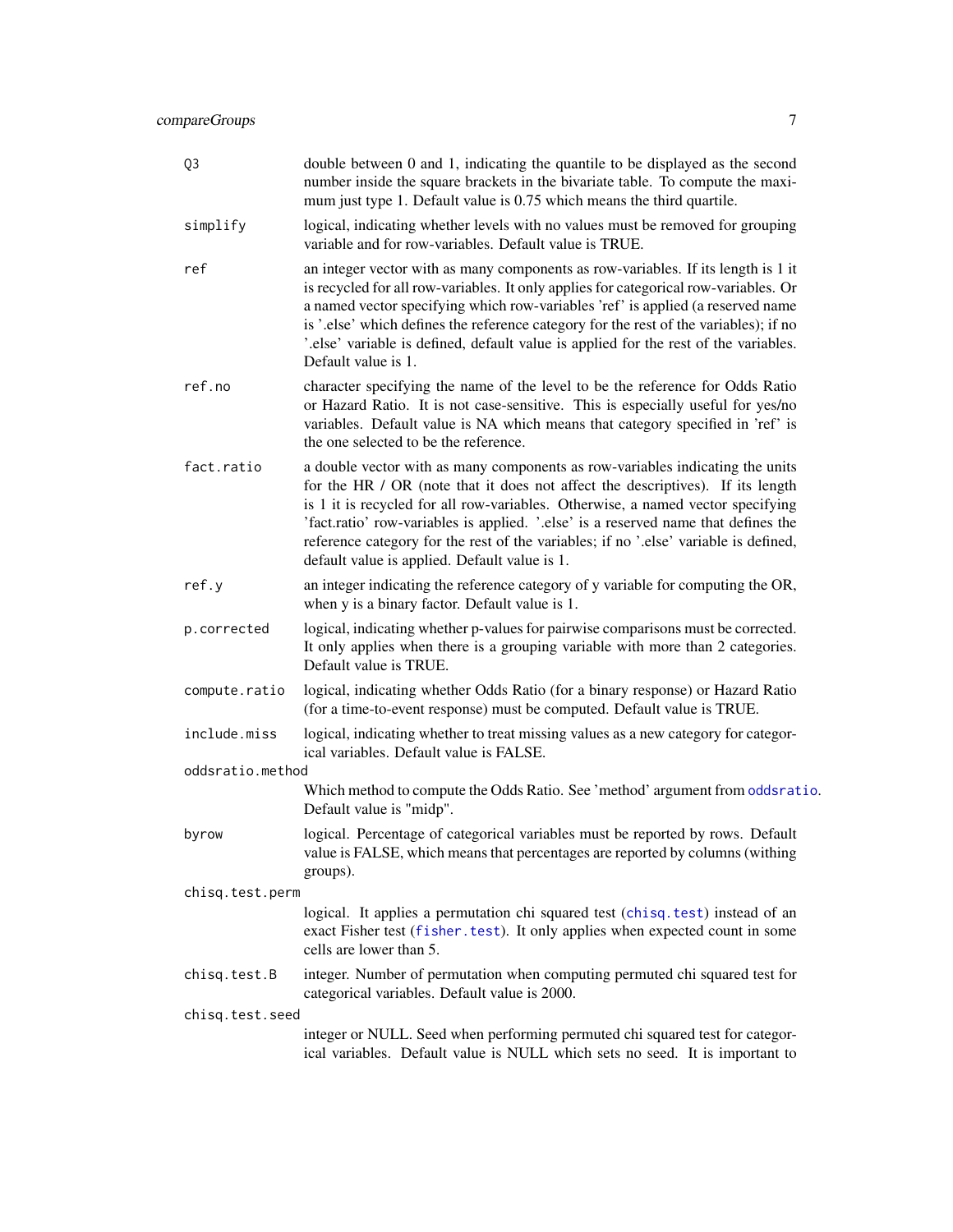<span id="page-7-0"></span>

|             | introduce some number different from NULL in order to reproduce the results<br>when permuted chi-squared test is performed.                                                                                                                                                                                                                                                                          |
|-------------|------------------------------------------------------------------------------------------------------------------------------------------------------------------------------------------------------------------------------------------------------------------------------------------------------------------------------------------------------------------------------------------------------|
| Date.format | character indicating how the dates are shown. Default is "d-mon-Y". See chron<br>for more details.                                                                                                                                                                                                                                                                                                   |
| var.equal   | logical, indicating whether to consider equal variances when comparing means<br>on normal distributed variables on more than two groups. If TRUE anova func-<br>tion is applied and oneway. test otherwise. Default value is TRUE.                                                                                                                                                                   |
|             | Arguments passed to plot method.                                                                                                                                                                                                                                                                                                                                                                     |
| x           | an object of class 'compareGroups'.                                                                                                                                                                                                                                                                                                                                                                  |
| file        | a character string giving the name of the file. A bmp, jpg, png or tif file is<br>saved with an appendix added to 'file' corresponding to the row-variable name.<br>If 'onefile' argument is set to TRUE throught '' argument of plot method<br>function, a unique PDF file is saved named as [file].pdf. If it is missing, multiple<br>devices are opened, one for each row-variable of 'x' object. |
| type        | a character string indicating the file format where the plots are stored. Possibles<br>foramts are 'bmp', 'jpg', 'png', 'tif' and 'pdf'.Default value is 'pdf'.                                                                                                                                                                                                                                      |
| bivar       | logical. If bivar=TRUE, it plots a boxplot or a barplot (for a continuous or<br>categorical row-variable, respectively) stratified by groups. If bivar=FALSE, it<br>plots a normality plot (for continuous row-variables) or a barplot (for categorical<br>row-variables). Default value is FALSE.                                                                                                   |
| z           | double. Indicates threshold limits to be placed in the deviation from normality<br>plot. It is considered that too many points beyond this threshold indicates that<br>current variable is far to be normal-distributed. Default value is 1.5.                                                                                                                                                       |
| n.breaks    | same as argument 'breaks' of hist.                                                                                                                                                                                                                                                                                                                                                                   |
| perc        | logical. Relative frequencies (in percentatges) instead of absolute frequencies<br>are displayed in barplots for categorical variable.                                                                                                                                                                                                                                                               |
| .           | For 'plot' method, '' arguments are passed to pdf, bmp, jpeg, png or tiff if<br>'type' argument equals to 'pdf', 'bmp', 'jpg', 'png' or 'tif', respectively.                                                                                                                                                                                                                                         |

# Details

Depending whether the row-variable is considered as continuous normal-distributed (1), continuous non-normal distributed (2) or categorical (3), the following descriptives and tests are performed: 1- mean, standard deviation and t-test or ANOVA

2- median, 1st and 3rd quartiles (by default), and Kruskall-Wallis test

3- or absolute and relative frequencies and chi-squared or exact Fisher test when the expected frequencies is less than 5 in some cell

Also, a row-variable can be of class 'Surv'. Then the probability of 'event' at a fixed time (set up with 'timemax' argument) is computed and a logrank test is performed.

When there are more than 2 groups, it also performs pairwise comparisons adjusting for multiple testing (Tukey when row-variable is normal-distributed and Benjamini & Hochberg method otherwise), and computes p-value for trend. The p-value for trend is computed from the Pearson test when row-variable is normal and from the Spearman test when it is continuous non normal. If row-variable is of class 'Surv', the score test is computed from a Cox model where the grouping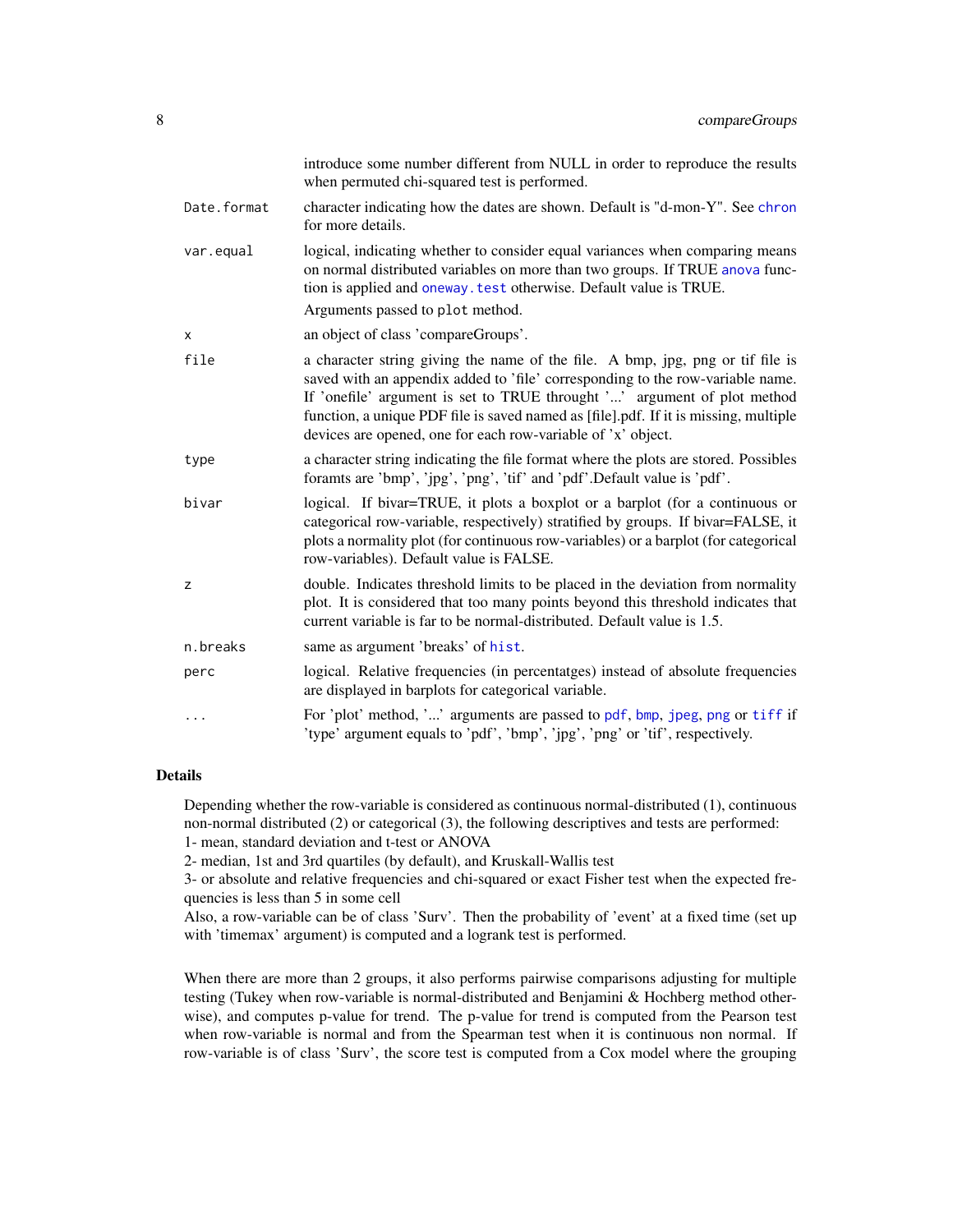# compareGroups 9

variable is introduced as an integer variable predictor. If the row-variable is categorical, the p-value for trend is computed as

 $1-pchisq(cor(as.integer(x),as.integer(y))^2*(length(x)-1),1)$ where 'x' is the row-variable and 'y' is the grouping variable.

If there are two groups, the Odds Ratio is computed for each row-variable. While, if the response is of class 'Surv' (i.e. time to event) Hazard Ratios are computed.

The p-values for Hazard Ratios are computed using the logrank or Wald test under a Cox proportional hazard regression when row-variable is categorical or continuous, respectively.

See the vignette for more detailed examples illustrating the use of this function and the methods used.

### Value

An object of class 'compareGroups'.

'print' returns a table sample size, overall p-values, type of variable ('categorical', 'normal', 'nonnormal' or 'Surv') and the subset of individuals selected.

'summary' returns a much more detailed list. Every component of the list is the result for each row-variable, showing frequencies, mean, standard deviations, quartiles or K-M probabilities as appropriate. Also, it shows overall p-values as well as p-trends and pairwise p-values among the groups.

'plot' displays, for all the analyzed variables, normality plots (with the Shapiro-Wilks test), barplots or Kaplan-Meier plots depending on whether the row-variable is continuous, categorical or time-toresponse, respectevily. Also, bivariate plots can be displayed with stratified by groups boxplots or barplots, setting 'bivar' argument to TRUE.

An update method for 'compareGroups' objects has been implemented and works as usual to change all the arguments of previous analysis.

A subset, '[', method has been implemented for 'compareGroups' objects. The subsetting indexes can be either integers (as usual), row-variables names or row-variable labels.

Combine by rows,'rbind', method has been implemented for 'compareGroups' objects. It is useful to distinguish row-variable groups.

See examples for further illustration about all previous issues.

#### Note

By default, the labels of the variables (row-variables and grouping variable) are displayed in the resulting tables. These labels are taken from the "label" attribute of each variable. And if this attribute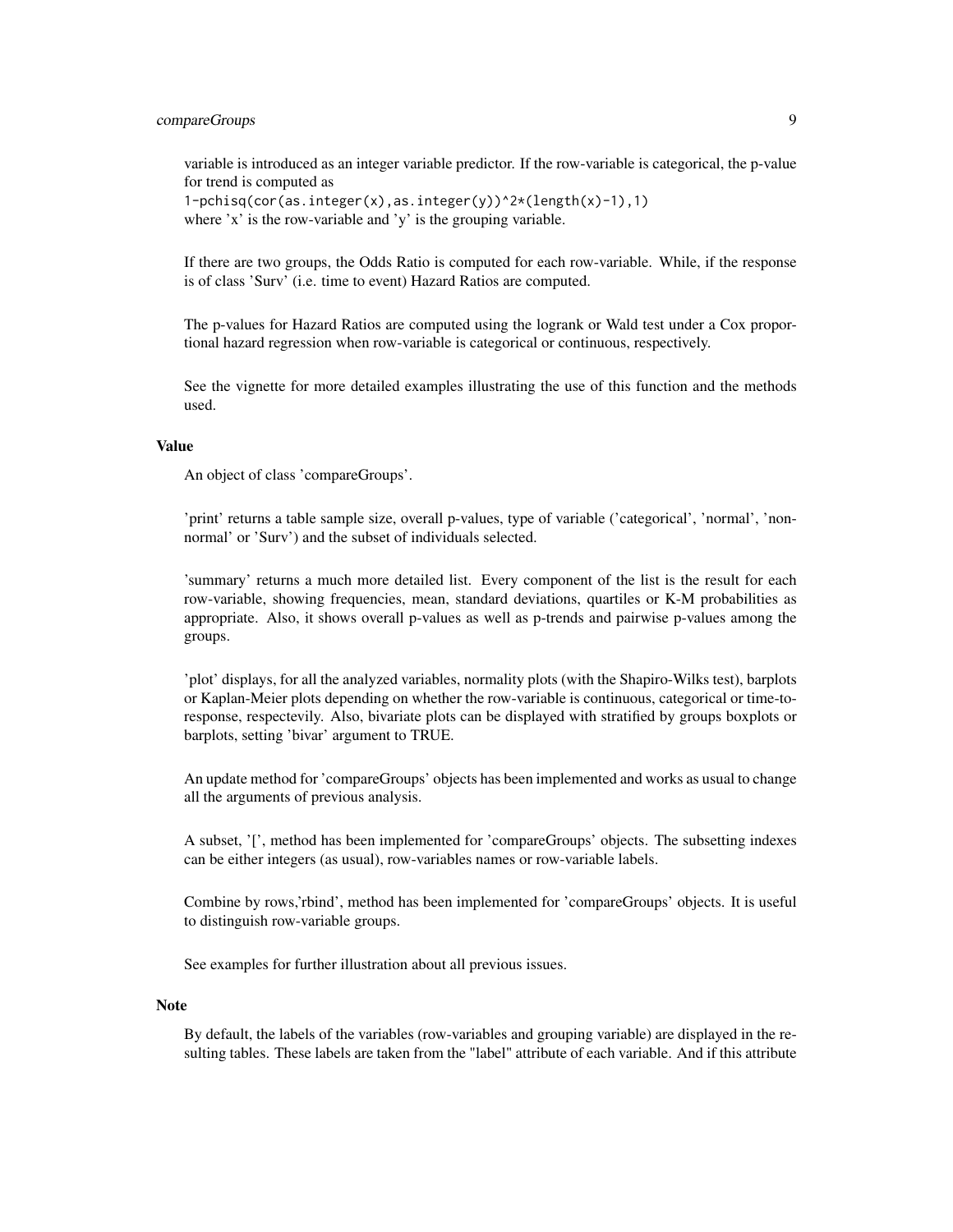<span id="page-9-0"></span>is NULL, then the name of the variable is displayed, instead. To label non-labeled variables, or to change their labels, use the function [label](#page-0-0). Or change its "label" atribute directly.

There may be no equivalence between the intervals of the OR / HR and p-values. For example, when the response variable is binary and the row-variable is continuous, p-value is based on Mann-Whitney U test or t-test depending on whether row-variable is normal distributed or not, respectively, while the confidence interval is build using the Wald method (log(OR) -/+ 1.96\*se). Or when the answer is of class 'Surv', p-value is computed with the logrank test, while confidence intervals are based on the Wald method ( $log(HR)$  -/+ 1.96\*se). Finally, when the response is binary and the row variable is categorical, the p-value is based on the chi-squared or Fisher test when appropriate, while confidence intervals are constructed from the median-unbiased estimation method (see [oddsratio](#page-0-0)).

Subjects selection criteria specified in 'selec' and 'subset' arguments are combined using '&' to be applied to every row-variable.

Through '...' argument of 'plot' method, some parameters such as figure size, multiple figures in a unique file (only for 'pdf' files), resolution, etc. are controlled. For more information about which arguments can be passed depending on the format type, see [pdf](#page-0-0), [bmp](#page-0-0), [jpeg](#page-0-0), [png](#page-0-0) or [tiff](#page-0-0).

Since version 4.0, date variables are supported. For this kind of variables only method==2 is applied, i.e. non-parametric tests for continuous variables are applied. However, the descriptive statistics (medians and quantiles) are displayed in date format instead of numeric format.

# References

Isaac Subirana, Hector Sanz, Joan Vila (2014). Building Bivariate Tables: The compareGroups Package for R. Journal of Statistical Software, 57(12), 1-16. URL [http://www.jstatsoft.org/](http://www.jstatsoft.org/v57/i12/) [v57/i12/](http://www.jstatsoft.org/v57/i12/).

#### See Also

[createTable](#page-13-1)

#### Examples

```
require(compareGroups)
```

```
# load REGICOR data
data(regicor)
```

```
# compute a time-to-cardiovascular event variable
regicor$tcv <- with(regicor, Surv(tocv, as.integer(cv=='Yes')))
Hmisc::label(regicor$tcv)<-"Cardiovascular"
```

```
# compute a time-to-overall death variable
regicor$tdeath <- with(regicor, Surv(todeath, as.integer(death=='Yes')))
Hmisc::label(regicor$tdeath) <- "Mortality"
```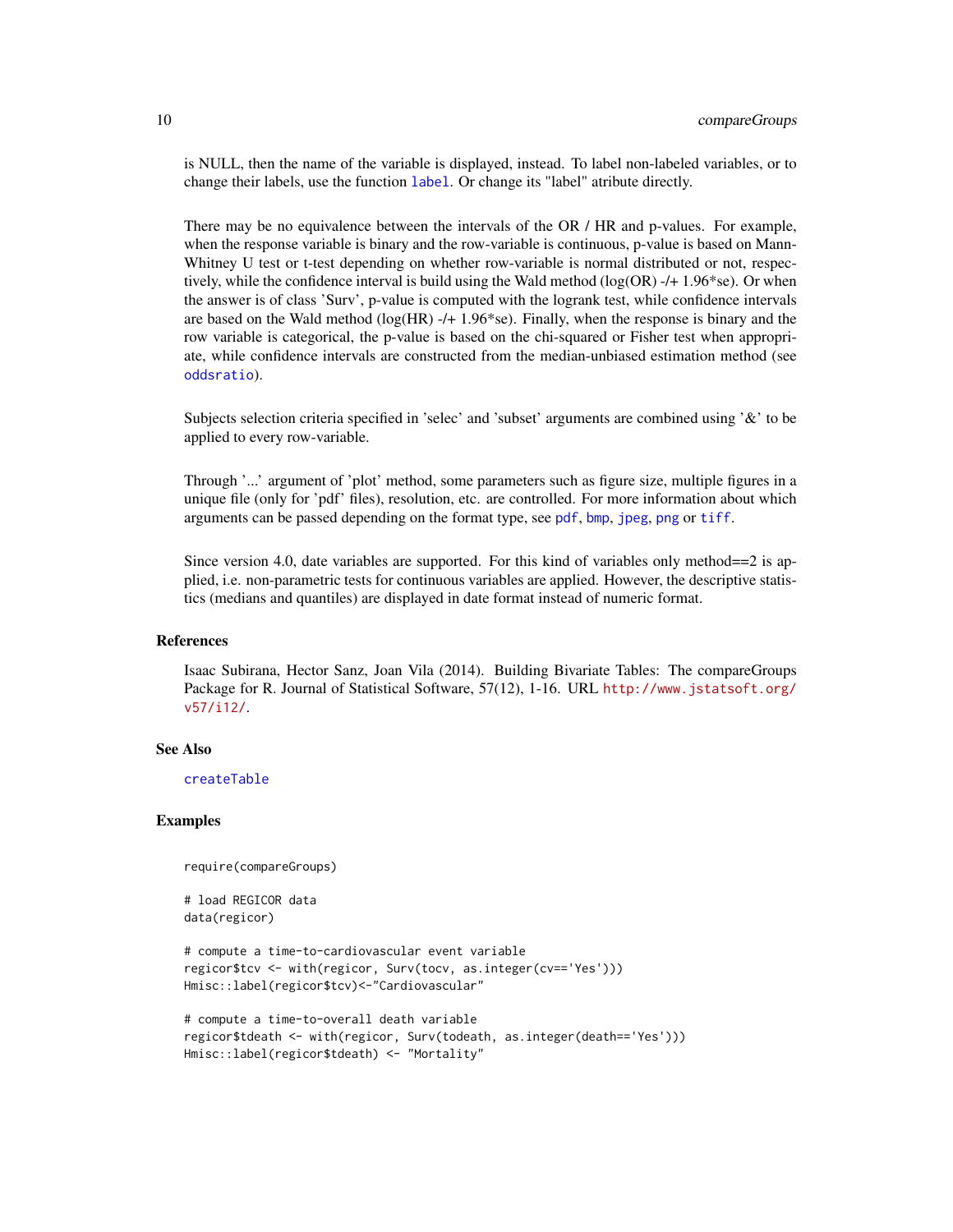# <span id="page-10-0"></span>compareSNPs 11

```
# descriptives by sex
res <- compareGroups(sex ~ .-id-tocv-cv-todeath-death, data = regicor)
res
# summary of each variable
summary(res)
# univariate plots of all row-variables
## Not run:
plot(res)
## End(Not run)
# plot of all row-variables by sex
## Not run:
plot(res, bivar = TRUE)
## End(Not run)
# update changing the response: time-to-cardiovascular event.
# note that time-to-death must be removed since it is not possible
# not compute descriptives of a 'Surv' class object by another 'Surv' class object.
## Not run:
update(res, tcv \sim . + sex - tdeath - tcv)
## End(Not run)
```
<span id="page-10-1"></span>compareSNPs *Summarise genetic data by groups.*

#### Description

This function provides an extensive summary range of your SNP data, allowing you to perform indepth quality control of your genotyping results, and to explore your data before analysis. Summary measures include allele and genotype frequencies and counts, missingness rate, Hardy Weinberg equilibrium and more in the whole data set or stratified by other variables, such as case-control status. It can also test for differences in missingness between groups.

#### Usage

```
compareSNPs(formula, data, subset, na.action = NULL, sep = "", verbose = FALSE, ...)
```
#### **Arguments**

formula an object of class "formula" (or one that can be coerced to that class). The right side of  $\sim$  must have the terms in an additive way, and these terms must refer to variables in 'data' must be of character or factor classes whose levels are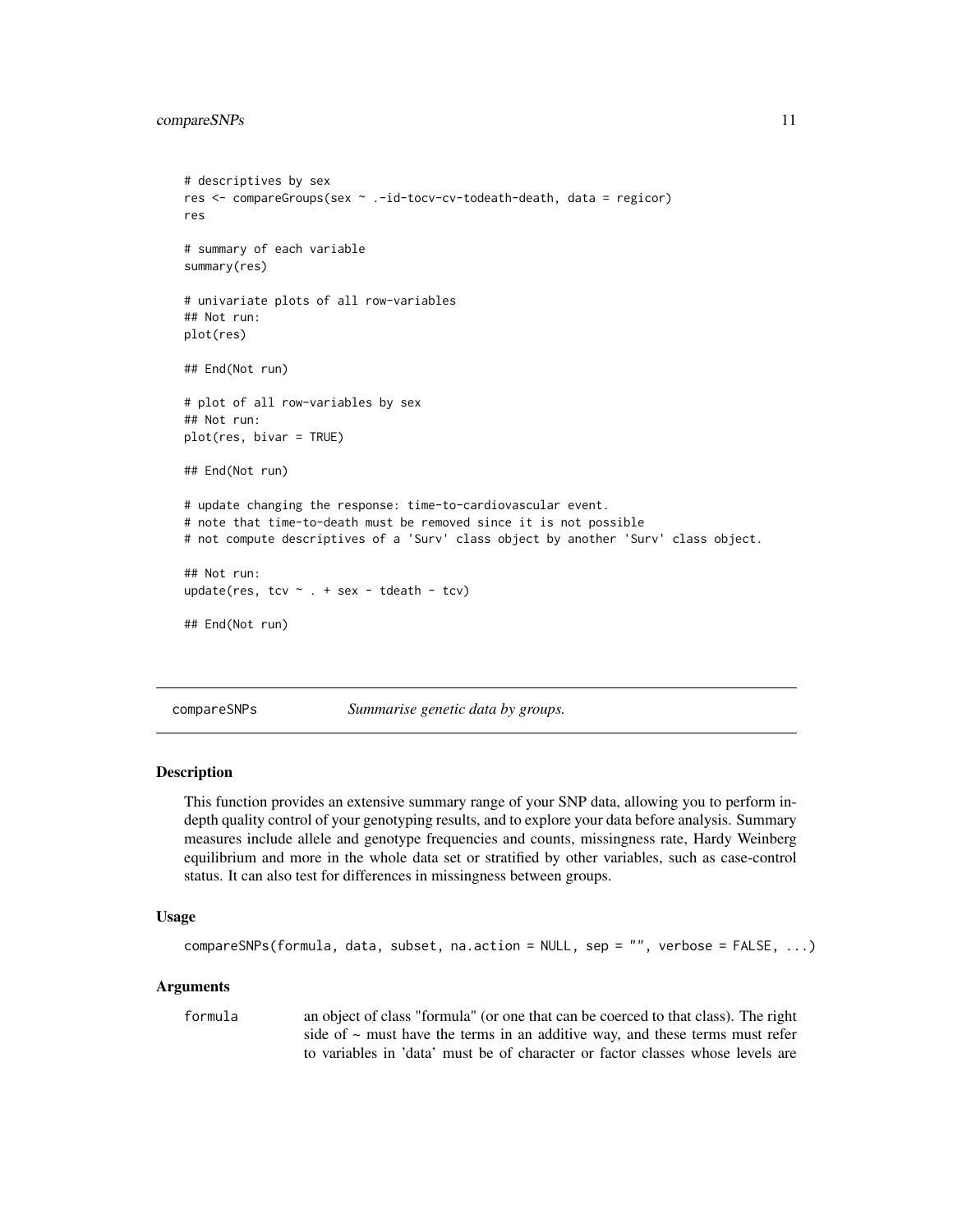<span id="page-11-0"></span>

|           | the genotypes with the alleles written in their levels (e.g. A/A, A/T and T/T).<br>The left side of $\sim$ must contain the name of the grouping variable or can be left<br>blank (in this case, summary data are provided for the whole sample, and no<br>missingness test is performed). |
|-----------|--------------------------------------------------------------------------------------------------------------------------------------------------------------------------------------------------------------------------------------------------------------------------------------------|
| data      | an optional data frame, list or environment (or object coercible by 'as.data.frame'<br>to a data frame) containing the variables in the model. If they are not found in<br>'data', the variables are taken from 'environment(formula)'.                                                    |
| subset    | an optional vector specifying a subset of individuals to be used in the computa-<br>tion process (applied to all genetic variables).                                                                                                                                                       |
| na.action | a function which indicates what should happen when the data contain NAs. The<br>default is NULL, and that is equivalent to na. pass, which means no action.<br>Value na exclude can be useful if it is desired to removed all individuals with<br>some NA in any variable.                 |
| sep       | character string indicating the separator between alleles (e.g. when using A/A,<br>A/T and T/T genotype codification, 'sep' should be set to '/'. Default value is "<br>indicating that genotypes are coded as AA, AT and TT.                                                              |
| verbose   | logical, print results from HWChisq function. Default value is FALSE.                                                                                                                                                                                                                      |
|           | currently ignored.                                                                                                                                                                                                                                                                         |
|           |                                                                                                                                                                                                                                                                                            |

# Value

An object of class 'compareSNPs' which is a data.frame (when no groups are specified on the left of the '~' in the 'formula' argument) or a list of data.frames, otherwise. Each data.frame contains the following fields:

- Ntotal: Total number of samples for which genotyping was attempted
- Ntyped: Number of genotypes called
- Typed.p: Percentage genotyped
- Miss.t: Number of missing genotypes
- Miss.p: Proportion of missing genotypes
- Minor: Minor Allele
- MAF: Minor allele frequency
- A1: Allele 1
- A2: Allele 2
- A1.ct: Count Allele 1
- A2.ct: Count Allele 2
- A1.p: Frequency of Allele 1
- A2.p: Frequency of Allele 2
- Hom1: Allele 1 Homozygote
- Het: Heterozygote
- Hom2: Allele 2 Homozygote
- Hom1.ct: Allele 1 Homozygote count
- Het.ct: Heterozygote Count
- Hom2.ct: Allele 2 Homozygote count
- Hom1.p: Frequency of Allele 1 Homozygote
- Het.p: Heterozygote frequency
- Hom2.p: Frequency of Allele 2 Homozygote
- HWE.p: Hardy-Weinberg equilibrium p-value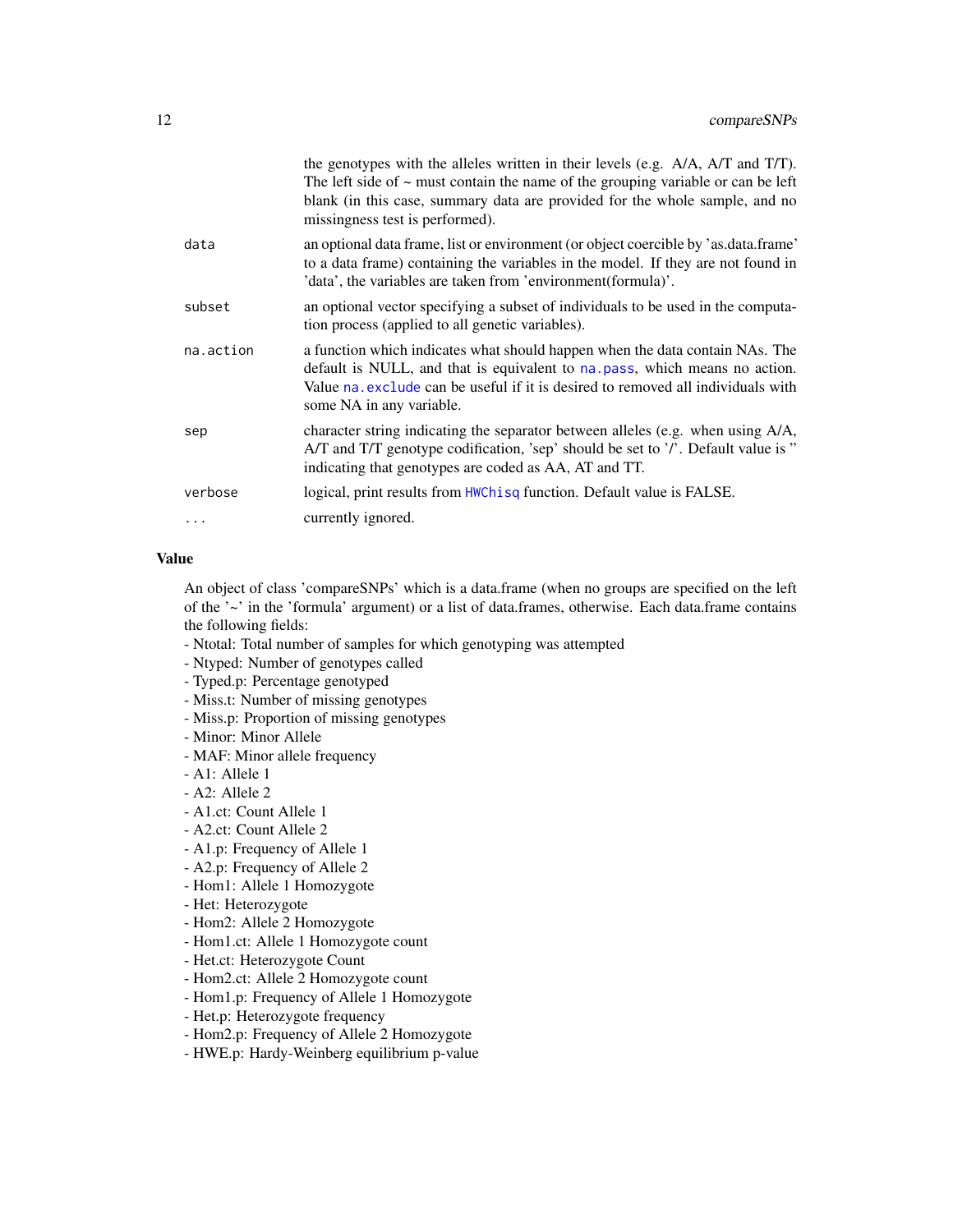# <span id="page-12-0"></span>compareSNPs 13

Additionaly, when analysis is stratified by groups, the last component consists of a data.frame containing the p-values of missingness comparison among groups.

'print' returns a 'nice' format table for each group with the main results for each SNP (Ntotal, Ntyped, Minor, MAF, A1, A2, HWE.p), and the missingness test when group is considered.

# Note

It uses some functions taken from SNPassoc created by Juan Ram?n Gonz?lez et al.

Hardy-Weinberg equilibrium test is performed using the [HWChisqMat](#page-0-0)

#### Author(s)

Gavin Lucas (gavin.lucas<at>cleargenetics.com)

Isaac Subirana (isubirana<at>imim.es)

# See Also

[createTable](#page-13-1)

#### Examples

require(compareGroups)

```
# load example data (taken from SNPassoc)
data(SNPs)
# visualize first rows
head(SNPs)
# select casco and all SNPs
myDat <- SNPs[,c(2,6:40)]
# QC of three SNPs by groups of cases and controls
res<-compareSNPs(casco ~ .-casco, myDat)
res
# QC of three SNPs of the whole data set
res<-compareSNPs( ~ .-casco, myDat)
res
```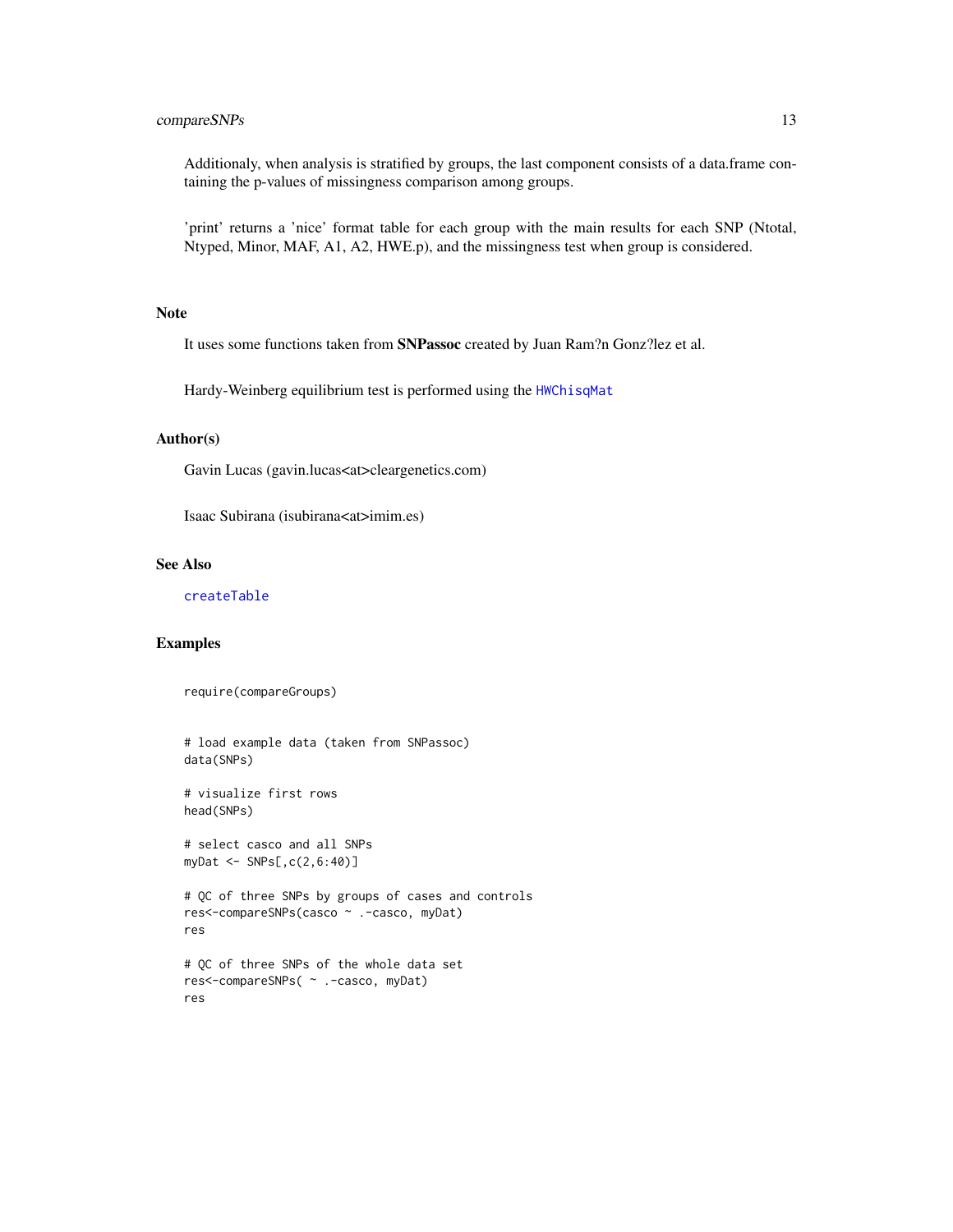<span id="page-13-1"></span><span id="page-13-0"></span>

#### <span id="page-13-2"></span>Description

This functions builds a "compact" and "nice" table with the descriptives by groups.

# Usage

```
createTable(x, hide = NA, digits = NA, type = NA, show.p.overall = TRUE,
           show.all, show.p.trend, show.p.mul = FALSE, show.n, show.ratio =
           FALSE, show.descr = TRUE, hide.no = NA, digits.ratio = NA,
         show.p.ratio = show.ratio, digits.p = 3, sd.type = 1, q.type = c(1, 1),
           extra.labels = NA)
## S3 method for class 'createTable'
print(x, which.table = "descr", nmax = TRUE, header.labels = c(), ...)
## S3 method for class 'createTable'
plot(x, \ldots)
```
# Arguments

| $\times$       | an object of class 'compareGroups'                                                                                                                                                                                                                                                                                                                                                                                                                                                                                                                                                                                                                                 |
|----------------|--------------------------------------------------------------------------------------------------------------------------------------------------------------------------------------------------------------------------------------------------------------------------------------------------------------------------------------------------------------------------------------------------------------------------------------------------------------------------------------------------------------------------------------------------------------------------------------------------------------------------------------------------------------------|
| hide           | a vector (or a list) with integers or characters with as many components as row-<br>variables. If its length is 1 it is recycled for all row-variables. Each component<br>specifies which category (the literal name of the category if it is a character, or<br>the position if it is an integer) must be hidden and not shown. This argument<br>only applies to categorical row-variables, and for continuous row-variables it is<br>ignored. If NA, all categories are displayed. Or a named vector (or a named<br>list) specifying which row-variables 'hide' is applied, and for the rest of row-<br>variables default value is applied. Default value is NA. |
| digits         | an integer vector with as many components as row-variables. If its length is<br>1 it is recycled for all row-variables. Each component specifies the number of<br>significant decimals to be displayed. Or a named vector specifying which row-<br>variables 'digits' is applied (a reserved name is '.else' which defines 'digits' for<br>the rest of the variables); if no '.else' variable is defined, default value is applied<br>for the rest of the variables. Default value is NA which puts the 'appropriate'<br>number of decimals (see vignette for further details).                                                                                    |
| type           | an integer that indicates whether absolute and/or relative frequencies are dis-<br>played: 1 - only relative frequencies; 2 or NA - absolute and relative frequencies<br>in brackets; 3 - only absolute frequencies.                                                                                                                                                                                                                                                                                                                                                                                                                                               |
| show.p.overall | logical indicating whether p-value of overall groups significance ('p.overall' col-<br>umn) is displayed or not. Default value is TRUE.                                                                                                                                                                                                                                                                                                                                                                                                                                                                                                                            |
| show.all       | logical indicating whether the '[ALL]' column (all data without stratifying by<br>groups) is displayed or not. Default value is FALSE if grouping variable is<br>defined, and FALSE if there are no groups.                                                                                                                                                                                                                                                                                                                                                                                                                                                        |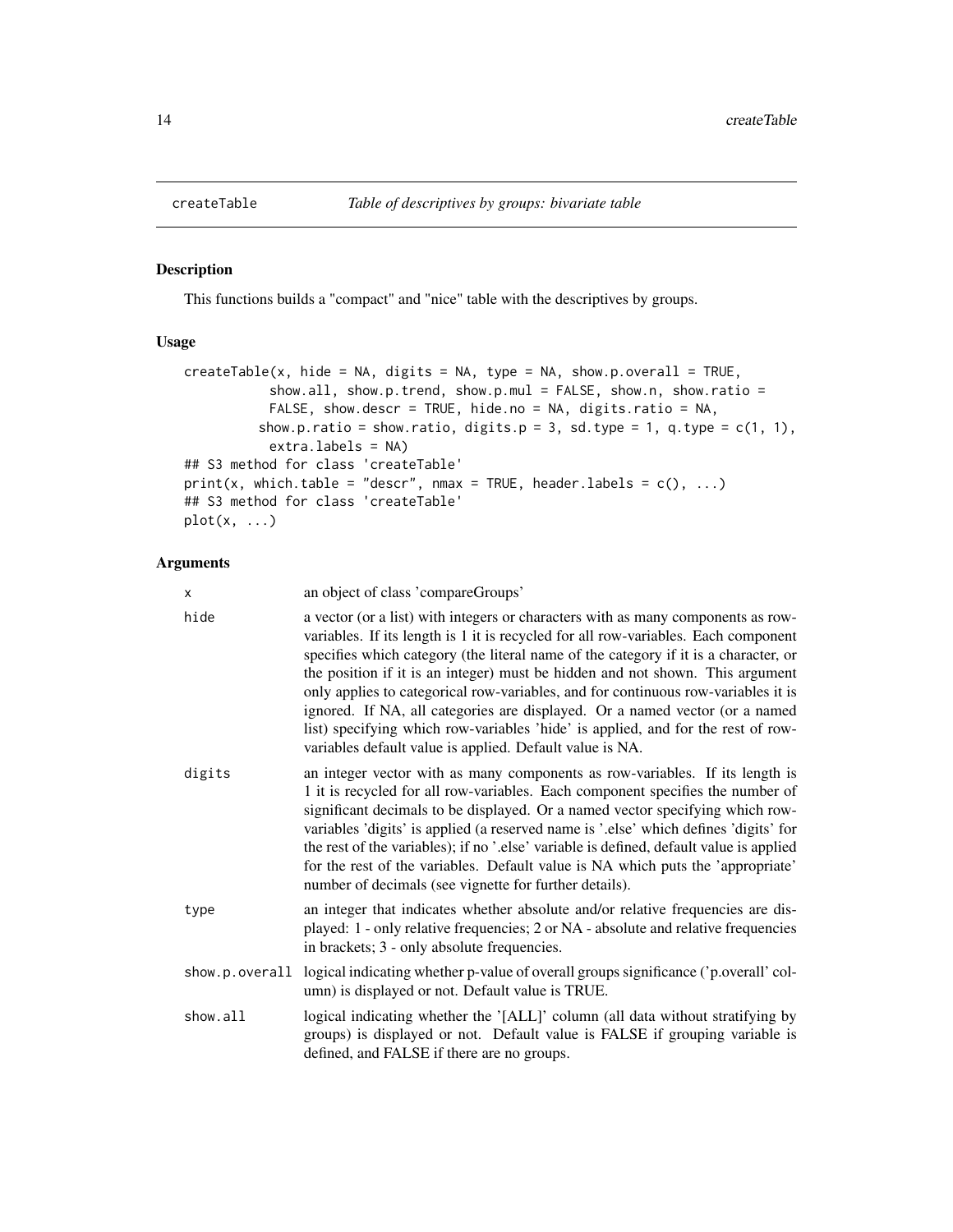| show.p.trend  | logical indicating whether p-trend is displayed or not. It is always FALSE when<br>there are less than 3 groups. If this argument is missing, there are more than 2<br>groups and the grouping variable is an ordered factor, then p-trend is displayed.<br>By default, p-trend is not displayed, and it is displayed when there are more than<br>2 groups and the grouping variable is of class ordered-factor.                                                                                                      |
|---------------|-----------------------------------------------------------------------------------------------------------------------------------------------------------------------------------------------------------------------------------------------------------------------------------------------------------------------------------------------------------------------------------------------------------------------------------------------------------------------------------------------------------------------|
| show.p.mul    | logical indicating whether the pairwise (between groups) comparisons p-values<br>are displayed or not. It is always FALSE when there are less than 3 groups.<br>Default value is FALSE.                                                                                                                                                                                                                                                                                                                               |
| show.n        | logical indicating whether number of individuals analyzed for each row-variable<br>is displayed or not in the 'descr' table. Default value is FALSE and it is TRUE<br>when there are no groups.                                                                                                                                                                                                                                                                                                                       |
| show.ratio    | logical indicating whether OR / HR is displayed or not. Default value is FALSE.                                                                                                                                                                                                                                                                                                                                                                                                                                       |
| show.descr    | logical indicating whether descriptives (i.e. mean, proportions, ) are dis-<br>played. Default value is TRUE.                                                                                                                                                                                                                                                                                                                                                                                                         |
| hide.no       | character specifying the name of the level to be hidden for all categorical vari-<br>ables with 2 categories. It is not case-sensitive. The result is one row for the<br>variable with only the name displayed and not the category. This is especially<br>useful for yes/no variables. It is ignored for the categorical row-variables with<br>'hide' argument different from NA. Default value is NA which means that no<br>category is hidden.                                                                     |
| digits.ratio  | The same as 'digits' argument but applied for the Hazard Ratio or Odds Ratio.                                                                                                                                                                                                                                                                                                                                                                                                                                         |
| show.p.ratio  | logical indicating whether p-values corresponding to each Hazard Ratio / Odds<br>Ratio are shown.                                                                                                                                                                                                                                                                                                                                                                                                                     |
| digits.p      | integer indicating the number of decimals displayed for all p-values. Default<br>value is 3.                                                                                                                                                                                                                                                                                                                                                                                                                          |
| sd.type       | an integer that indicates how standard deviation is shown: 1 - mean (SD), 2 -<br>mean ? SD.                                                                                                                                                                                                                                                                                                                                                                                                                           |
| q.type        | a vector with two integer components. The first component refers to the type<br>of brackets to be displayed for non-normal row-variables (1 - rounded and 2 -<br>squared), while the second refers to the percentile separator $(1 - \cdot; \cdot, 2 - \cdot)$ and 3<br>$ \cdot$ $\cdot$ $\cdot$ Default value is c(1, 1).                                                                                                                                                                                            |
| extra.labels  | character vector of 3 components corresponding to key legend to be appended to<br>normal, non-normal and categorical row-variables labels. Default value is NA<br>which appends no extra key. If it is set to $c("", "", "")$ , "Mean (SD)", "Median<br>[25th; 75th]" and "N $(\%)$ " are appended.                                                                                                                                                                                                                   |
| which.table   | character indicating which table is printed. Possible values are 'descr', 'avail' or<br>'both' (partial matching allowed), printing descriptives by groups table, avail-<br>ability data table or both tables, respectively. Default value is 'descr'.                                                                                                                                                                                                                                                                |
| nmax          | logical, indicating whether to show the number of subjects with at least one valid<br>value across all row-variables. Default value is TRUE.                                                                                                                                                                                                                                                                                                                                                                          |
| header.labels | a character named vector with 'all', 'p.overall', 'p.trend', 'ratio', 'p.ratio' and<br>'N' components indicating the label for '[ALL]', 'p.overall', 'p.trend', 'ratio',<br>'p.ratio' and 'N' (available data), respectively. Default is a zero length vector<br>which makes no changes, i.e. '[ALL]', 'p.overall', 'p.trend', 'ratio', 'p.ratio'<br>and 'N' labels appear for descriptives of entire cohort, global p-value, p-value<br>for trend, HR/OR and p-value of each HR/OR and available data, respectively. |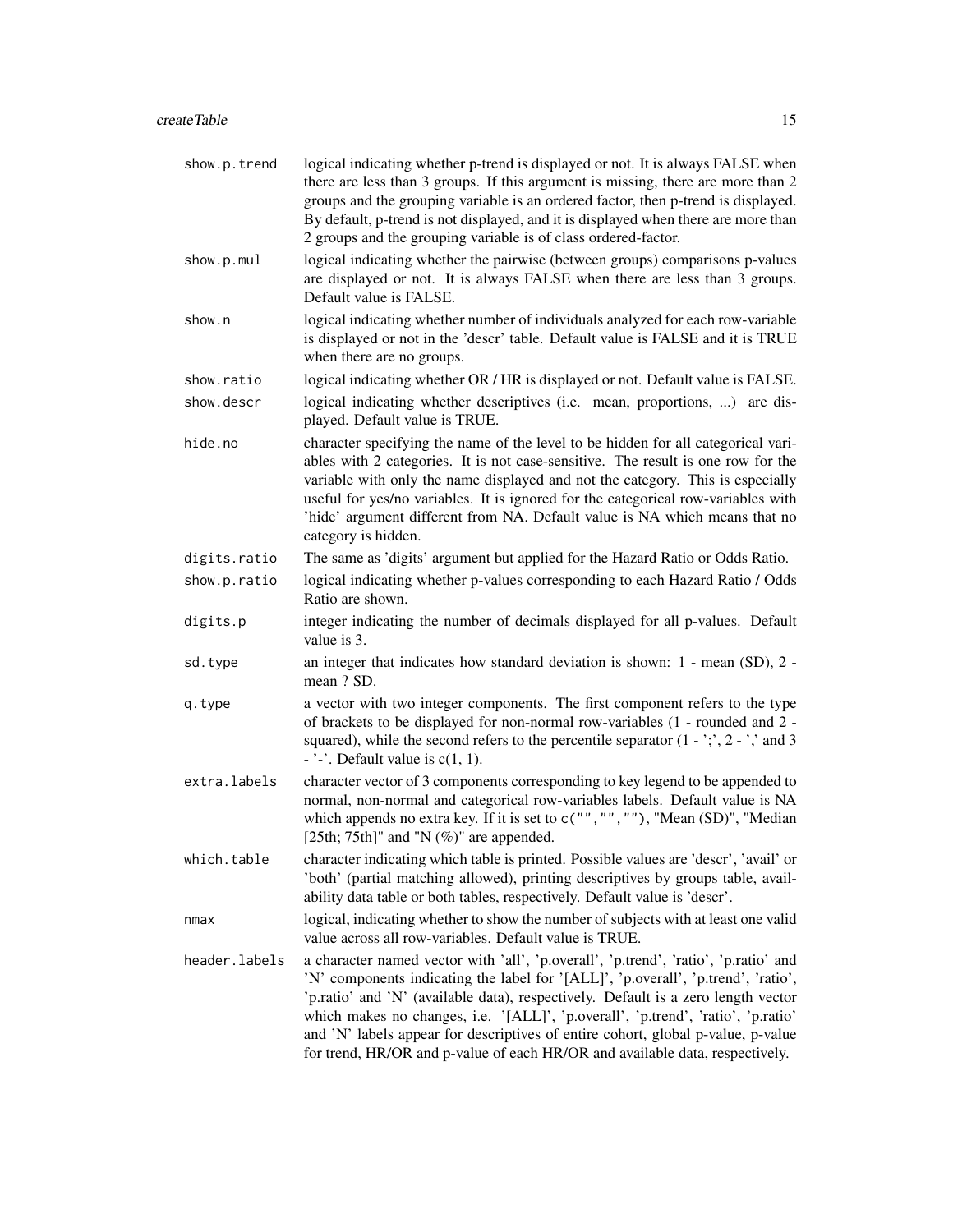<span id="page-15-0"></span>... other arguments passed to [print.default](#page-0-0).

# Value

An object of class 'createTable', which contains a list of 2 matrix:

| descr | a character matrix of descriptives for all row-variables by groups and p-values<br>in a 'compact' format                                                                                                                                  |
|-------|-------------------------------------------------------------------------------------------------------------------------------------------------------------------------------------------------------------------------------------------|
| avail | a character matrix indicating the number of available data for each group, the<br>type of variable (categorical, continuous-normal or continuous-non-normal) and<br>the individuals selection made (if non selection 'ALL' is displayed). |

'print' prints these two tables in a 'nice' format.

'summary' prints the 'available' info table (it is a short form of  $print(x, which-table = 'avail'))$ ).

'update' modifies previous results from 'createTable'.

'plot' see the method in [compareGroups](#page-4-1) function.

subsetting, '[', can also be applied to 'createTable' objects in the same way as 'compareGroups' objects.

combine by rows, 'rbind', method can be applied to 'createTable' objects, but only if all 'createTable' objects have the same columns. It is useful to distinguish row-variable groups. The resulting object is of class 'rbind.createTable' and 'createTable'.

combine by columns, 'cbind', method can be applied to 'createTable' objects, but only if all 'createTable' objects have the same rows. It may be used when combining different tables referring to different subsets of people (for example, men and women). The resulting object is of class 'cbind.createTable' and 'createTable' and has its own 'print' method.

See the vignette for more details.

# Note

The way to compute the 'N' shown in the bivariate table header, controlled by 'nmax' argument, has been changed from previous versions  $\leq$ 1.3). In the older versions 'N' was computed as the maximum across the cells withing each column (group) from the 'available data' table ('avail').

The p-values corresponding to the OR of a two level row-variable may not me equal to its p.overall p-value. This is because statistical tests are different: the option 'midp.exact' (see [oddsratio](#page-0-0) for more details) is taken in the first case and Chi-square or Fisher exact test in the second. The same happens when OR for a continuous value is performed: the p-value corresponding to this OR is computed form a logistic regression and therefore may differ from the one computed using a Student-T test or Kruskall Wallis test. This discordance may also be present when computing the p-value corresponding to a Hazard Ratio for a categorical two level row-variable: a Wald test or a long-rank test are peformed.

#### References

Isaac Subirana, Hector Sanz, Joan Vila (2014). Building Bivariate Tables: The compareGroups Package for R. Journal of Statistical Software, 57(12), 1-16. URL [http://www.jstatsoft.org/](http://www.jstatsoft.org/v57/i12/) [v57/i12/](http://www.jstatsoft.org/v57/i12/).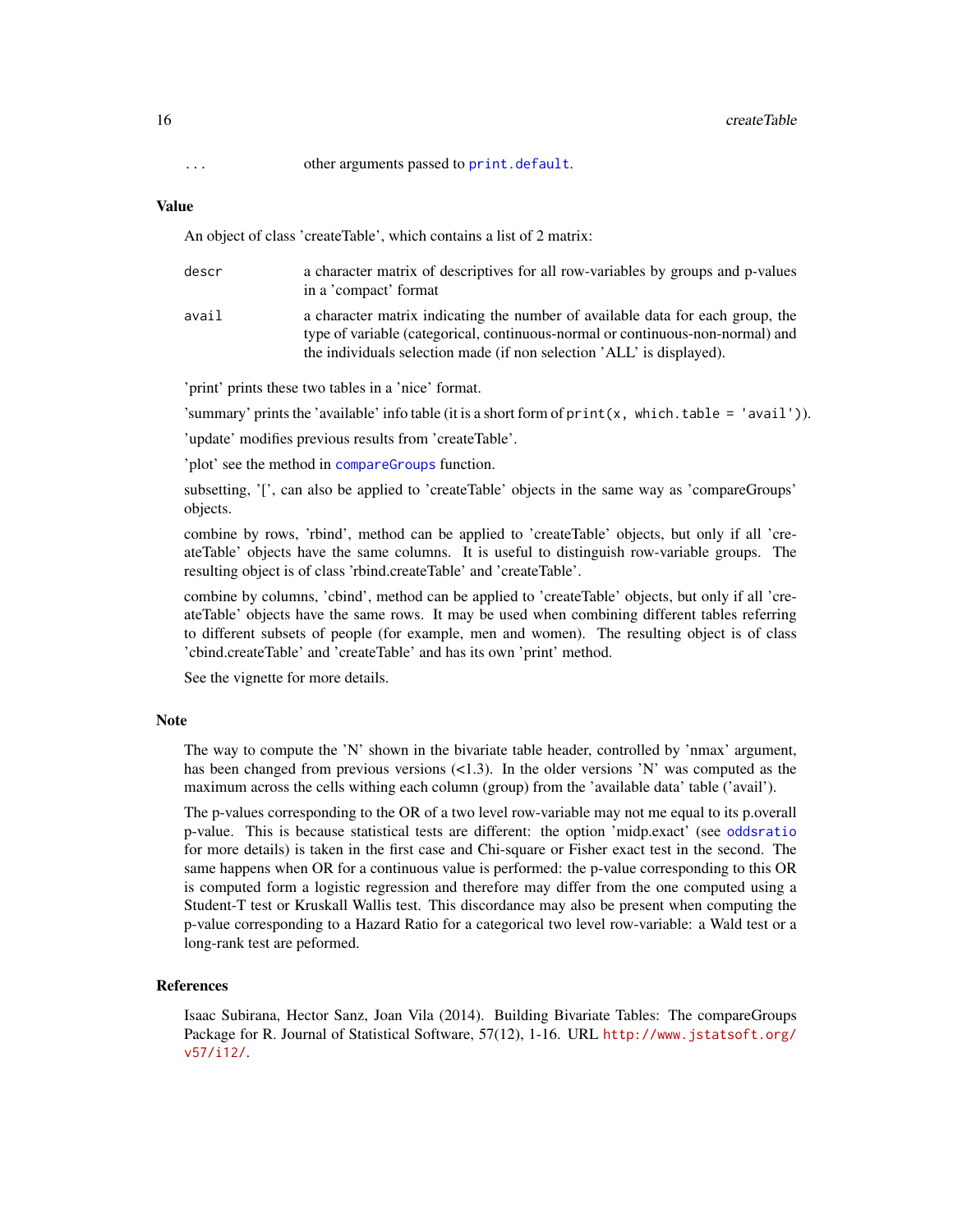#### <span id="page-16-0"></span>createTable 17

#### See Also

[compareGroups](#page-4-1), [export2latex](#page-24-1), [export2csv](#page-22-1), [export2html](#page-23-1)

# Examples

require(compareGroups)

```
# load REGICOR data
data(regicor)
```

```
# compute a time-to-cardiovascular event variable
regicor$tcv <- with(regicor,Surv(tocv, as.integer(cv=='Yes')))
Hmisc::label(regicor$tcv)<-"Cardiovascular incidence"
```

```
# remove variables used to create time-to variables
regicor <- remove.vars(regicor,c("todeath","death","tocv","cv"))
```

```
# descriptives by time-to-cardiovascular event, taking 'no' category as
# the reference in computing HRs.
res <- compareGroups(tcv ~ age + sex + smoker + sbp + histhtn +
```

```
chol + txchol + bmi + phyact + pcs + tcv, regicor, ref.no='no')
```

```
# build table showing HR and hiding the 'no' category
restab <- createTable(res, show.ratio = TRUE, hide.no = 'no')
restab
```

```
# prints available info table
summary(restab)
```

```
# more...
```
## Not run:

```
# Adds the 'available data' column
update(restab, show.n=TRUE)
```

```
# Descriptive of the entire cohort
update(restab, x = update(res, ~ ~ ~ ~ ))
```

```
# .. changing the response variable to sex
# Odds Ratios (OR) are displayed instead of Hazard Ratios (HR).
# note that now it is possible to compute descriptives by time-to-death
# or time-to-cv but not the ORs .
# We set timemax to 5 years, to report the probability of death and CV at 5 years:
update(restab, x = update(res, sex ~ - . - sex + tdeath + tcv, timemax = <math>5*365.25</math>)
```
## Combining tables:

# a) By rows: takes the first four variables as a group and the rest as another group: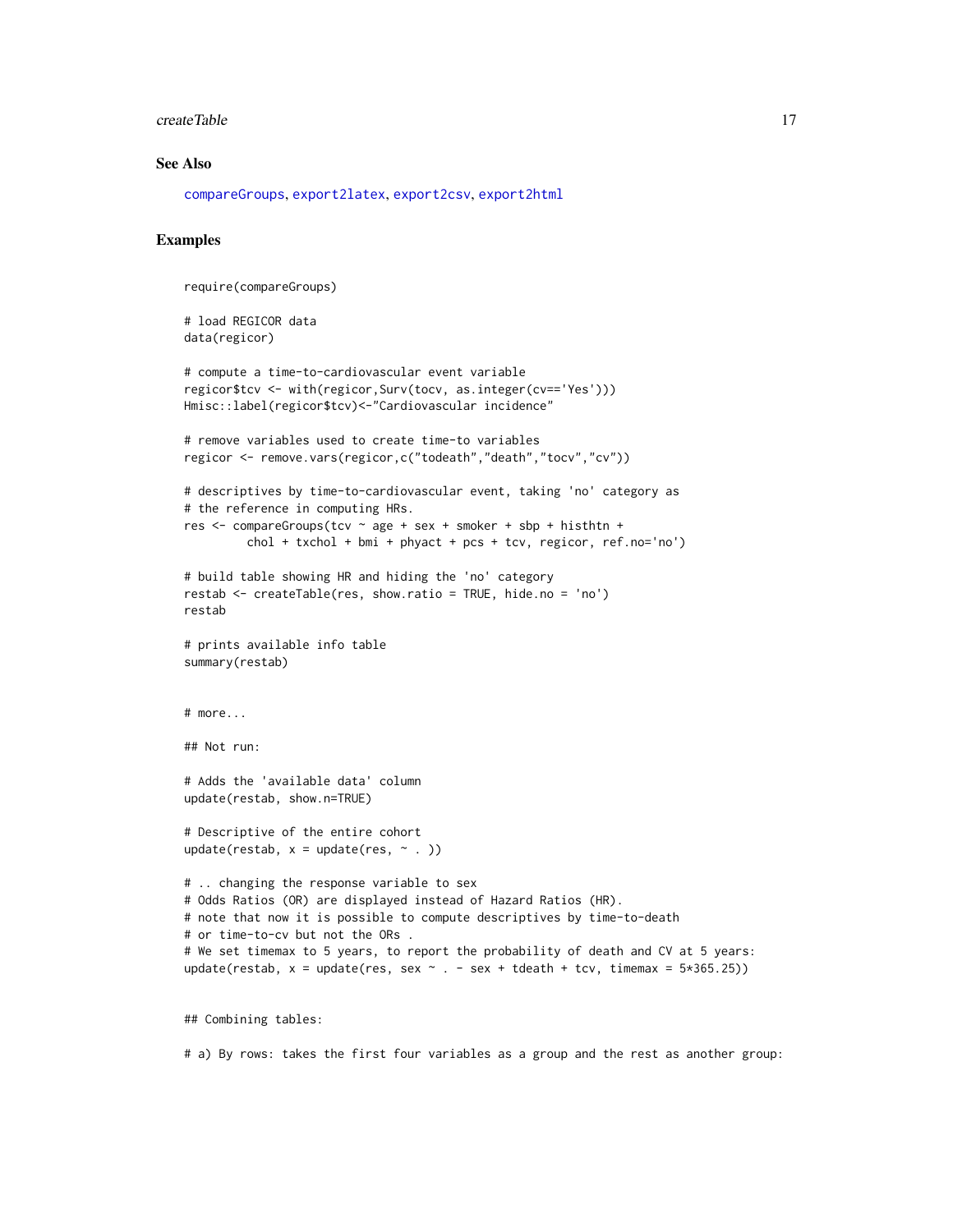```
rbind("First group of variables"=restab[1:4],"Second group of variables"=
 restab[5:length(res)])
# b) By columns: puts stratified tables by sex one beside the other:
res1<-compareGroups(year ~ . - id - sex, regicor)
restab1<-createTable(res1, hide.no = 'no')
restab2<-update(restab1, x = update(res1, subset = sex == 'Male'))
restab3 < \text{update} (restab1, x = update(res1, subset = sex == 'Female'))cbind("ALL" = restab1, "MALES" = restab2, "FEMALES" = restab3)
```
## End(Not run)

<span id="page-17-1"></span>descrTable *Perform descriptives and build the bivariate table.*

#### **Description**

This functions builds a bivariate table calling compareGroups and createTable function in one step.

### Usage

```
descrTable(formula, data, subset, na.action = NULL, y = NULL, Xext = NULL,
 selec = NA, method = 1, timemax = NA, alpha = 0.05, min.dis = 5, max.ylev = 5,
 max.xlev = 10, include.label = TRUE, Q1 = 0.25, Q3 = 0.75, simplify = TRUE,
 ref = 1, ref.no = NA, fact.ratio = 1, ref.y = 1, p.corrected = TRUE,
 compute.ratio = TRUE, include.miss = FALSE, oddsratio.method = "midp",
 chisq.test.perm = FALSE, byrow = FALSE, chisq.test.B = 2000, chisq.test.seed = NULL,
 Date.format = "d-mon-Y", var.equal = TRUE,
 hide = NA, digits = NA, type = NA, show.p.overall = TRUE,
 show.all, show.p.trend, show.p.mul = FALSE, show.n, show.ratio =
 FALSE, show.descr = TRUE, hide.no = NA, digits.ratio = NA,
 show.p.ratio = show.ratio, digits.p = 3, sd.type = 1, q.type = c(1, 1),
 extra.labels = NA)
```
#### Arguments

Arguments from [compareGroups](#page-4-1) function:

an object of class "formula" (or one that can be coerced to that class). Right side of  $\sim$  must have the terms in an additive way, and left side of  $\sim$  must contain the name of the grouping variable or can be left in blank (in this latter case descriptives for whole sample are calculated and no test is performed).

formula data an optional data frame, list or environment (or object coercible by 'as.data.frame' to a data frame) containing the variables in the model. If they are not found in 'data', the variables are taken from 'environment(formula)'.

<span id="page-17-0"></span>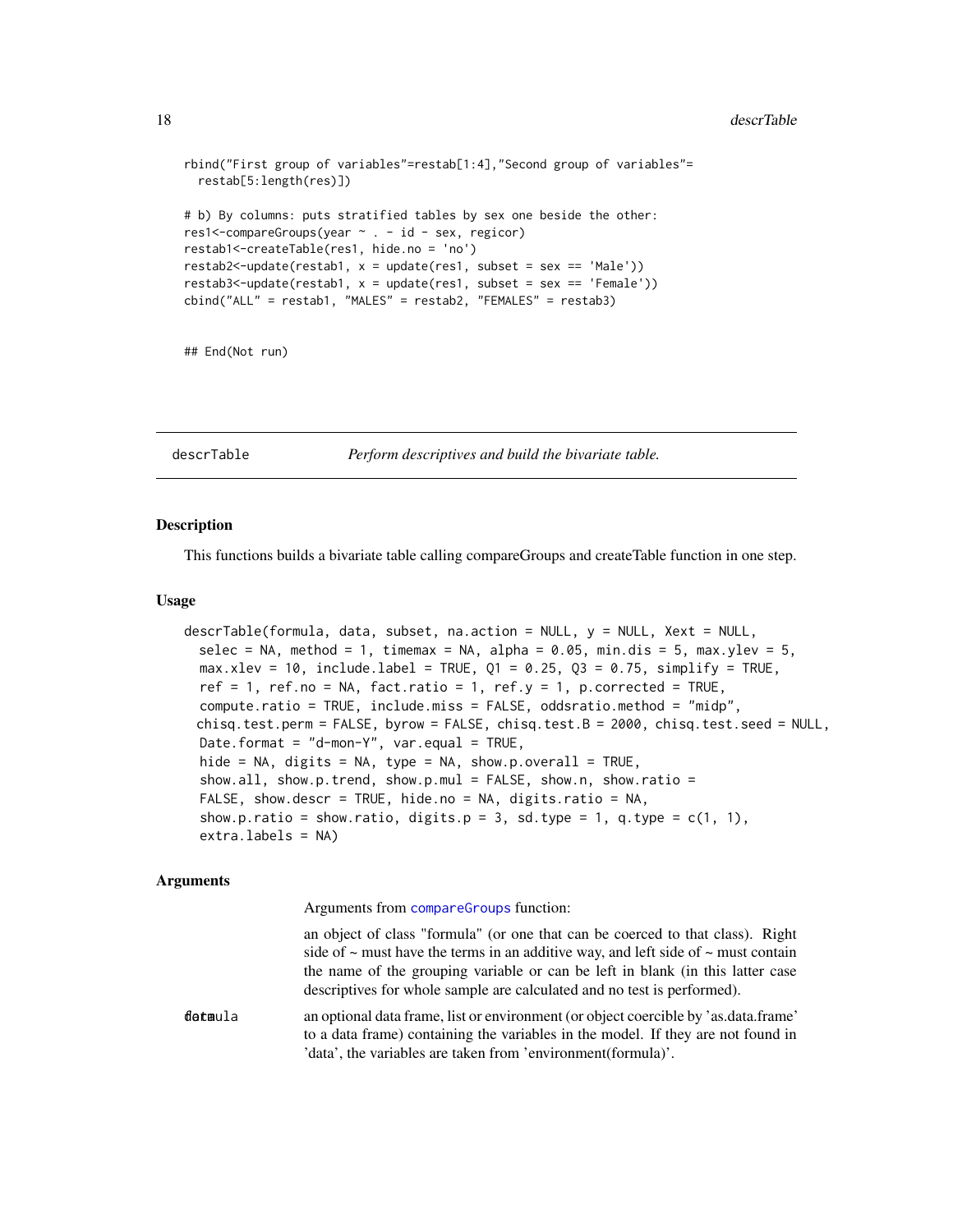<span id="page-18-0"></span>

| subset    | an optional vector specifying a subset of individuals to be used in the computa-<br>tion process. It is applied to all row-variables. 'subset' and 'selec' are added in<br>the sense of $\mathcal{X}$ to be applied in every row-variable.                                                                                                                                                                                                                                                                                                                                                                                                                                                                                  |
|-----------|-----------------------------------------------------------------------------------------------------------------------------------------------------------------------------------------------------------------------------------------------------------------------------------------------------------------------------------------------------------------------------------------------------------------------------------------------------------------------------------------------------------------------------------------------------------------------------------------------------------------------------------------------------------------------------------------------------------------------------|
| na.action | a function which indicates what should happen when the data contain NAs. The<br>default is NULL, and that is equivalent to na. pass, which means no action.<br>Value na. exclude can be useful if it is desired to removed all individuals with<br>some NA in any variable.                                                                                                                                                                                                                                                                                                                                                                                                                                                 |
| у         | a vector variable that distinguishes the groups. It must be either a numeric,<br>character, factor or NULL. Default value is NULL which means that descriptives<br>for whole sample are calculated and no test is performed.                                                                                                                                                                                                                                                                                                                                                                                                                                                                                                |
| Xext      | a data.frame or a matrix with the same rows / individuals contained in X, and<br>maybe with different variables / columns than X. This argument is used by<br>compareGroups.default in the sense that the variables specified in the argu-<br>ment selec are searched in Xext and/or in the .GlobalEnv. If Xext is NULL,<br>then Xext is created from variables of X plus y. Default value is NULL.                                                                                                                                                                                                                                                                                                                         |
| selec     | a list with as many components as row-variables. If list length is 1 it is re-<br>cycled for all row-variables. Every component of 'selec' is an expression that<br>will be evaluated to select the individuals to be analyzed for every row-variable.<br>Otherwise, a named list specifying 'selec' row-variables is applied. '.else' is a<br>reserved name that defines the selection for the rest of the variables; if no '.else'<br>variable is defined, default value is applied for the rest of the variables. Default<br>value is NA; all individuals are analyzed (no subsetting).                                                                                                                                  |
| method    | integer vector with as many components as row-variables. If its length is 1 it is<br>recycled for all row-variables. It only applies for continuous row-variables (for<br>factor row-variables it is ignored). Possible values are: 1 - forces analysis as<br>"normal-distributed"; 2 - forces analysis as "continuous non-normal"; 3 - forces<br>analysis as "categorical"; and 4 - NA, which performs a Shapiro-Wilks test to<br>decide between normal or non-normal. Otherwise, a named vector specifying<br>'method' row-variables is applied. '.else' is a reserved name that defines the<br>method for the rest of the variables; if no '.else' variable is defined, default<br>value is applied. Default value is 1. |
| timemax   | double vector with as many components as row-variables. If its length is 1 it<br>is recycled for all row-variables. It only applies for 'Surv' class row-variables<br>(for all other row-variables it is ignored). This value indicates at which time<br>the K-M probability is to be computed. Otherwise, a named vector specifying<br>'timemax' row-variables is applied. 'else' is a reserved name that defines the<br>'timemax' for the rest of the variables; if no '.else' variable is defined, default<br>value is applied. Default value is NA; K-M probability is then computed at the<br>median of observed times.                                                                                                |
| alpha     | double between 0 and 1. Significance threshold for the shapiro. test normality<br>test for continuous row-variables. Default value is 0.05.                                                                                                                                                                                                                                                                                                                                                                                                                                                                                                                                                                                 |
| min.dis   | an integer. If a non-factor row-variable contains less than 'min.dis' different<br>values and 'method' argument is set to NA, then it will be converted to a factor.<br>Default value is 5.                                                                                                                                                                                                                                                                                                                                                                                                                                                                                                                                 |
| max.ylev  | an integer indicating the maximum number of levels of grouping variable $(y')$ .<br>If 'y' contains more than 'max.ylev' levels, then the function 'compareGroups'<br>produces an error. Default value is 5.                                                                                                                                                                                                                                                                                                                                                                                                                                                                                                                |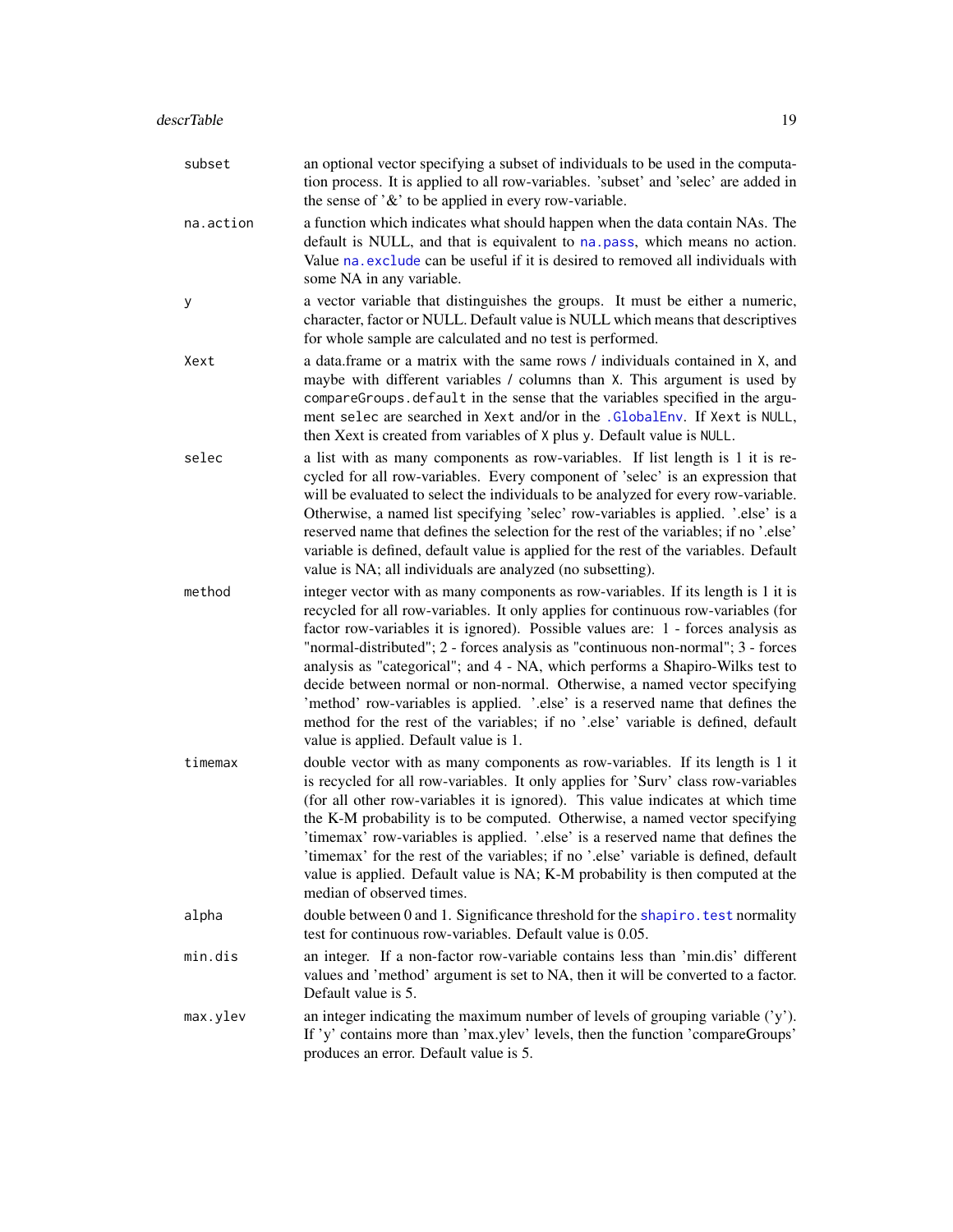<span id="page-19-0"></span>

| max.xlev         | an integer indicating the maximum number of levels when the row-variable is a<br>factor. If the row-variable is a factor (or converted to a factor if it is a character,<br>for example) and contains more than 'max.xlev' levels, then it is removed from<br>the analysis and a warning is printed. Default value is 10.                                                                                                                                                         |
|------------------|-----------------------------------------------------------------------------------------------------------------------------------------------------------------------------------------------------------------------------------------------------------------------------------------------------------------------------------------------------------------------------------------------------------------------------------------------------------------------------------|
| include.label    | logical, indicating whether or not variable labels have to be shown in the results.<br>Default value is TRUE                                                                                                                                                                                                                                                                                                                                                                      |
| Q1               | double between 0 and 1, indicating the quantile to be displayed as the first num-<br>ber inside the square brackets in the bivariate table. To compute the minimum<br>just type 0. Default value is 0.25 which means the first quartile.                                                                                                                                                                                                                                          |
| Q3               | double between 0 and 1, indicating the quantile to be displayed as the second<br>number inside the square brackets in the bivariate table. To compute the maxi-<br>mum just type 1. Default value is 0.75 which means the third quartile.                                                                                                                                                                                                                                         |
| simplify         | logical, indicating whether levels with no values must be removed for grouping<br>variable and for row-variables. Default value is TRUE.                                                                                                                                                                                                                                                                                                                                          |
| ref              | an integer vector with as many components as row-variables. If its length is 1 it<br>is recycled for all row-variables. It only applies for categorical row-variables. Or<br>a named vector specifying which row-variables 'ref' is applied (a reserved name<br>is '.else' which defines the reference category for the rest of the variables); if no<br>'.else' variable is defined, default value is applied for the rest of the variables.<br>Default value is 1.              |
| ref.no           | character specifying the name of the level to be the reference for Odds Ratio<br>or Hazard Ratio. It is not case-sensitive. This is especially useful for yes/no<br>variables. Default value is NA which means that category specified in 'ref' is<br>the one selected to be the reference.                                                                                                                                                                                       |
| fact.ratio       | a double vector with as many components as row-variables indicating the units<br>for the HR / OR (note that it does not affect the descriptives). If its length<br>is 1 it is recycled for all row-variables. Otherwise, a named vector specifying<br>'fact.ratio' row-variables is applied. '.else' is a reserved name that defines the<br>reference category for the rest of the variables; if no '.else' variable is defined,<br>default value is applied. Default value is 1. |
| ref.y            | an integer indicating the reference category of y variable for computing the OR,<br>when y is a binary factor. Default value is 1.                                                                                                                                                                                                                                                                                                                                                |
| p.corrected      | logical, indicating whether p-values for pairwise comparisons must be corrected.<br>It only applies when there is a grouping variable with more than 2 categories.<br>Default value is TRUE.                                                                                                                                                                                                                                                                                      |
| compute.ratio    | logical, indicating whether Odds Ratio (for a binary response) or Hazard Ratio<br>(for a time-to-event response) must be computed. Default value is TRUE.                                                                                                                                                                                                                                                                                                                         |
| include.miss     | logical, indicating whether to treat missing values as a new category for categor-<br>ical variables. Default value is FALSE.                                                                                                                                                                                                                                                                                                                                                     |
| oddsratio.method |                                                                                                                                                                                                                                                                                                                                                                                                                                                                                   |
|                  | Which method to compute the Odds Ratio. See 'method' argument from oddsratio.<br>Default value is "midp".                                                                                                                                                                                                                                                                                                                                                                         |
| byrow            | logical. Percentage of categorical variables must be reported by rows. Default<br>value is FALSE, which means that percentages are reported by columns (withing<br>groups).                                                                                                                                                                                                                                                                                                       |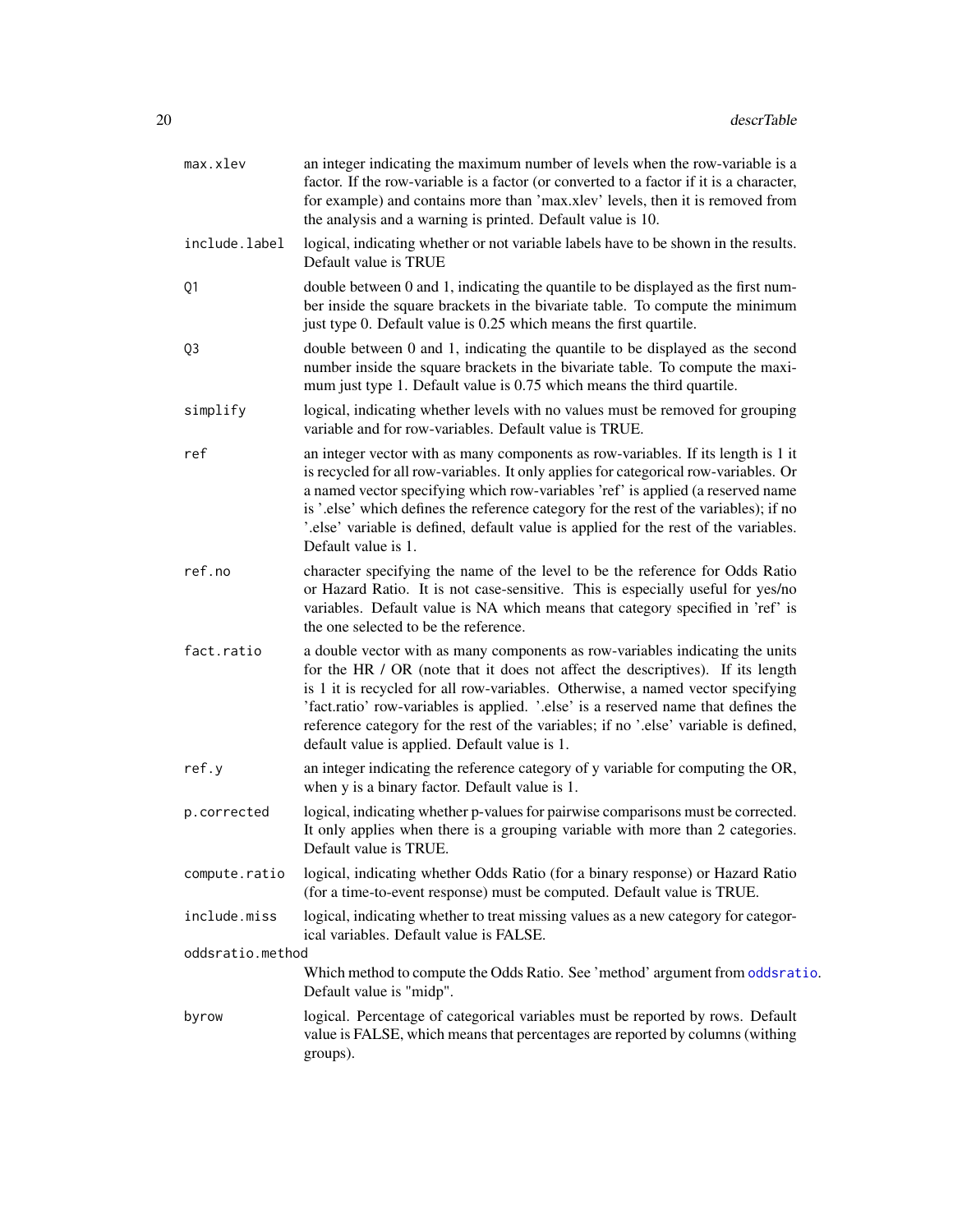<span id="page-20-0"></span>

| chisq.test.perm |                                                                                                                                                                                                                                                                                                                                                                                                                                                                                                                                                                                                                                                                    |  |
|-----------------|--------------------------------------------------------------------------------------------------------------------------------------------------------------------------------------------------------------------------------------------------------------------------------------------------------------------------------------------------------------------------------------------------------------------------------------------------------------------------------------------------------------------------------------------------------------------------------------------------------------------------------------------------------------------|--|
|                 | logical. It applies a permutation chi squared test (chisq.test) instead of an<br>exact Fisher test (fisher.test). It only applies when expected count in some<br>cells are lower than 5.                                                                                                                                                                                                                                                                                                                                                                                                                                                                           |  |
| chisq.test.B    | integer. Number of permutation when computing permuted chi squared test for<br>categorical variables. Default value is 2000.                                                                                                                                                                                                                                                                                                                                                                                                                                                                                                                                       |  |
| chisq.test.seed |                                                                                                                                                                                                                                                                                                                                                                                                                                                                                                                                                                                                                                                                    |  |
|                 | integer or NULL. Seed when performing permuted chi squared test for categor-<br>ical variables. Default value is NULL which sets no seed. It is important to<br>introduce some number different from NULL in order to reproduce the results<br>when permuted chi-squared test is performed.                                                                                                                                                                                                                                                                                                                                                                        |  |
| Date.format     | character indicating how the dates are shown. Default is "d-mon-Y". See chron<br>for more details.                                                                                                                                                                                                                                                                                                                                                                                                                                                                                                                                                                 |  |
| var.equal       | logical, indicating whether to consider equal variances when comparing means<br>on normal distributed variables on more than two groups. If TRUE anova func-<br>tion is applied and oneway. test otherwise. Default value is TRUE.<br>Arguments from createTable function:                                                                                                                                                                                                                                                                                                                                                                                         |  |
| hide            | a vector (or a list) with integers or characters with as many components as row-<br>variables. If its length is 1 it is recycled for all row-variables. Each component<br>specifies which category (the literal name of the category if it is a character, or<br>the position if it is an integer) must be hidden and not shown. This argument<br>only applies to categorical row-variables, and for continuous row-variables it is<br>ignored. If NA, all categories are displayed. Or a named vector (or a named<br>list) specifying which row-variables 'hide' is applied, and for the rest of row-<br>variables default value is applied. Default value is NA. |  |
| digits          | an integer vector with as many components as row-variables. If its length is<br>1 it is recycled for all row-variables. Each component specifies the number of<br>significant decimals to be displayed. Or a named vector specifying which row-<br>variables 'digits' is applied (a reserved name is '.else' which defines 'digits' for<br>the rest of the variables); if no '.else' variable is defined, default value is applied<br>for the rest of the variables. Default value is NA which puts the 'appropriate'<br>number of decimals (see vignette for further details).                                                                                    |  |
| type            | an integer that indicates whether absolute and/or relative frequencies are dis-<br>played: 1 - only relative frequencies; 2 or NA - absolute and relative frequencies<br>in brackets; 3 - only absolute frequencies.                                                                                                                                                                                                                                                                                                                                                                                                                                               |  |
|                 | show.p.overall logical indicating whether p-value of overall groups significance ('p.overall' col-<br>umn) is displayed or not. Default value is TRUE.                                                                                                                                                                                                                                                                                                                                                                                                                                                                                                             |  |
| show.all        | logical indicating whether the '[ALL]' column (all data without stratifying by<br>groups) is displayed or not. Default value is FALSE if grouping variable is<br>defined, and FALSE if there are no groups.                                                                                                                                                                                                                                                                                                                                                                                                                                                        |  |
| show.p.trend    | logical indicating whether p-trend is displayed or not. It is always FALSE when<br>there are less than 3 groups. If this argument is missing, there are more than 2<br>groups and the grouping variable is an ordered factor, then p-trend is displayed.<br>By default, p-trend is not displayed, and it is displayed when there are more than<br>2 groups and the grouping variable is of class ordered-factor.                                                                                                                                                                                                                                                   |  |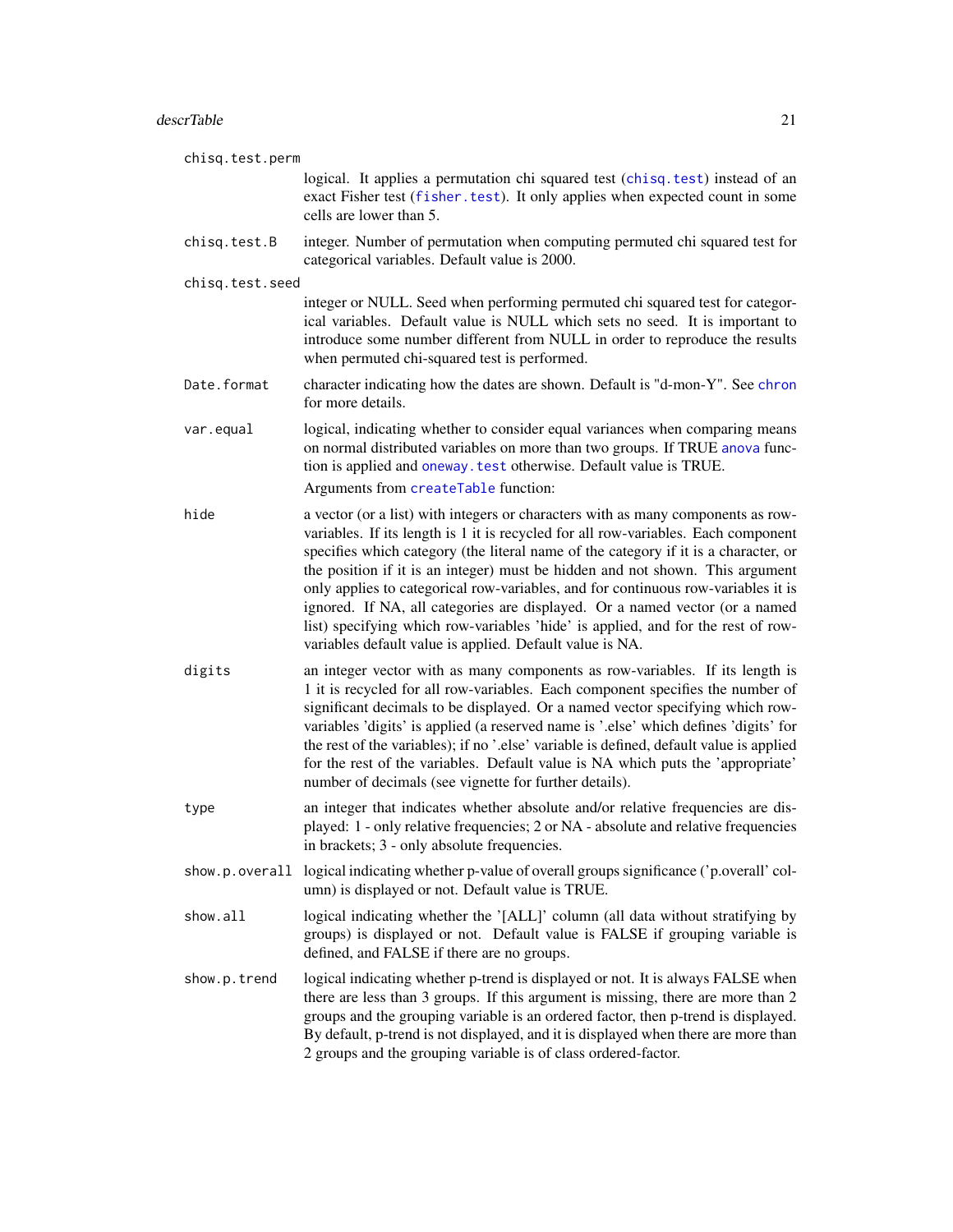| show.p.mul   | logical indicating whether the pairwise (between groups) comparisons p-values<br>are displayed or not. It is always FALSE when there are less than 3 groups.<br>Default value is FALSE.                                                                                                                                                                                                                                                           |
|--------------|---------------------------------------------------------------------------------------------------------------------------------------------------------------------------------------------------------------------------------------------------------------------------------------------------------------------------------------------------------------------------------------------------------------------------------------------------|
| show.n       | logical indicating whether number of individuals analyzed for each row-variable<br>is displayed or not in the 'descr' table. Default value is FALSE and it is TRUE<br>when there are no groups.                                                                                                                                                                                                                                                   |
| show.ratio   | logical indicating whether OR / HR is displayed or not. Default value is FALSE.                                                                                                                                                                                                                                                                                                                                                                   |
| show.descr   | logical indicating whether descriptives (i.e. mean, proportions, ) are dis-<br>played. Default value is TRUE.                                                                                                                                                                                                                                                                                                                                     |
| hide.no      | character specifying the name of the level to be hidden for all categorical vari-<br>ables with 2 categories. It is not case-sensitive. The result is one row for the<br>variable with only the name displayed and not the category. This is especially<br>useful for yes/no variables. It is ignored for the categorical row-variables with<br>'hide' argument different from NA. Default value is NA which means that no<br>category is hidden. |
| digits.ratio | The same as 'digits' argument but applied for the Hazard Ratio or Odds Ratio.                                                                                                                                                                                                                                                                                                                                                                     |
| show.p.ratio | logical indicating whether p-values corresponding to each Hazard Ratio / Odds<br>Ratio are shown.                                                                                                                                                                                                                                                                                                                                                 |
| digits.p     | integer indicating the number of decimals displayed for all p-values. Default<br>value is 3.                                                                                                                                                                                                                                                                                                                                                      |
| sd.type      | an integer that indicates how standard deviation is shown: 1 - mean (SD), 2 -<br>mean ? SD.                                                                                                                                                                                                                                                                                                                                                       |
| q.type       | a vector with two integer components. The first component refers to the type<br>of brackets to be displayed for non-normal row-variables (1 - rounded and 2 -<br>squared), while the second refers to the percentile separator $(1 - \gamma, 2 - \gamma)$ and 3<br>$\frac{1}{2}$ . Default value is c(1, 1).                                                                                                                                      |
| extra.labels | character vector of 3 components corresponding to key legend to be appended to<br>normal, non-normal and categorical row-variables labels. Default value is NA<br>which appends no extra key. If it is set to $c("", "", "")$ , "Mean (SD)", "Median<br>[25th; 75th]" and "N $(\%)$ " are appended.                                                                                                                                               |

# Value

An object of class 'createTable' (see [createTable](#page-13-1)).

So, all methods implemented for createTable class objects can be applied (such as plot, '[', etc.).

# Note

The use of descrTable function makes easier to build the table (it only needs one line), it may be preferable to build the descriptive table in two steps when computing descriptives and p-values takes some time: first use compareGroups function to store the descriptives and p-values in an object, and then apply createTable to the this object. The two steps strategy saves time since descriptives and p-values are not recomputed every time it is desired to costumize the descriptive table (number of digits, etc.).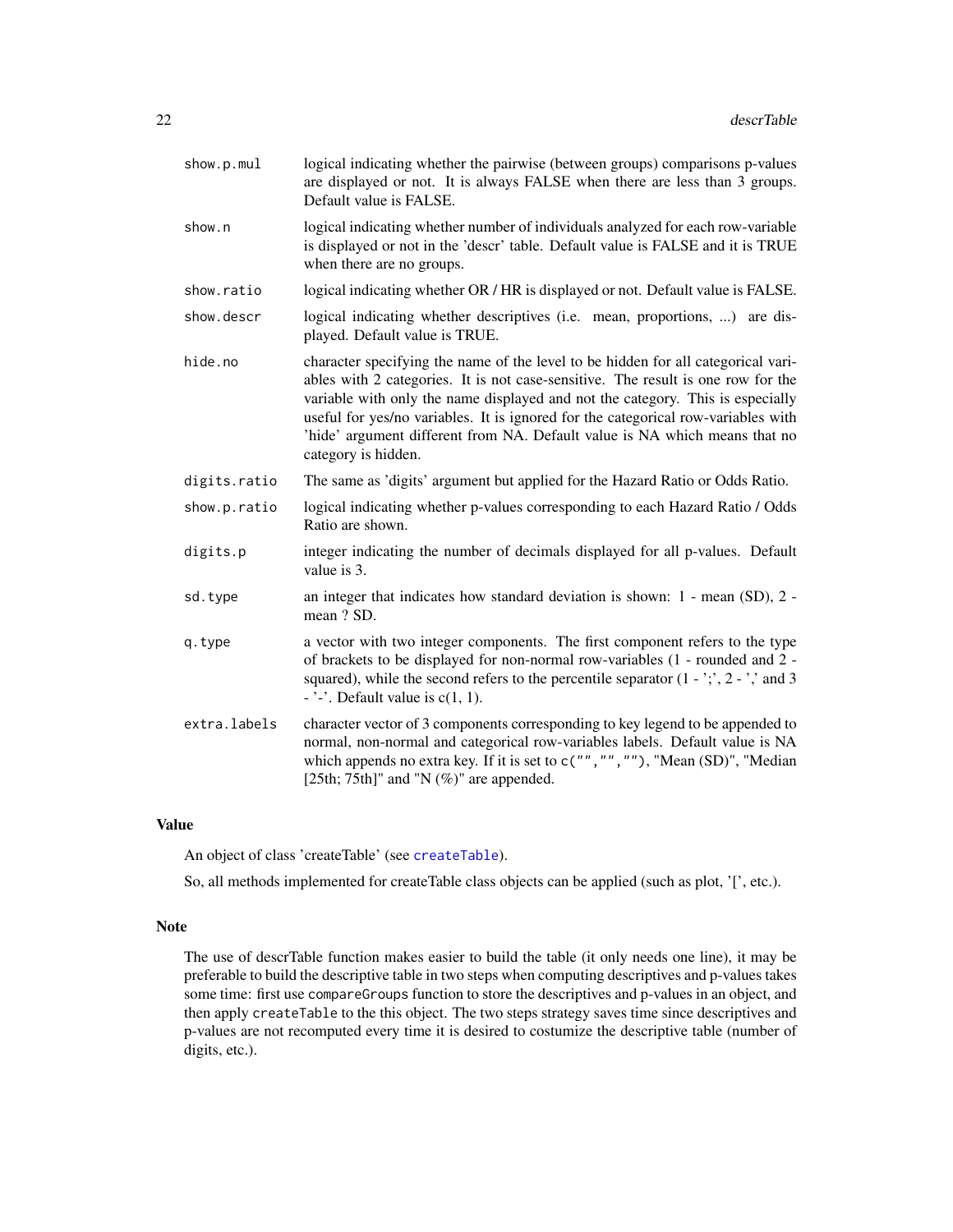# <span id="page-22-0"></span>export2csv 23

# References

Isaac Subirana, Hector Sanz, Joan Vila (2014). Building Bivariate Tables: The compareGroups Package for R. Journal of Statistical Software, 57(12), 1-16. URL [http://www.jstatsoft.org/](http://www.jstatsoft.org/v57/i12/) [v57/i12/](http://www.jstatsoft.org/v57/i12/).

#### See Also

[createTable](#page-13-1), [compareGroups](#page-4-1), [export2latex](#page-24-1), [export2csv](#page-22-1), [export2html](#page-23-1)

# Examples

```
require(compareGroups)
# load REGICOR data
data(regicor)
# perform descriptives by year and build the table.
# note the use of arguments from compareGroups (formula and data set) and
# arguments from createTable (hide.no and show.p.mul)
descrTable(year ~ ., regicor, hide.no="no", show.p.mul=TRUE)
```
<span id="page-22-1"></span>

| export2csv | Exporting descriptives table to plain text (CSV) format |
|------------|---------------------------------------------------------|
|            |                                                         |

#### Description

This function takes the result of createTable and exports the tables to plain text (CSV) format.

# Usage

```
export2csv(x, file, which.table="descr", sep=",", nmax = TRUE, header.labels = c(), ...)
```
### Arguments

| $\mathsf{x}$  | an object of class 'createTable'.                                                                                                                                                                                                                    |
|---------------|------------------------------------------------------------------------------------------------------------------------------------------------------------------------------------------------------------------------------------------------------|
| file          | file where table in CSV format will be written. Also, another file with the ex-<br>tension '_appendix' is written with the available data table.                                                                                                     |
| which.table   | character indicating which table is printed. Possible values are 'descr', 'avail' or<br>'both' (partial matching allowed), exporting descriptives by groups table, avail-<br>able data table or both tables, respectively. Default value is 'descr'. |
| sep           | character. The variable separator, same as 'sep' argument from write table.<br>Default value is '.'.                                                                                                                                                 |
| nmax          | logical, indicating whether to show the number of subjects with at least one valid<br>value across all row-variables. Default value is TRUE.                                                                                                         |
| header.labels | see the 'header.labels' argument from createTable.                                                                                                                                                                                                   |
|               | other arguments passed to write.table.                                                                                                                                                                                                               |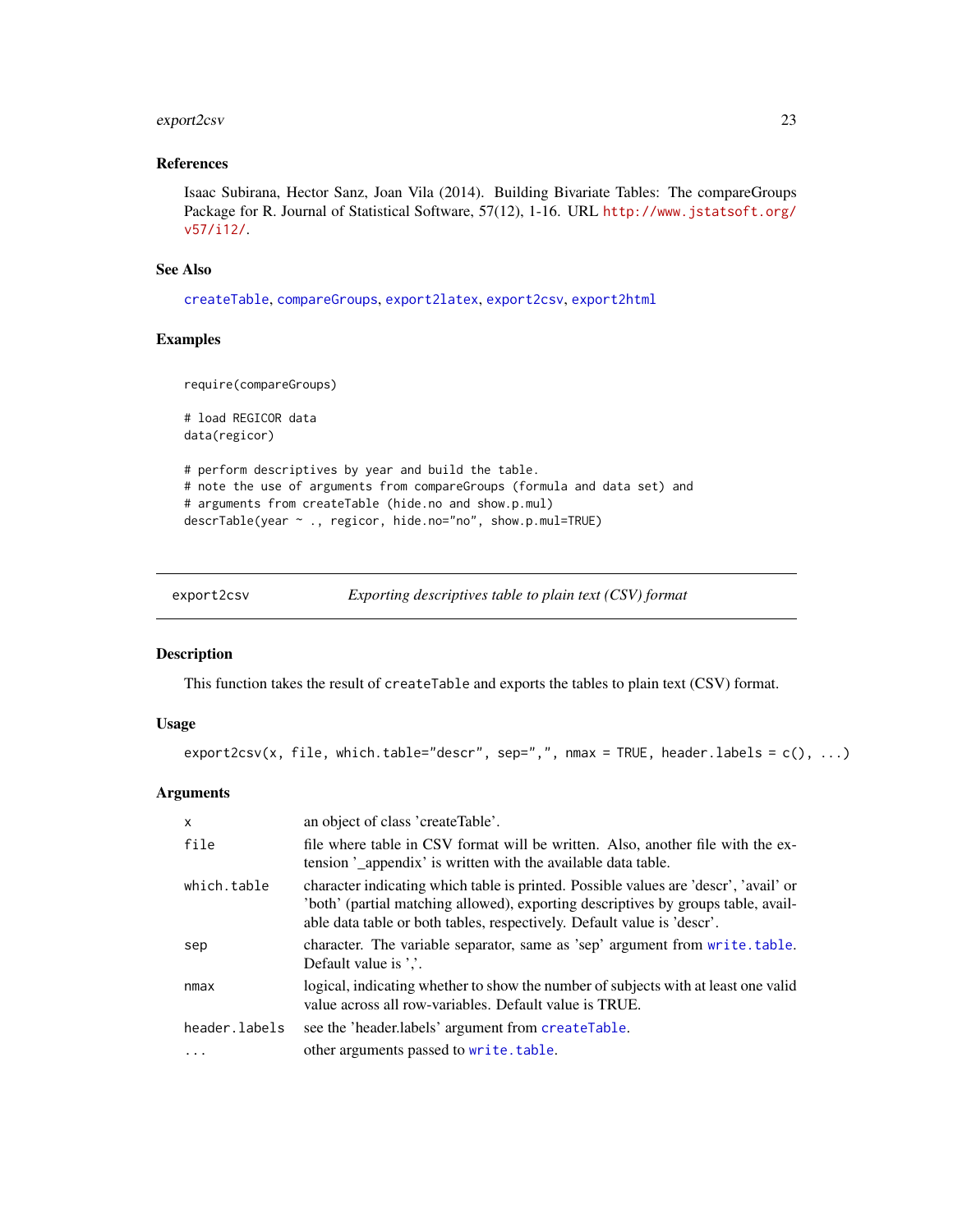# Note

The way to compute the 'N' shown in the bivariate table header, controlled by 'nmax' argument, has been changed from previous versions  $\langle$  (2.3). In the older versions 'N' was computed as the maximum across the cells withing each column (group) from the 'available data' table ('avail').

# See Also

[createTable](#page-13-1), [export2latex](#page-24-1), [export2pdf](#page-28-1), [export2html](#page-23-1), [export2md](#page-26-1), [export2word](#page-30-1)

# Examples

```
## Not run:
require(compareGroups)
data(regicor)
res <- compareGroups(sex ~. -id-todeath-death-tocv-cv, regicor)
export2csv(createTable(res, hide.no = 'n'), file=tempfile(fileext=".csv"))
```
## End(Not run)

<span id="page-23-1"></span>export2html *Exporting descriptives table to HTML format*

#### Description

This function takes the result of createTable and exports the tables to HTML format.

# Usage

```
export2html(x, file, which_table="descr", nmax = TRUE, header_labels = c(), ...)
```
#### Arguments

| $\mathsf{x}$  | an object of class 'createTable'.                                                                                                                                                                                                                      |
|---------------|--------------------------------------------------------------------------------------------------------------------------------------------------------------------------------------------------------------------------------------------------------|
| file          | file where table in HTML format will be written. Also, another file with the<br>extension '_appendix' is written with the available data table. If missing, the<br>HTML code is returned.                                                              |
| which.table   | character indicating which table is printed. Possible values are 'descr', 'avail' or<br>both' (partial matching allowed), exporting descriptives by groups table, avail-<br>ability data table or both tables, respectively. Default value is 'descr'. |
| nmax          | logical, indicating whether to show the number of subjects with at least one valid<br>value across all row-variables. Default value is TRUE.                                                                                                           |
| header.labels | see the 'header.labels' argument from createTable.                                                                                                                                                                                                     |
| $\cdots$      | currently ignored.                                                                                                                                                                                                                                     |

<span id="page-23-0"></span>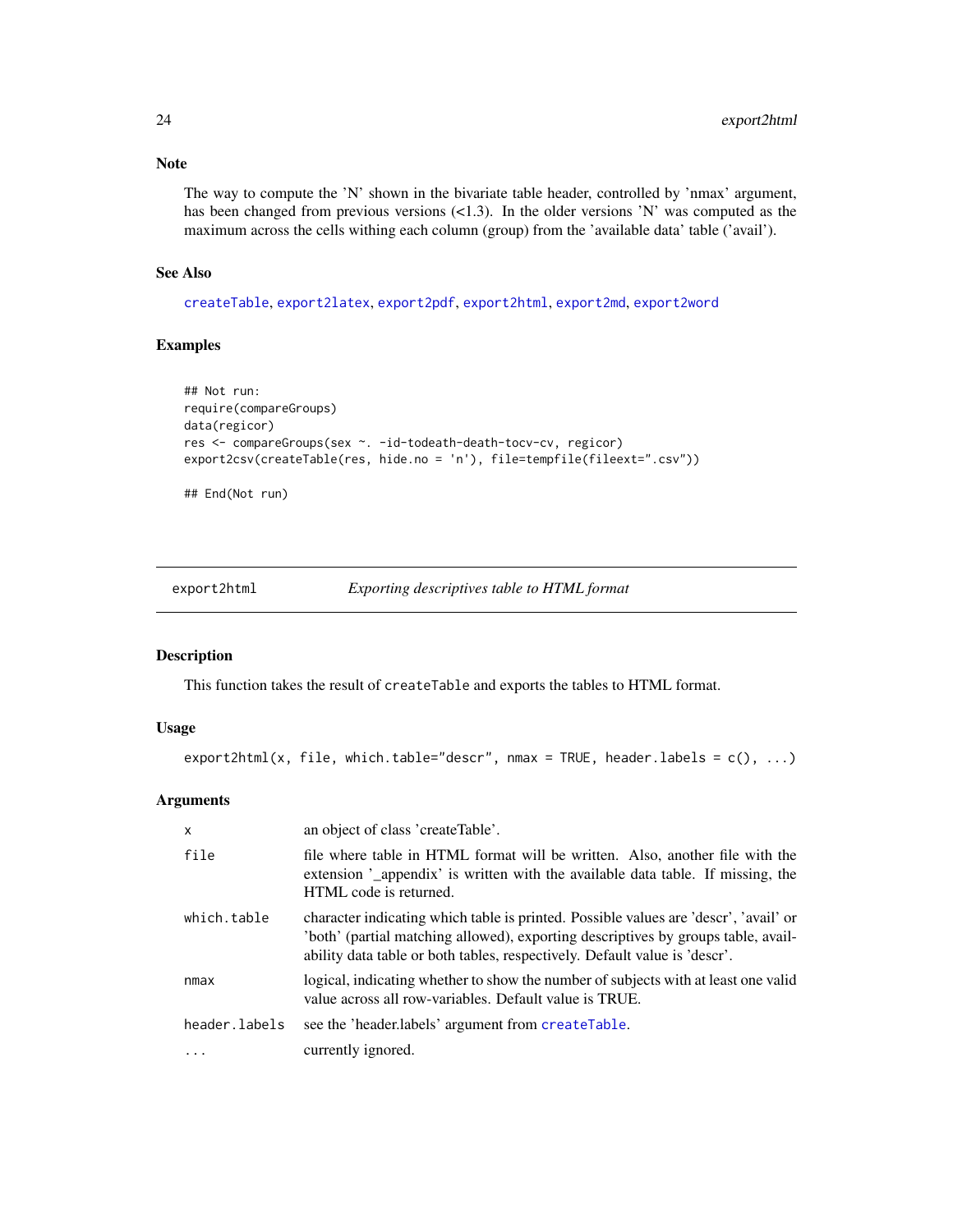#### <span id="page-24-0"></span>export2latex 25

# Note

The way to compute the 'N' shown in the bivariate table header, controlled by 'nmax' argument, has been changed from previous versions  $\langle 1.3 \rangle$ . In the older versions 'N' was computed as the maximum across the cells withing each column (group) from the 'available data' table ('avail').

# See Also

[createTable](#page-13-1), [export2latex](#page-24-1), [export2pdf](#page-28-1), [export2csv](#page-22-1), [export2md](#page-26-1), [export2word](#page-30-1)

#### Examples

```
## Not run:
require(compareGroups)
data(regicor)
res <- compareGroups(sex ~. -id-todeath-death-tocv-cv, regicor)
export2html(createTable(res, hide.no = 'n'), file=tempfile(fileext=".html"))
```
## End(Not run)

<span id="page-24-1"></span>export2latex *Exporting descriptives table to LaTeX format*

#### **Description**

This function takes the result of createTable and exports the tables to LaTeX format.

# Usage

```
export2latex(x, ...)
## S3 method for class 'createTable'
export2latex(x, file, which.table = 'descr', size = 'same',
   nmax = TRUE, header.labels = c(), caption = NULL, loc.caption = 'top', label = NULL,
    landscope = NA, colmax = 10, ...)## S3 method for class 'cbind.createTable'
export2latex(x, file, which.table = 'descr', size = 'same',
   nmax = TRUE, header.labels = c(), caption = NULL, loc.caption = 'top', label = NULL,
    landscape = NA, colmax = 10, ...)
```
# Arguments

x an object of class 'createTable'.

file Name of file where the resulting code should be saved. If file is missing, output is displayed on screen. Also, another file with the extension '\_appendix' is written with the available data table.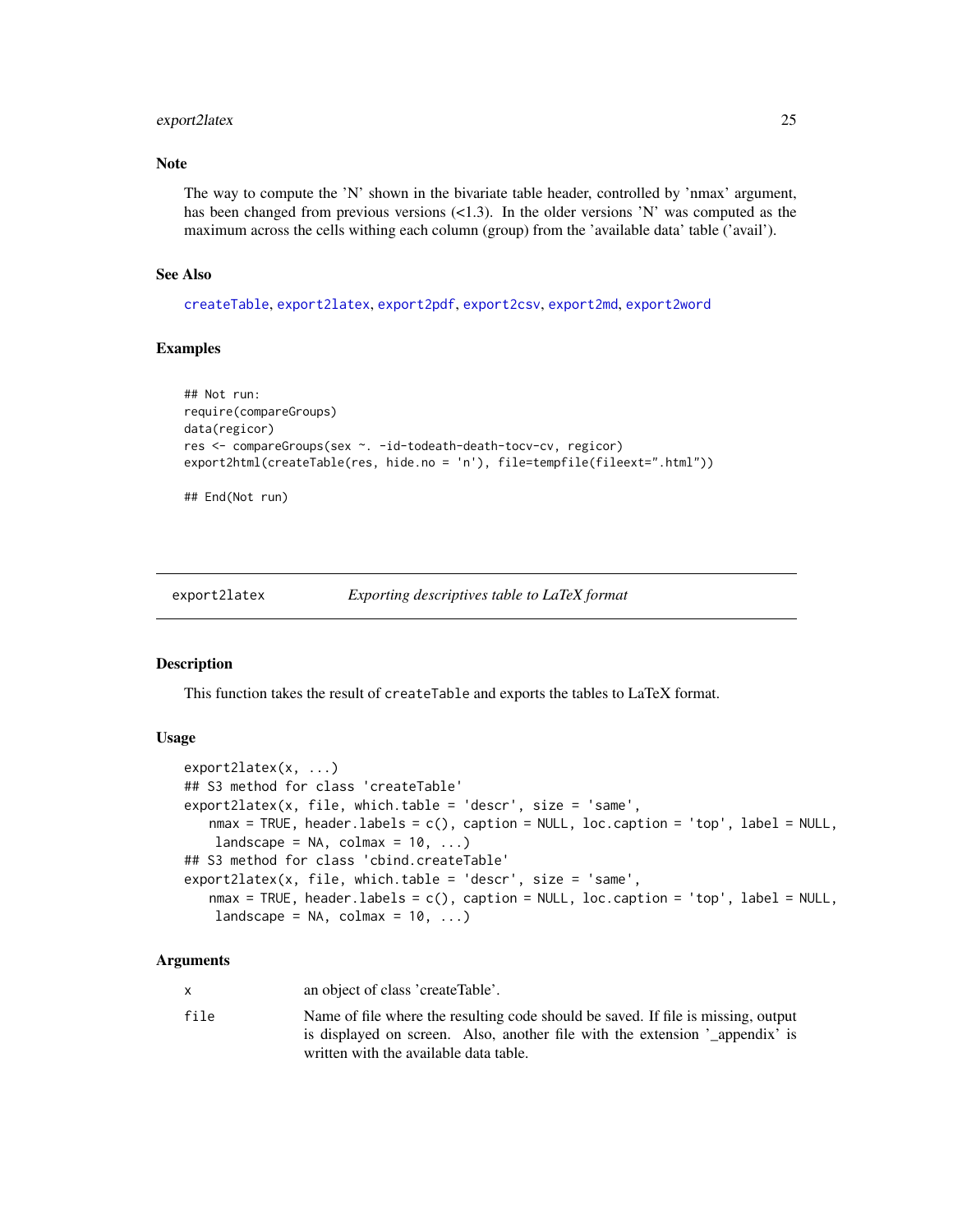| which.table   | character indicating which table is exported. Possible values are 'descr', 'avail'<br>or 'both' (partial matching allowed), exporting descriptives by groups table,<br>availability data table or both tables, respectively. Default value is 'descr'.                                                                                                                                                                                                      |
|---------------|-------------------------------------------------------------------------------------------------------------------------------------------------------------------------------------------------------------------------------------------------------------------------------------------------------------------------------------------------------------------------------------------------------------------------------------------------------------|
| size          | character indicating the size of the table elements. Possible values are: 'tiny',<br>'scriptsize', 'footnotesize', 'small', 'normalsize', 'large', 'Large', 'LARGE','huge',<br>'Huge' or 'same' (partial matching allowed). Default value is 'same' which<br>means that font size of the table is the same as specified in the main LaTeX<br>document.                                                                                                      |
| nmax          | logical, indicating whether to show the number of subjects with at least one valid<br>value across all row-variables. Default value is TRUE.                                                                                                                                                                                                                                                                                                                |
| header.labels | see the 'header.labels' argument from createTable.                                                                                                                                                                                                                                                                                                                                                                                                          |
| caption       | character specifying the table caption for descriptives and available data table. If<br>which.table='both' the first element of 'caption' will be assigned to descriptives<br>table and the second to available data table. If it is set to "", no caption is<br>inserted. Default value is NULL, which writes 'Summary descriptives table by<br>groups of 'y" for descriptives table and 'Available data by groups of 'y" for the<br>available data table. |
| label         | character specifying the table label for descriptives and available data table.<br>This may be useful to cite the tables elsewhere in the LaTeX document. If<br>which.table='both' the first element of 'label' will be assigned to descriptives<br>table and the second to available data table. Default value is NULL, which as-<br>signs no label to the table/s.                                                                                        |
| loc.caption   | character specifying the table caption location. Possible values are 'top' or 'bot-<br>tom' (partial matching allowed). Default value is 'top'.                                                                                                                                                                                                                                                                                                             |
| landscape     | logical indicating whether the table must be placed in landscape, or NA that<br>places the table in landscape when there are more than 'colmax' columns. De-<br>fault value is NA.                                                                                                                                                                                                                                                                          |
| colmax        | integer indicating the maximum number of columns to make the table not to be<br>placed in landscape. This argument is only applied when 'landscape' argument<br>is NA. Default value is 10.                                                                                                                                                                                                                                                                 |
| $\cdots$      | currently ignored.                                                                                                                                                                                                                                                                                                                                                                                                                                          |
|               |                                                                                                                                                                                                                                                                                                                                                                                                                                                             |

#### Value

List of two possible components corresponding to the code of 'descr' table and 'avail' table. Each component of the list is a character corresponding to the LaTeX code of these tables which can be helpful for post-processing.

# Note

The table is created in LaTeX language using the longtable environment. Therefore, it is necessary to type \includepackage{longtable} in the preamble of the LaTeX main document where the table code is inserted. Also, it it necessary to include the 'multirow' LaTeX package. \

The way to compute the 'N' shown in the bivariate table header, controlled by 'nmax' argument, has been changed from previous versions  $($ 1.3). In the older versions 'N' was computed as the maximum across the cells withing each column (group) from the 'available data' table ('avail'). \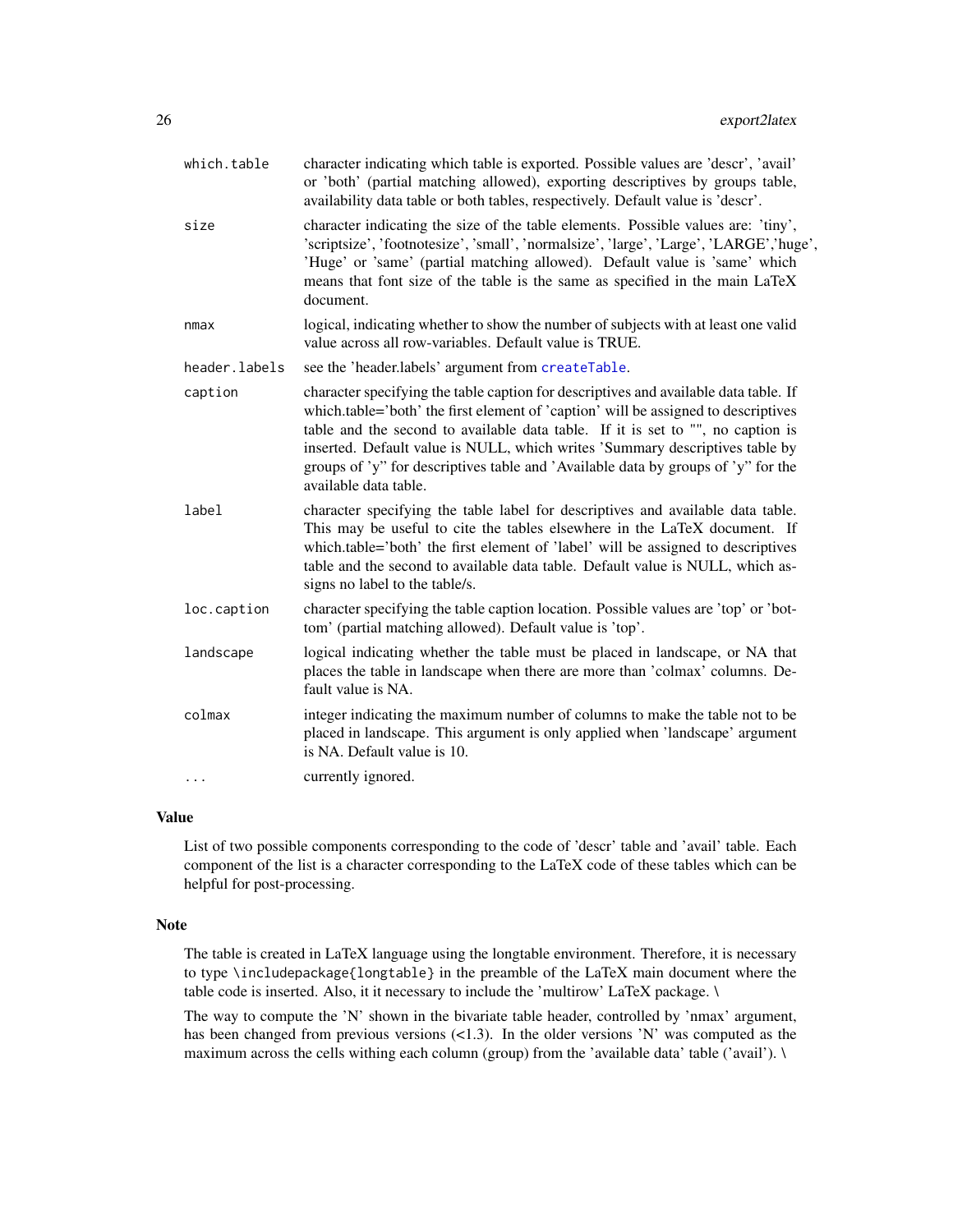# <span id="page-26-0"></span>export2md 27

When 'landscape' argument is TRUE or there are more than 'colmax' columns and 'landscape' is set to NA, LaTeX package 'lscape' must be loaded in the tex document.

#### See Also

[createTable](#page-13-1), [export2csv](#page-22-1), [export2html](#page-23-1), [export2pdf](#page-28-1), [export2md](#page-26-1), [export2word](#page-30-1)

# Examples

```
## Not run:
require(compareGroups)
data(regicor)
res <- compareGroups(sex ~. -id-todeath-death-tocv-cv, regicor)
export2latex(createTable(res, hide.no = 'n'), file=tempfile(fileext=".tex"))
```
## End(Not run)

<span id="page-26-1"></span>export2md *Exporting descriptives table to Markdown format*

#### Description

This function takes the result of createTable and exports the tables to markdown format. It may be useful when inserting R code chunks in a Markdown file (.Rmd).

#### Usage

```
export2md(x, which.table = "descr", nmax = TRUE, header.labels = c(), caption = NULL,format = "html", width = Inf, strip = FALSE, first.strip = FALSE,
        background = "#D2D2D2", size = NULL, landscape=FALSE, header.background=NULL,
          header.color=NULL, ...)
```
# Arguments

| $\mathsf{x}$  | an object of class 'createTable'.                                                                                                                                                                                                  |
|---------------|------------------------------------------------------------------------------------------------------------------------------------------------------------------------------------------------------------------------------------|
| which.table   | character indicating which table is printed. Possible values are 'descr' or 'avail' (partial<br>matching allowed), exporting descriptives by groups table or availability data ta-<br>ble, respectively. Default value is 'descr'. |
| nmax          | logical, indicating whether to show the number of subjects with at least one valid<br>value across all row-variables. Default value is TRUE.                                                                                       |
| header.labels | see the 'header.labels' argument from createTable.                                                                                                                                                                                 |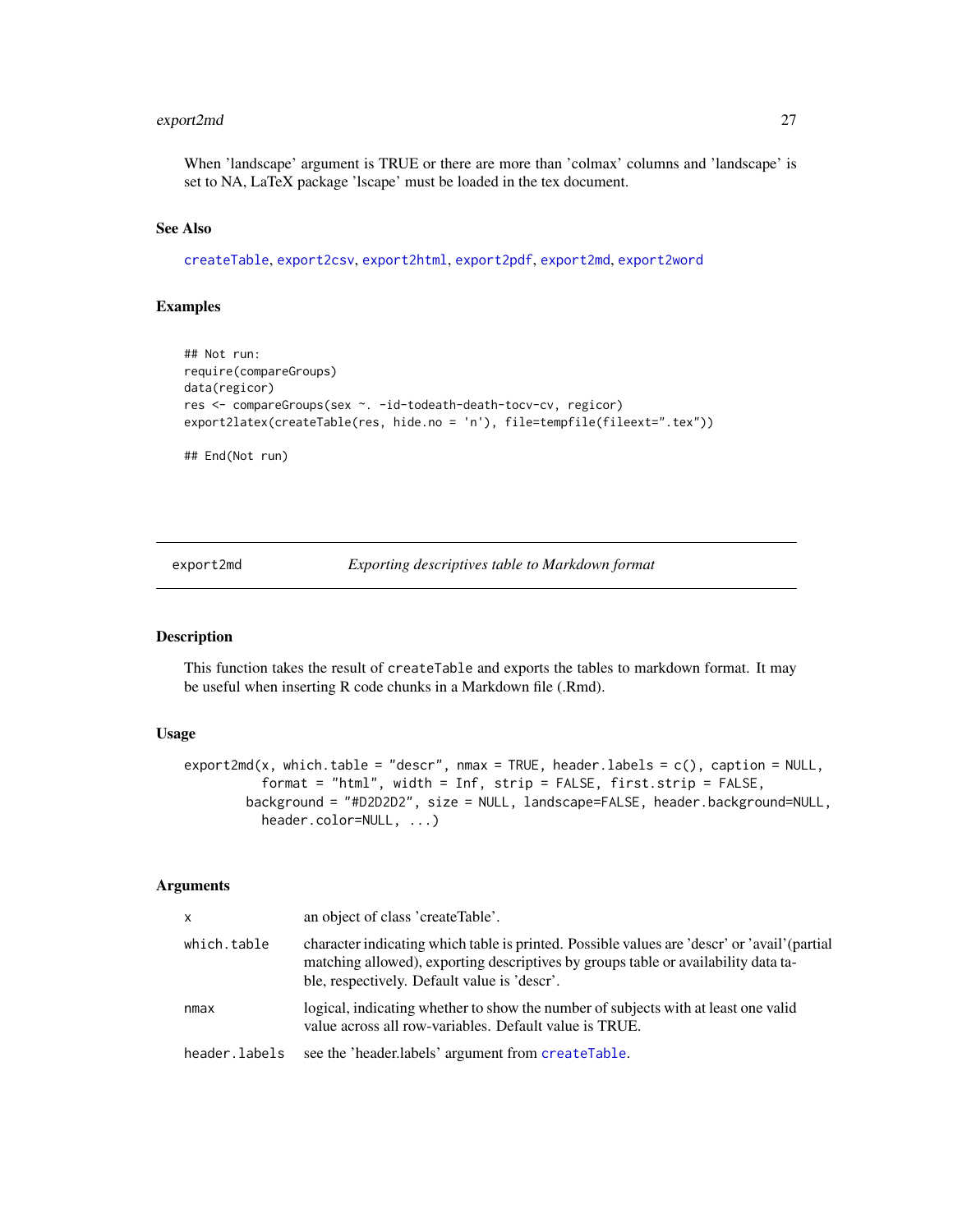<span id="page-27-0"></span>

| caption           | character specifying the table caption for descriptives and available data table. If<br>which table='both' the first element of 'caption' will be assigned to descriptives<br>table and the second to available data table. If it is set to "", no caption is<br>inserted. Default value is NULL, which writes 'Summary descriptives table by<br>groups of 'y" for descriptives table and 'Available data by groups of 'y" for the<br>available data table. |  |
|-------------------|-------------------------------------------------------------------------------------------------------------------------------------------------------------------------------------------------------------------------------------------------------------------------------------------------------------------------------------------------------------------------------------------------------------------------------------------------------------|--|
| format            | character with three options: 'html', 'latex' or 'markdown'. If missing, it tries<br>to guess the default options of Rmarkdown file in which the table in inserted, or<br>html if it is not in a Rmarkdown file or format not specified.                                                                                                                                                                                                                    |  |
| width             | character string to specify the width of first column of descriptive table. Default<br>value is Inf which makes the first column to autoadjust to variable names. Other<br>examples are '10cm', '3in' or '30em'.                                                                                                                                                                                                                                            |  |
| strip             | logical. It shadows table lines corresponding to each variable.                                                                                                                                                                                                                                                                                                                                                                                             |  |
| first.strip       | logical. It determines whether to shadow the first variable (TRUE) or the second<br>(FALSE). It only applies when strip argument is true.                                                                                                                                                                                                                                                                                                                   |  |
| background        | color code in HEX format for shadowed lines. You can use rgb function to<br>convert red, green and blue to HEX code. Default color is '#D2D2D2'.                                                                                                                                                                                                                                                                                                            |  |
| size              | numeric. Size of descriptive table. Default value is NULL which creates the<br>table in default size.                                                                                                                                                                                                                                                                                                                                                       |  |
| landscape         | logical. It determines whether to place the table in landscape (horizontal) format.<br>It only applies when format is 'latex'. Default value is FALSE.                                                                                                                                                                                                                                                                                                      |  |
| header.background |                                                                                                                                                                                                                                                                                                                                                                                                                                                             |  |
|                   | color character for table header or 'NULL'. Default value is 'NULL'.                                                                                                                                                                                                                                                                                                                                                                                        |  |
| header.color      | color character for table header text. Default color is 'NULL'.                                                                                                                                                                                                                                                                                                                                                                                             |  |
| $\cdots$          | arguments passed to kable.                                                                                                                                                                                                                                                                                                                                                                                                                                  |  |
|                   |                                                                                                                                                                                                                                                                                                                                                                                                                                                             |  |

# Value

It does not return anything, but the Markdown code to generate the descriptive or available table is printed.

# Note

The way to compute the 'N' shown in the bivariate table header, controlled by 'nmax' argument, has been changed from previous versions  $\langle$ <1.3). In the older versions 'N' was computed as the maximum across the cells withing each column (group) from the 'available data' table ('avail').

Stratified tables, i.e. cbind.createTable class, are not supported when creating a Word document.

# See Also

[createTable](#page-13-1), [export2latex](#page-24-1), [export2pdf](#page-28-1), [export2csv](#page-22-1), [export2html](#page-23-1), [export2word](#page-30-1)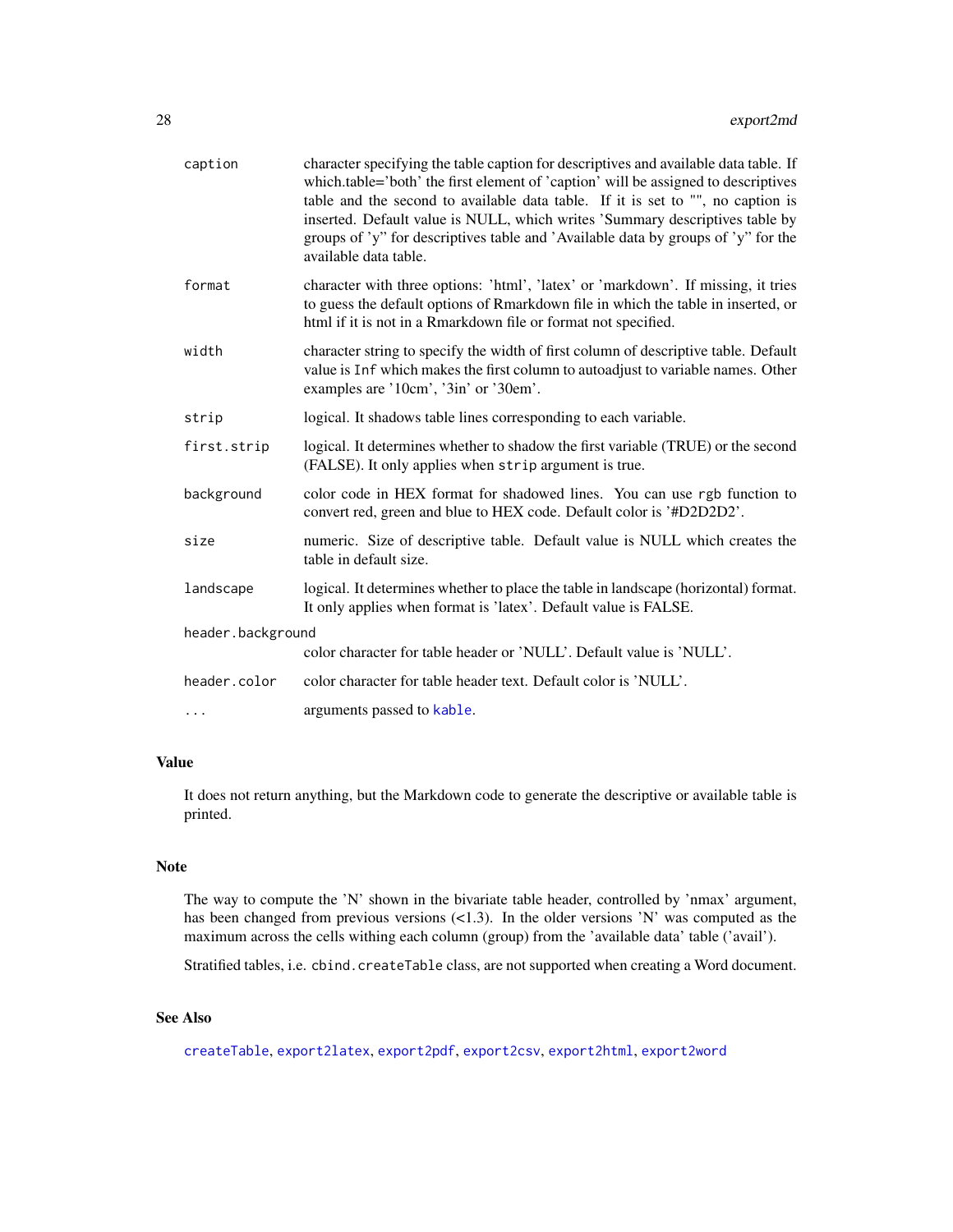# <span id="page-28-0"></span>export2pdf 29

# Examples

```
## Not run:
---
title: "Report"
output:
  html_document: default
---
```{r setup, include=FALSE}
knitr::opts_chunk$set(echo = FALSE, warning=FALSE, message=FALSE)
\ddot{\phantom{0}}\cdots {r}
library(compareGroups)
data(predimed)
res <- compareGroups(group~., predimed)
restab <- createTable(res)
\sqrt{2}## Report section
The following table contains descriptives of **PREDIMED** data
\cdots{r}
export2md(restab, strip = TRUE, first.strip = TRUE)
\sqrt{2}## End(Not run)
```
<span id="page-28-1"></span>

export2pdf *Exports tables to PDF files.*

# Description

This function creates automatically a PDF with the table. Also, the LaTeX code is stored in the specified file.

#### Usage

```
export2pdf(x, file, compile = TRUE, openfile = TRUE, margin = c(2,2,1,1), ...)
```
#### Arguments

x an object of class 'createTable' or that inherits it.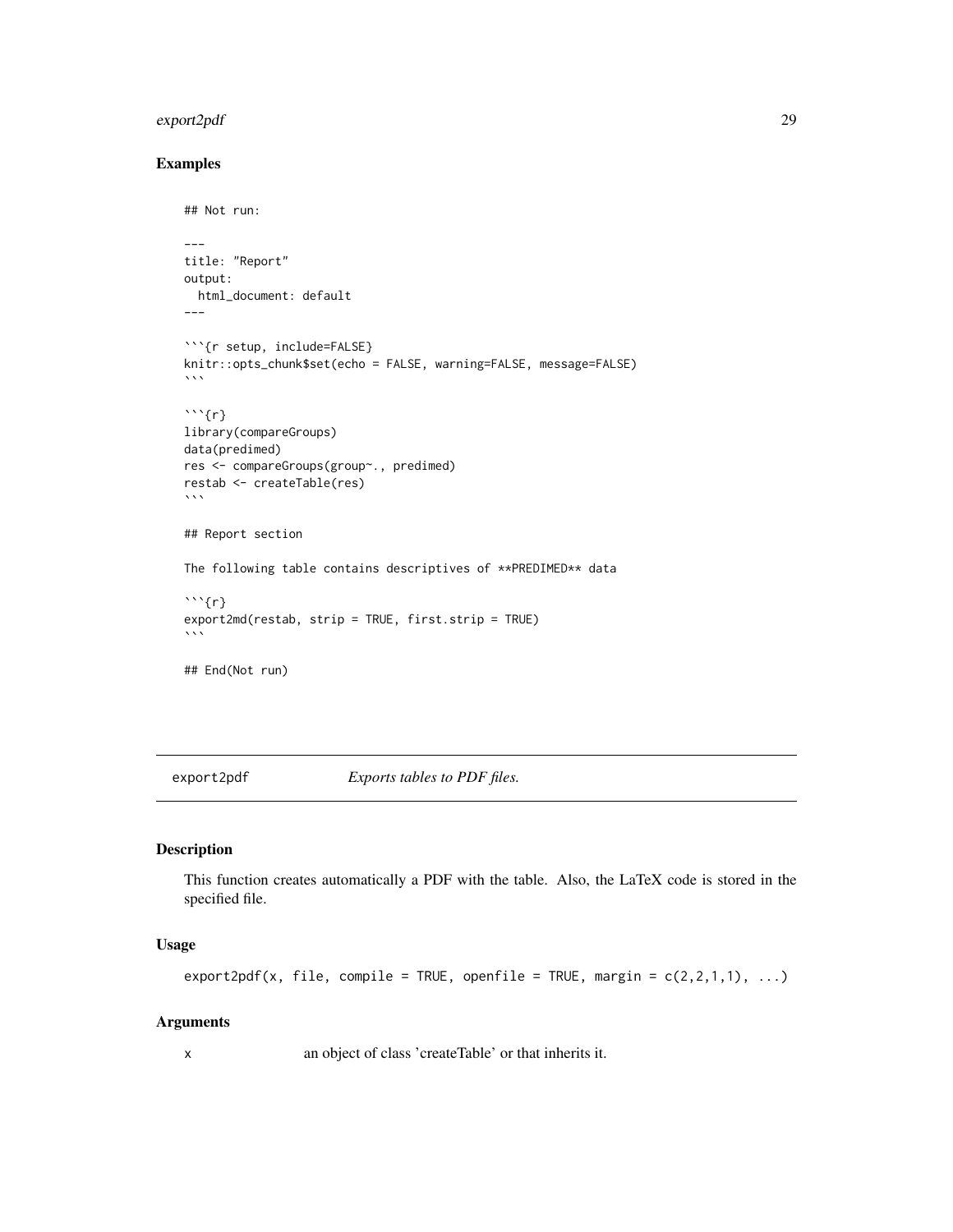<span id="page-29-0"></span>

| file     | character specifying the PDF file resulting after compiling the LaTeX code cor-<br>responding to the table specified in the 'x' argument. LaTeX code is also stored<br>in the same folder with the same name but tex extension. When 'compile' ar-<br>gument is FALSE, only tex file is saved. |
|----------|------------------------------------------------------------------------------------------------------------------------------------------------------------------------------------------------------------------------------------------------------------------------------------------------|
| compile  | logical indicating whether tex file is compiled using text2pdf function. Default<br>value is TRUE.                                                                                                                                                                                             |
| openfile | logical indicating whether to open the compiled pdf file or not. It uses the sys<br>function and does not apply when 'compile' argument is FALSE. Default value<br>is TRUE.                                                                                                                    |
| margin   | an integer vector specifying the margins in cm. Its components refer to 'top',<br>'bottom', 'left' and 'right' sides. Default values are 2, 2, 1 and 1, respectively.                                                                                                                          |
|          | Arguments passed to export 21 at ex.                                                                                                                                                                                                                                                           |

# Note

To make the .tex file be compiled, some LaTeX compiler such as Miktex must be installed. Also, the tex file must include the following LaTeX packages:

- babel
- longtable
- multirow
- lscape
- geometry
- inputenc

# See Also

[createTable](#page-13-1), [export2latex](#page-24-1), [export2csv](#page-22-1), [export2html](#page-23-1), [export2md](#page-26-1), [export2word](#page-30-1)

# Examples

```
## Not run:
```

```
require(compareGroups)
data(regicor)
# example on an ordinary table
res <- createTable(compareGroups(year ~ . -id, regicor), hide = c(sex=1), hide.no = 'no')
export2pdf(res, file=tempfile(fileext=".pdf"), size="small")
```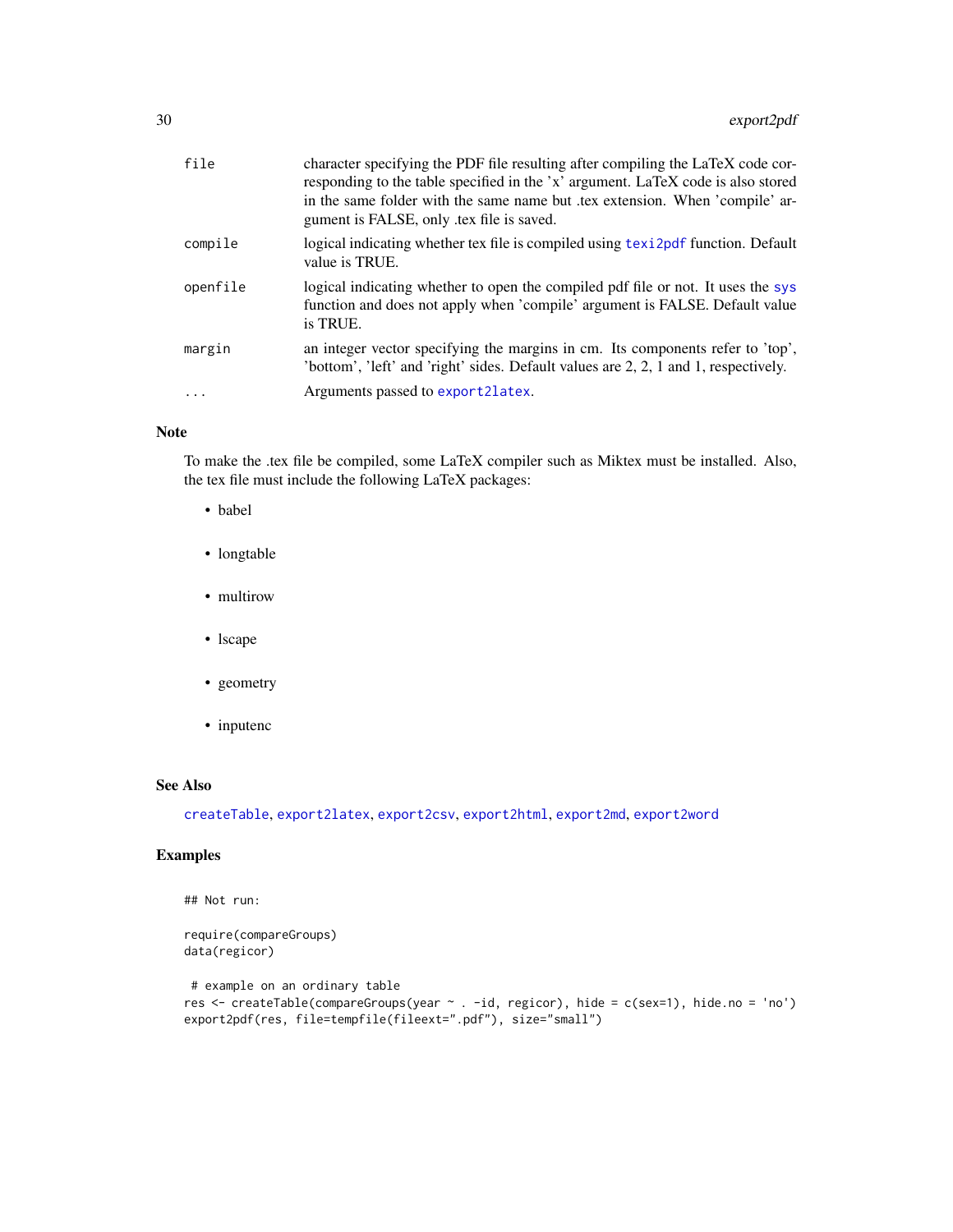# <span id="page-30-0"></span>export2word 31

## End(Not run)

<span id="page-30-1"></span>export2word *Exports tables to Word files.*

# Description

This function creates automatically a Word file with the table.

# Usage

```
export2word(x, file, which_table='descr', nmax = TRUE, header_labels = c(), ...)
```
# Arguments

| X             | an object of class 'createTable' or that inherits it.                                                                                                       |
|---------------|-------------------------------------------------------------------------------------------------------------------------------------------------------------|
| file          | character specifying the word file (.doc or .docx) resulting after compiling the<br>Markdown code corresponding to the table specified in the 'x' argument. |
| which.table   | see export2md                                                                                                                                               |
| nmax          | see print.createTable                                                                                                                                       |
| header.labels | see print.createTable                                                                                                                                       |
|               | further arguments passed to export2md                                                                                                                       |

# Note

Word file is created after compiling Markdown code created by [export2md](#page-26-1). To compile it it calls [render](#page-0-0) function which requires pandoc to be installed.

# See Also

[createTable](#page-13-1), [export2latex](#page-24-1), [export2pdf](#page-28-1), [export2csv](#page-22-1), [export2html](#page-23-1), [export2md](#page-26-1)

#### Examples

```
## Not run:
```
require(compareGroups) data(regicor)

```
# example on an ordinary table
res <- createTable(compareGroups(year ~ . -id, regicor), hide = c(sex=1), hide.no = 'no')
export2word(res, file = tempfile(fileext=".docx"))
```
## End(Not run)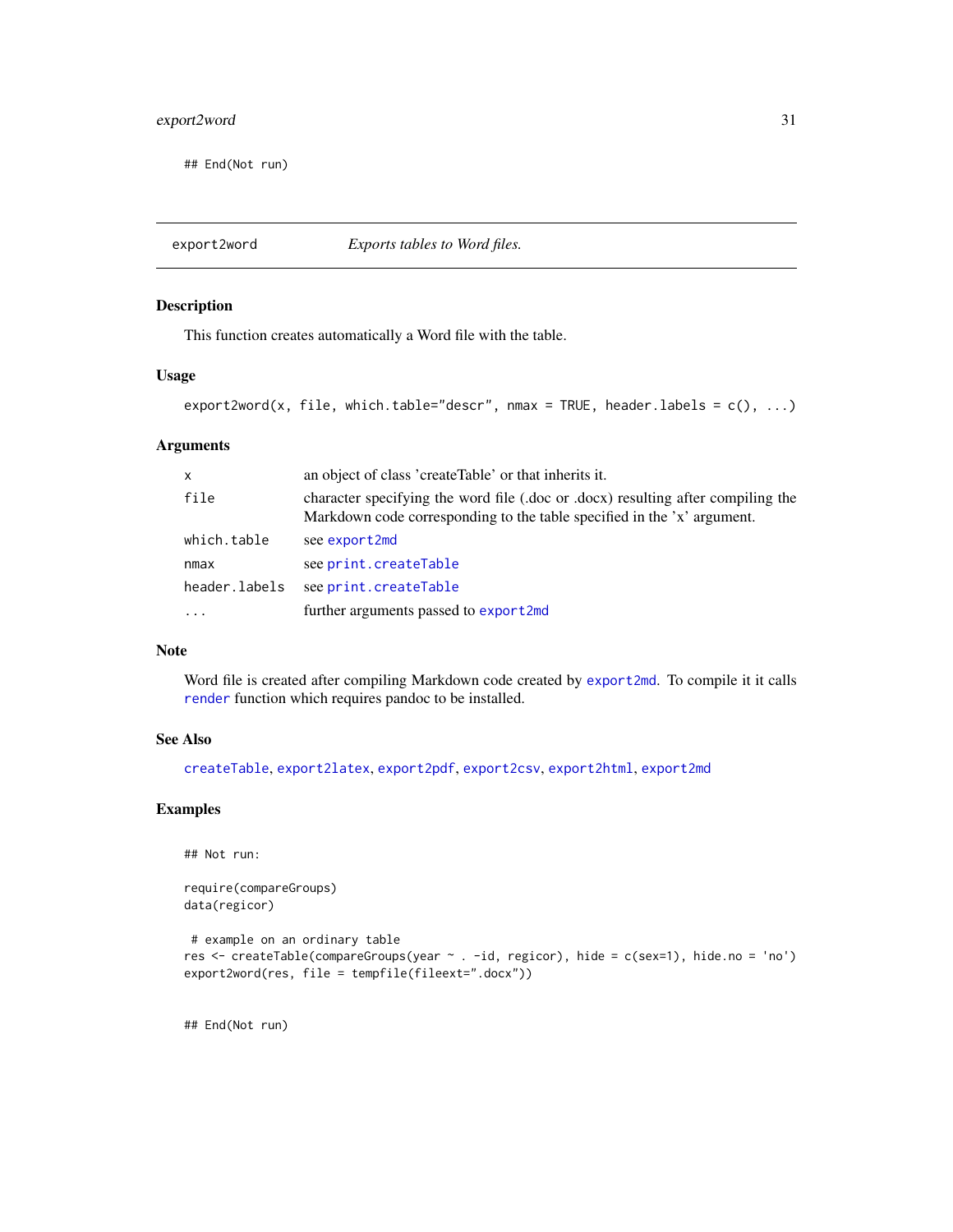<span id="page-31-1"></span><span id="page-31-0"></span>

#### Description

This function takes the result of createTable and exports the tables to Excel format (.xlsx or .xls).

#### Usage

export2xls(x, file, which.table="descr", nmax=TRUE, header.labels=c(), ...)

#### Arguments

| x             | an object of class 'createTable'.                                                                                                                                                                                                                      |
|---------------|--------------------------------------------------------------------------------------------------------------------------------------------------------------------------------------------------------------------------------------------------------|
| file          | file where table in HTML format will be written. Also, another file with the<br>extension '_appendix' is written with the available data table. If missing, the<br>HTML code is returned.                                                              |
| which.table   | character indicating which table is printed. Possible values are 'descr', 'avail' or<br>both' (partial matching allowed), exporting descriptives by groups table, avail-<br>ability data table or both tables, respectively. Default value is 'descr'. |
| nmax          | logical, indicating whether to show the number of subjects with at least one valid<br>value across all row-variables. Default value is TRUE.                                                                                                           |
| header.labels | see the 'header.labels' argument from createTable.                                                                                                                                                                                                     |
| $\ddots$ .    | arguments passed to write. xlsx function.                                                                                                                                                                                                              |

### Note

The way to compute the 'N' shown in the bivariate table header, controlled by 'nmax' argument, has been changed from previous versions  $\langle 1.3 \rangle$ . In the older versions 'N' was computed as the maximum across the cells withing each column (group) from the 'available data' table ('avail').

To use this function you must have the xlsx package installed, which depends on rjava package.

#### See Also

[createTable](#page-13-1), [export2latex](#page-24-1), [export2pdf](#page-28-1), [export2csv](#page-22-1), [export2md](#page-26-1), [export2word](#page-30-1)

# Examples

```
## Not run:
require(compareGroups)
data(regicor)
res <- compareGroups(sex ~. -id-todeath-death-tocv-cv, regicor)
export2xls(createTable(res, hide.no = 'n'), file=tempfile(fileext=".xlsx"))
```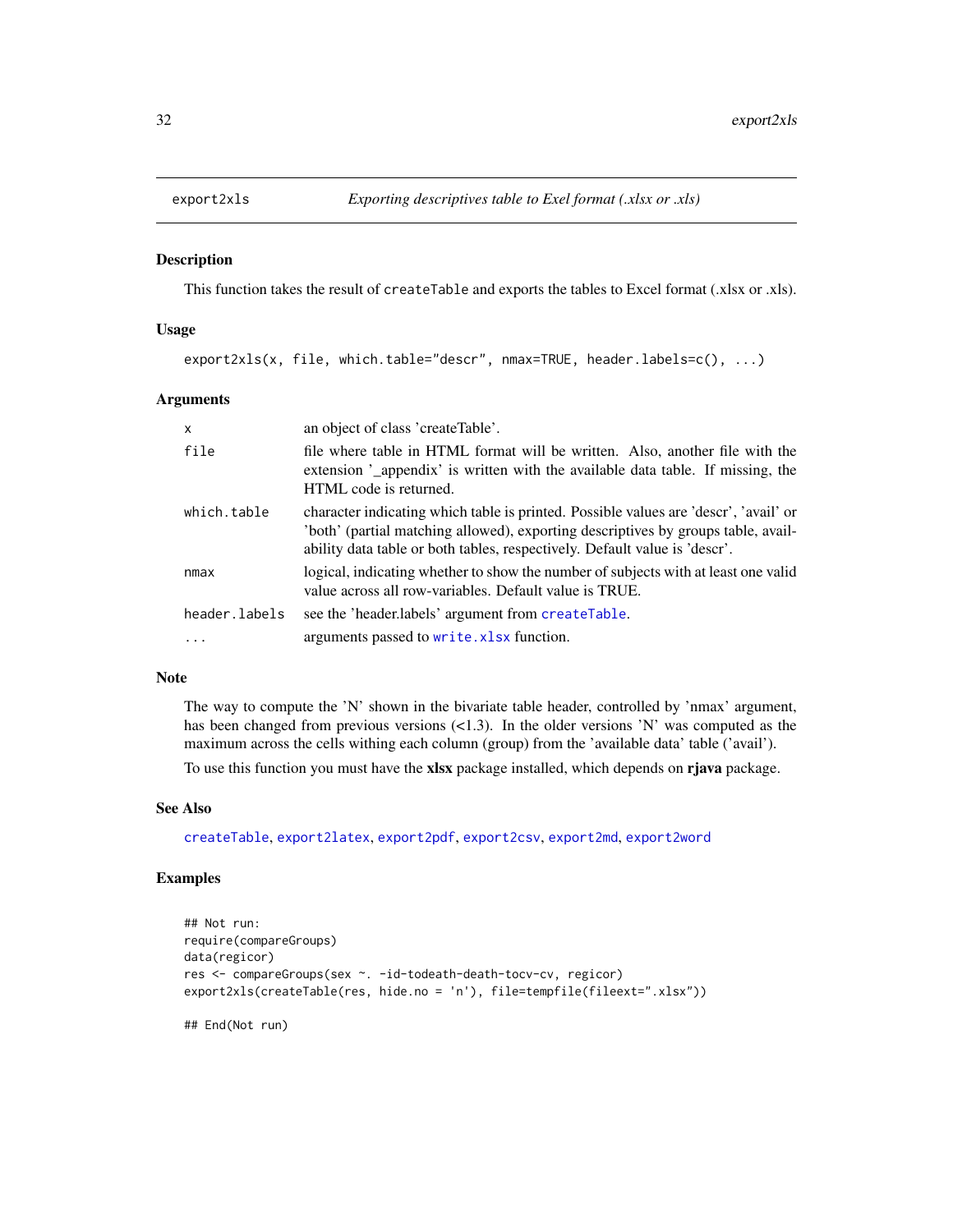<span id="page-32-0"></span>

# Description

This functions excratcs specific results (descriptives, p-values, Odds-Ratios / Hazard-Ratios, ...) from a compareGroups object as matrix or vectors.

# Usage

getResults(obj, what = "descr")

# Arguments

| obi  | an object of class 'compareGroups' or 'createTable'                                                                                                                                                                                                   |
|------|-------------------------------------------------------------------------------------------------------------------------------------------------------------------------------------------------------------------------------------------------------|
| what | character indicating which results are to be retrieved: decriptives, p-value, p-<br>trend, pairwise p-values, or Odds-Ratios / Hazard-Ratios. Possible values are:<br>"descr", "p.overall", "p.trend", "p.mul" and "ratio". Default value is "descr". |

# Value

|                       | what = "descr" An array or matrix with as many columns as variables/categories and seven                                                                 |
|-----------------------|----------------------------------------------------------------------------------------------------------------------------------------------------------|
|                       | columns indicating all possible descriptive statistics (mean, sd, median, Q1, Q3,                                                                        |
|                       | absolute and relative frequencies). When different groups are analysed, the 3rd                                                                          |
|                       | dimension of the array corresponds to the groups. Otherwise, the result will be                                                                          |
|                       | a matrix with no 3rd dimension.                                                                                                                          |
| what = $"p. overall"$ |                                                                                                                                                          |
|                       | A vector whose elevements are the p-value for each analysed variable.                                                                                    |
| what = $"p. trend"$   |                                                                                                                                                          |
|                       | A vector whose elevements are the p-trend for each analysed variable.                                                                                    |
|                       | what $=$ "p.mul" A matrix with pairwise p-values where rows correspond to the analysed vari-<br>ables and columns to each pair of groups.                |
|                       | what $=$ "ratio" A matrix with as many rows as variables/categories with and 4 columns corre-<br>sponding to the OR/HR, confidence interval and p-value. |

# Note

For descriptives, NA is placed for descriptives not appropiate for the variable. For example columns corresponding to frequencies for continuous variables will be NA.

# See Also

[compareGroups](#page-4-1), [createTable](#page-13-1)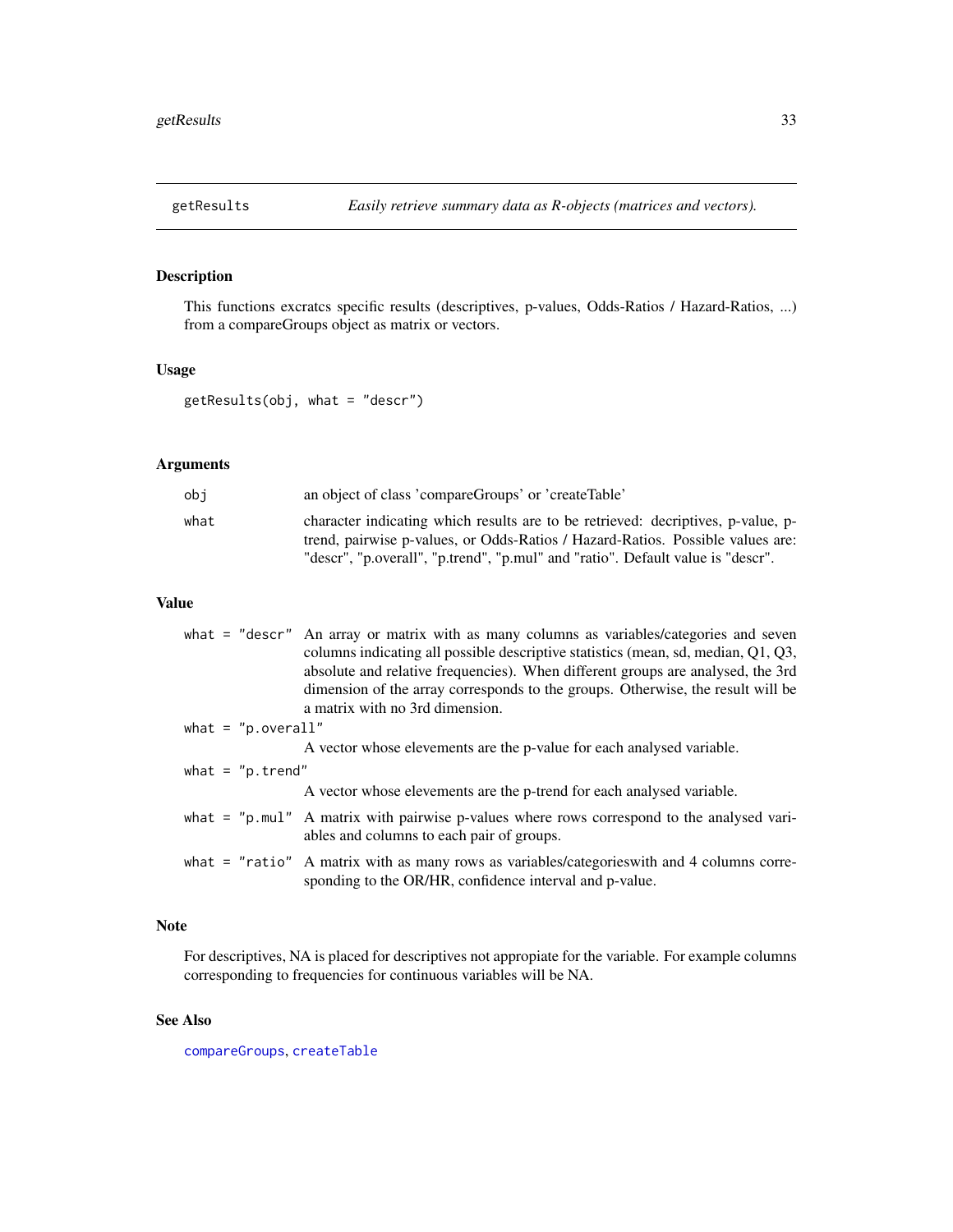# <span id="page-33-0"></span>Examples

```
require(compareGroups)
data(regicor)
res<-compareGroups(sex ~ . ,regicor,method=c(triglyc=2))
# retrieve descriptives
getResults(res)
# retrieve OR and their corresponding p-values
getResults(res,what="ratio")
```
<span id="page-33-1"></span>missingTable *Table of missingness counts by groups.*

#### Description

This functions returns a table with the non-available frequencies from a already build bivariate table.

# Usage

```
missingTable(obj,...)
```
#### Arguments

| obi      | either a 'compareGroups' or 'createTable' object. |
|----------|---------------------------------------------------|
| $\cdots$ | other arguments passed to createTable.            |

# Value

An object of class 'createTable'. For further details, see 'value' section of createTable help file.

# Note

This function returns an object of class 'createTable', and therefore all methods implemented for 'createTable' objects can be applied, except the 'update' method.

All arguments of createTable can be passed throught '...' argument, except 'hide.no' argument which is fixed inside the code and cannot be changed.

This function cannot be applied to stratified tables, i.e. 'rbind.createTable' and 'cbind.createTable'. If stratified missingness table is desired, apply this function first to each table and then use cbind.createTable or/and rbind.createTable functions to combine exactly in the same way as 'createTable' objects. See 'example' section below.

#### See Also

[createTable](#page-13-1)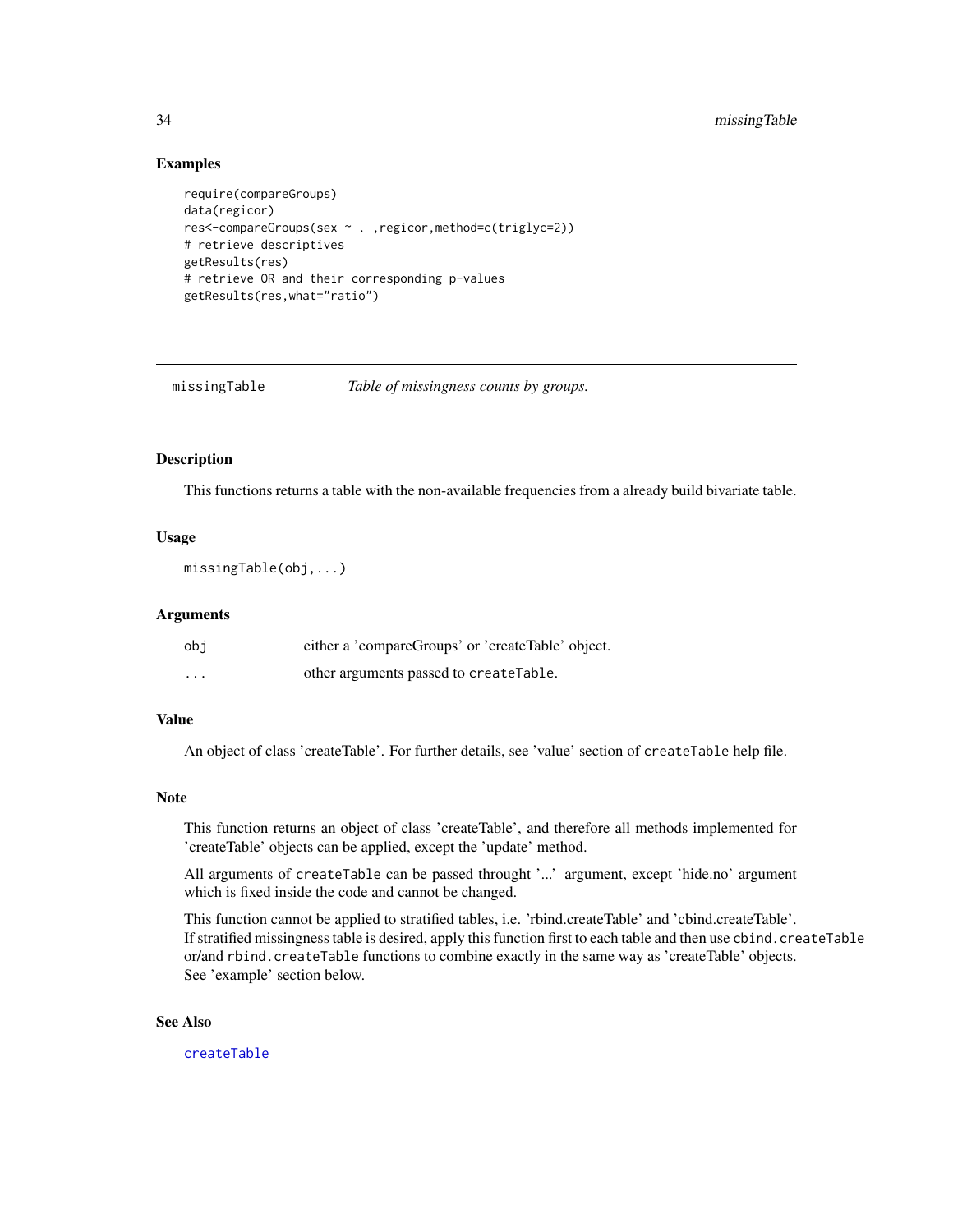#### <span id="page-34-0"></span>predimed 35

# Examples

```
require(compareGroups)
# load regicor data
data(regicor)
# table of descriptives by recruitment year
res <- compareGroups(year ~ age + sex + smoker + sbp + histhtn +
         chol + txchol + bmi + phyact + pcs + death, region)restab <- createTable(res, hide.no = "no")
# missingness table
missingTable(restab,type=1)
## Not run:
# also create the missing table from a compareGroups object
miss <- missingTable(res)
miss
# some methods that works for createTable objects also works for objects
# computed by missTable function.
miss[1:4]
varinfo(miss)
plot(miss)
#... but update methods cannot be applied (this returns an error).
update(miss,type=2)
## End(Not run)
```
predimed *PREDIMED randomized trial*

# Description

The PREDIMED trial (Prevención con Dieta Mediterránea) is a randomized, parallel and multicentric cohort with more than 7,000 participants who were randomly assigned to three diet groups (olive oil + mediterranean diet, nuts + mediterranean diet, and low-fat diet -control group-) and followed-up during more than 7 years.

#### Usage

data(predimed)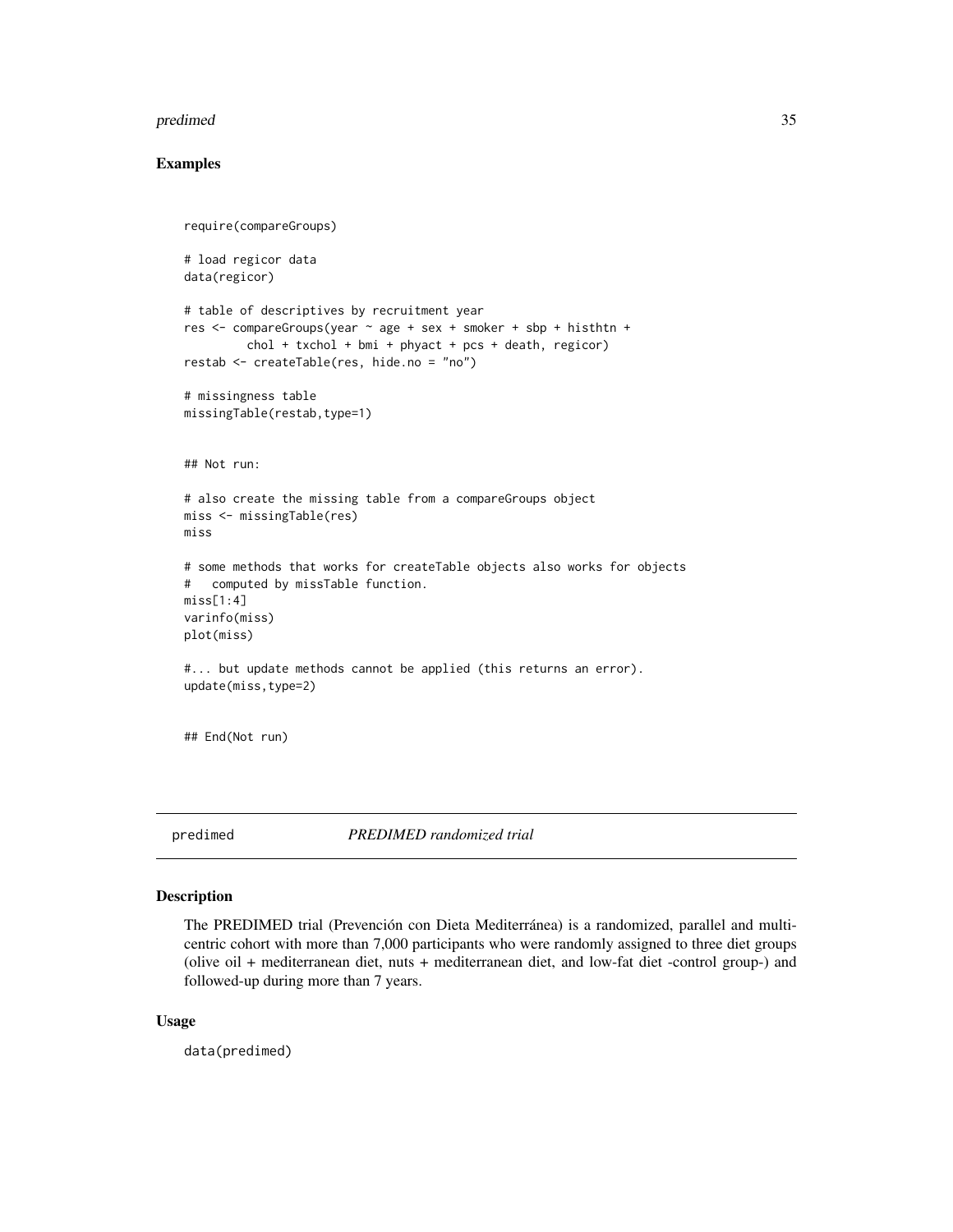#### Format

A data frame with 6324 observations on the following 15 variables:

group a factor with levels Control MedDiet + Nuts MedDiet + VOO. Intervention group. sex a factor with levels Male Female.Sex. age Age. smoke a factor with levels Never Current Former.Smoking. bmi Body mass index. waist Waist circumference. wth Waist-to-height ratio. htn a factor with levels No Yes.Hypertension. diab a factor with levels No Yes .Type-2 diabetes. hyperchol a factor with levels No Yes.Dyslipidemia. famhist a factor with levels No Yes.Family history of premature CHD. hormo a factor with levels No Yes.Hormone-replacement therapy. p14 MeDiet Adherence score. toevent follow-up to main event (years). event a factor with levels No Yes.AMI, stroke, or CV Death.

# **Details**

Participants of PREDIMED study were recruited in 2003 and were revisited anually until 2010. In each visit, a large variety of different information was collected: antropometric (body mass index, age, ...), blood samples (Total cholesterol, HDL cholesterol, ...), dietary pattern consumtion using validated questionaries, treatments, etc. Also, cardiovascular events were recorded during the follow-up period. At recruitment period, each participant was assigned to each of the three diet type group. Periodically (every 6-months approximately), participants were advised to follow the diet corresponding to their group. To build this example data set approx 85% of original participants were randomly selected. For more information about this data set, see the vignette.

# Source

For more information about the study these data come from, visit http://predimed.onmedic.net/.

#### References

Estruch R, Ros E, Salas-Salvadó J, Covas MI, Corella D, Arós F, Gómez-Gracia E, Ruiz-Gutiérrez V, Fiol M, Lapetra J, Lamuela-Raventos RM, Serra-Majem L, Pintó X, Basora J, Muñoz MA, Sorlí JV, Martínez JA, Martínez-González MA; PREDIMED Study Investigators (2013). Primary prevention of cardiovascular disease with a Mediterranean diet. New England Journal of Medicine 368(14): 1279-1290.

#### Examples

```
require(compareGroups)
data(predimed)
summary(predimed)
```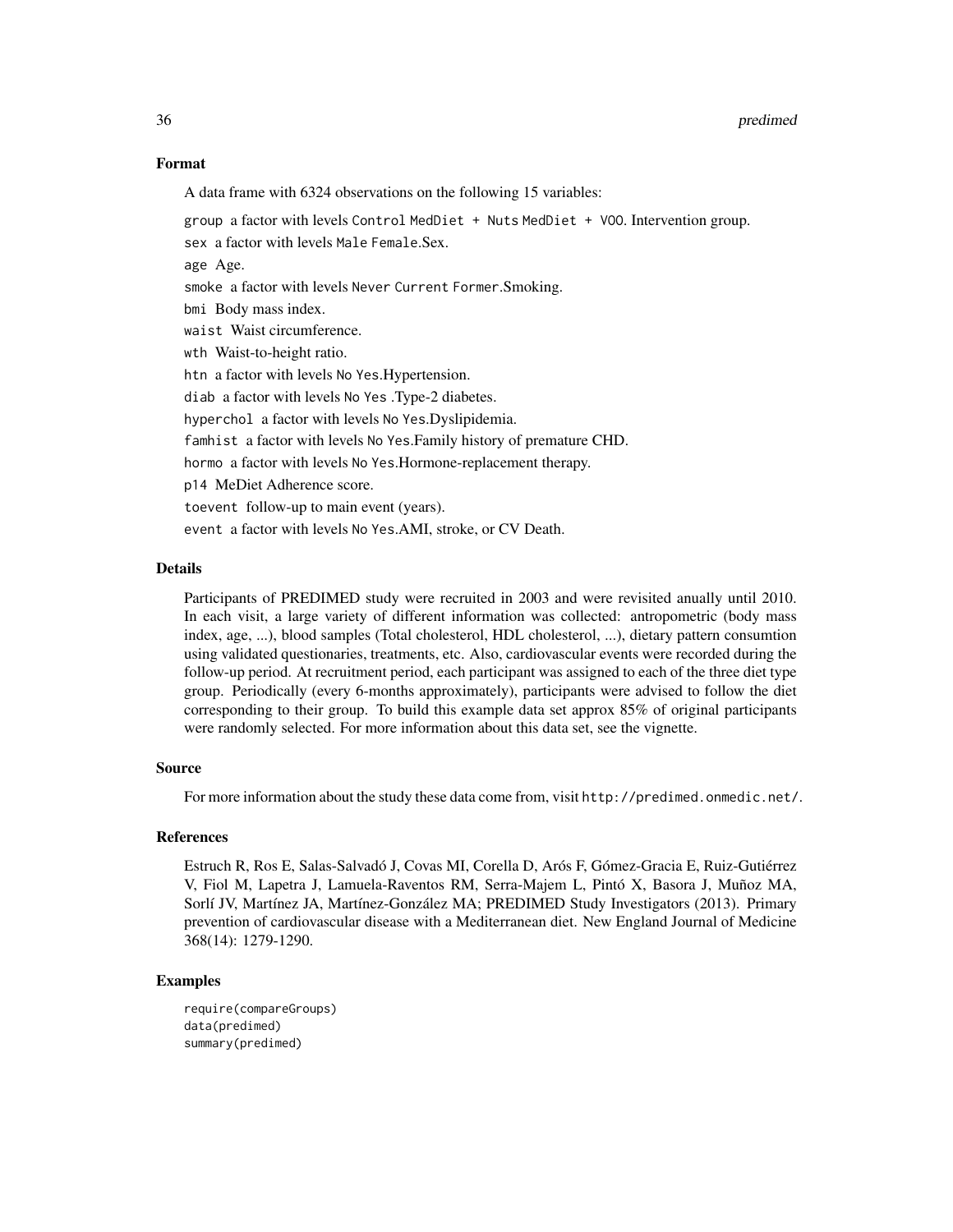<span id="page-36-0"></span>

# Description

This functions prints a table on the console in a 'nice' format.

#### Usage

printTable(obj, row.names = TRUE, justify = 'right')

# Arguments

| obj       | an object of class 'data.frame' or 'matrix'. It must be at least two columns,<br>the first columns is considered as the 'row.names' and is left justified (if the<br>'row.names' argument is set to TRUE), while the rest of the columns are right<br>justified. |
|-----------|------------------------------------------------------------------------------------------------------------------------------------------------------------------------------------------------------------------------------------------------------------------|
| row.names | logical indicating whether the first column or variable is treated as a 'row.names'<br>column and must be left-justified. Default value is TRUE.                                                                                                                 |
| justify   | character as 'justify' argument from format function. It applies to all columns<br>of the data. frame or matrix when 'row, names' argument is FALSE or all columns<br>excluding the first one otherwise. Default value is 'right'.                               |

# Value

No object is returned.

# Note

This function may be usefull when printing a table with some results with variables as the first column and a header. It adds 'nice' lines to highlight the header and also the bottom of the table. It has been used to print 'compareSNPs' objects.

# See Also

[compareSNPs](#page-10-1)

# Examples

```
require(compareGroups)
```
data(regicor)

```
# example of the coefficients table from a linear regression
model <- lm(chol ~ age + sex + bmi, regicor)
results <- coef(summary(model))
results <- cbind(Var = rownames(results), round(results, 4))
```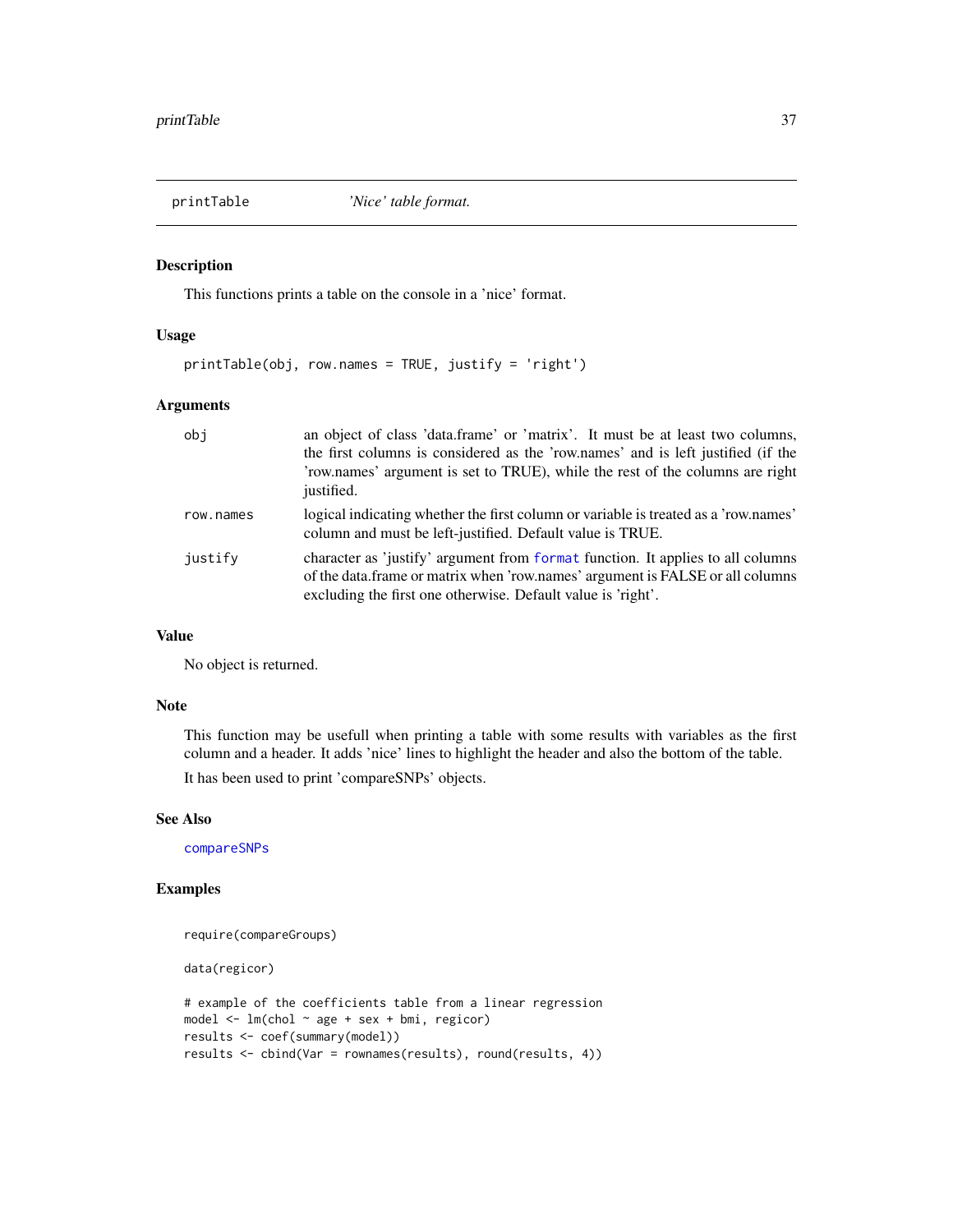```
38 radiograph
```

```
printTable(results)
# or visualize the first rows of the iris data frame.
# In this example, the first column is not treated as a row.names column and it is right justified.
printTable(head(iris), FALSE)
# the same example with columns centered
printTable(head(iris), FALSE, 'centre')
```
<span id="page-37-1"></span>radiograph *Lists the values in the data set.*

# Description

This function creates a report of raw data in your data set. For each variable an ordered list of the unique entries (read as strings), useful for checking for input errors.

# Usage

```
radiograph(file, header = TRUE, save=FALSE, out.file="", ...)
```
# Arguments

| file      | character specifying the file where the data set is located.                                                                |
|-----------|-----------------------------------------------------------------------------------------------------------------------------|
| header    | see read.table.                                                                                                             |
| save      | logical indicating whether output should be stored in a file (TRUE) or printed<br>on the console (FALSE). Default is FALSE. |
| out.file  | character specifying the file where the results are to be output. It only applies<br>when 'save' argument is set to TRUE.   |
| $\ddotsc$ | Arguments passed to read. table.                                                                                            |

# Author(s)

Gavin Lucas (gavin.lucas<at>cleargenetics.com)

Isaac Subirana (isubirana<at>imim.es)

# See Also

[report](#page-40-1)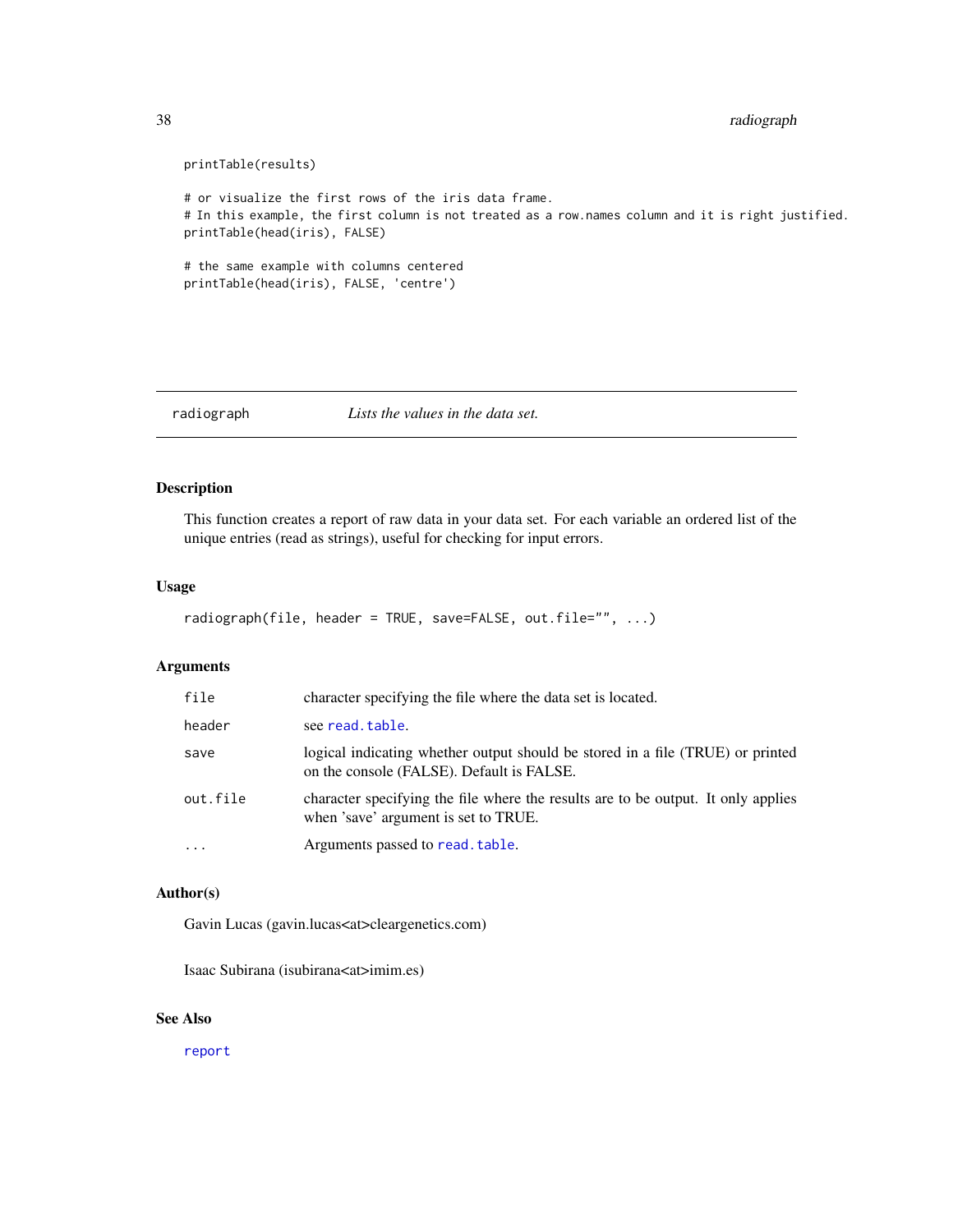#### <span id="page-38-0"></span>regicor to the contract of the contract of the contract of the contract of the contract of the contract of the contract of the contract of the contract of the contract of the contract of the contract of the contract of the

# Examples

## Not run:

require(compareGroups)

# read example data of regicor in plain text format with variables separated by '\t'. datafile <- system.file("exdata/regicor.txt", package="compareGroups") radiograph(datafile)

## End(Not run)

regicor *REGICOR cross-sectional data*

#### Description

These data come from 3 different cross-sectional surveys of individuals representative of the population from a north-west Spanish province (Girona), REGICOR study.

# Usage

data(regicor)

# Format

A data frame with 2294 observations on the following 21 variables:

id Individual id

year a factor with levels 1995 2000 2005. Recruitment year

age Patient age at recruitment date

- sex a factor with levels male female. Sex
- smoker a factor with levels Never smoker Current or former < 1y Never or former >= 1y. Smoking status
- sbp Systolic blood pressure

dbp Diastolic blood pressure

histhtn a factor with levels Yes No. History of hypertension

txhtn a factor with levels No Yes. Hypertension (HTN) treatment

chol Total cholesterol (mg/dl)

hdl HDL cholesterol (mg/dl)

triglyc Triglycerides (mg/dl)

ldl LDL cholesterol (mg/dl)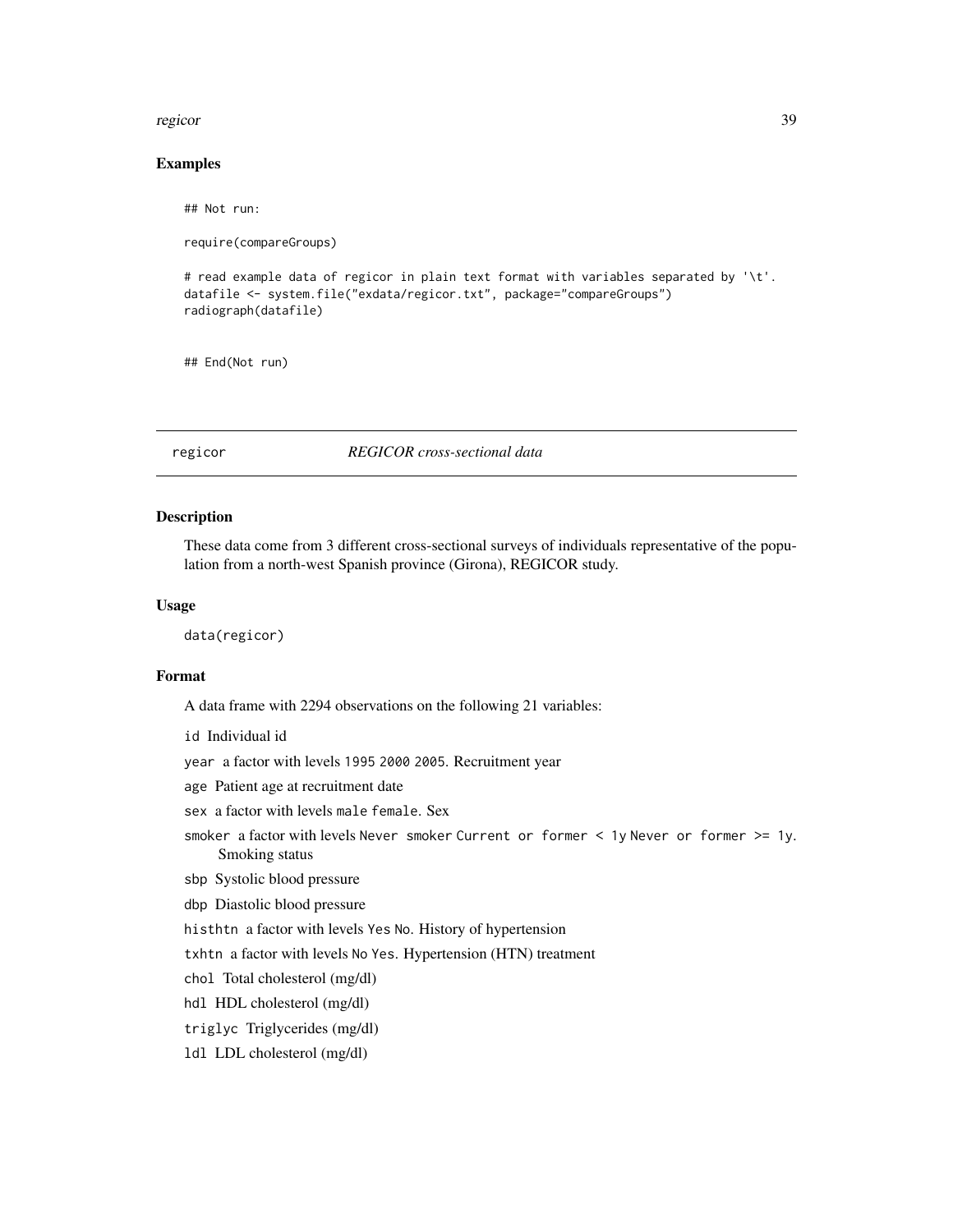#### 40 regicor

histchol a factor with levels Yes No. History of hypercholesterolemia

txchol a factor with levels No Yes. Cholesterol treatment

height Height (cm)

weight Weight (Kg)

bmi Body mass index

phyact Physical activity (Kcal/week)

pcs Physical component summary

mcs Mental component summary

death a factor with levels No Yes. Overall death

todeath Days to overall death or end of follow-up

cv a factor with levels No Yes. Cardiovascular event

tocv Days to cardiovascular event or end of follow-up

# Details

The variables collected in the REGICOR study were mainly cardiovascular risk factors (hundreds of variables were collected in the different questionnaires and blood measurements), but the variables present in this data set are just a few of them. Also, for reasons of confidentiality, the individuals in this data set are a 30% approx. random subsample of the original one.

Each variable of this data.frame contains label describing them in the attribute "label".

For more information, see the vignette.

#### Note

Variables death, todeath, cv, tocv are not real but they have been simulated at random to complete the data example with some time-to-event variables.

# Source

For reasons of confidentiality, the whole data set is not publicly available. For more information about the study these data come from, visit www.regicor.org.

# Examples

```
require(compareGroups)
data(regicor)
summary(regicor)
```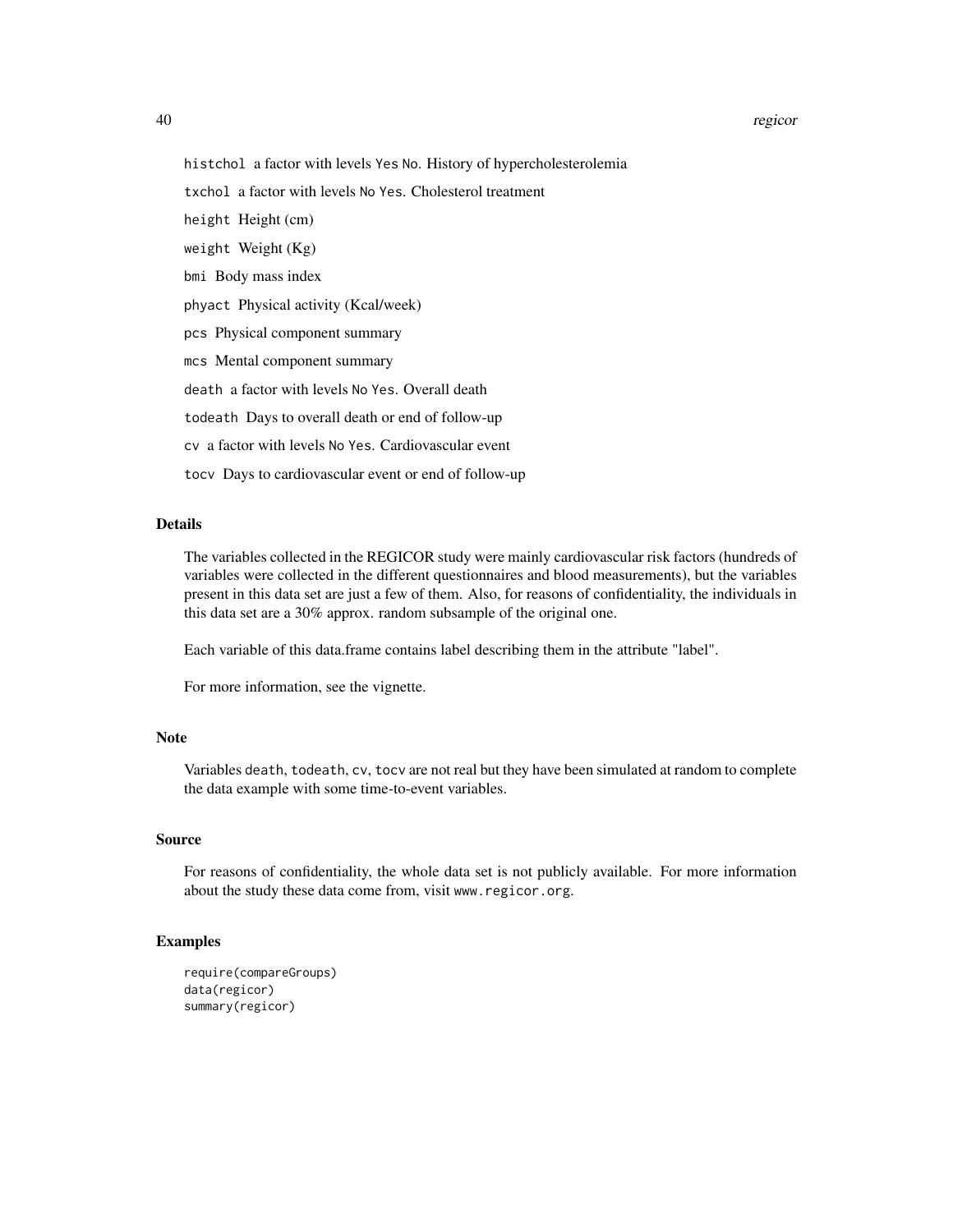<span id="page-40-1"></span><span id="page-40-0"></span>

# Description

This function creates automatically a PDF with the descriptive table as well as availability data and all plots. This file is structured and indexed in the way that the user can navigate through all tables and figures along the document.

# Usage

```
report(x, file, fig.folder, compile = TRUE, openfile = TRUE, title = "Report",
       author, date, ...)
```
# Arguments

| $\mathsf{x}$ | an object of class 'createTable'.                                                                                                                                                                                                         |
|--------------|-------------------------------------------------------------------------------------------------------------------------------------------------------------------------------------------------------------------------------------------|
| file         | character specifying the PDF file resulting after compiling the LaTeX code of<br>report. LaTeX code is also stored in the same folder with the same name but .tex<br>extension. When 'compile' argument is FALSE, only tex file is saved. |
| fig.folder   | character specifying the folder where the plots corresponding to all row-variables<br>of the table are placed. If it is left missing, a folder with the name file_figures is<br>created in the same folder of 'file'.                     |
| compile      | logical indicating whether tex file is compiled using texi2pdf function. Default<br>value is TRUE.                                                                                                                                        |
| openfile     | logical indicating whether to open the compiled pdf file or not. It uses the sys<br>function and does not apply when 'compile' argument is FALSE. Default value<br>is TRUE.                                                               |
| title        | character specifying the title of the report on the cover page. Default value is<br>'Report'.                                                                                                                                             |
| author       | character specifying the author/s name/s of the report on the cover page. When<br>missing, no authors appear.                                                                                                                             |
| date         | character specifying the date of the report on the cover page. When missing, the<br>present date appears.                                                                                                                                 |
| $\ddotsc$    | Arguments passed to export2latex.                                                                                                                                                                                                         |

# Note

This functions does not work with stratified tables ('cbind.createTable' class objects). To report this class of tables you can report each of its component (see second example from 'examples' section).

In order to compile the tex file the following packages must be available:

- babel

- longtable

- hyperref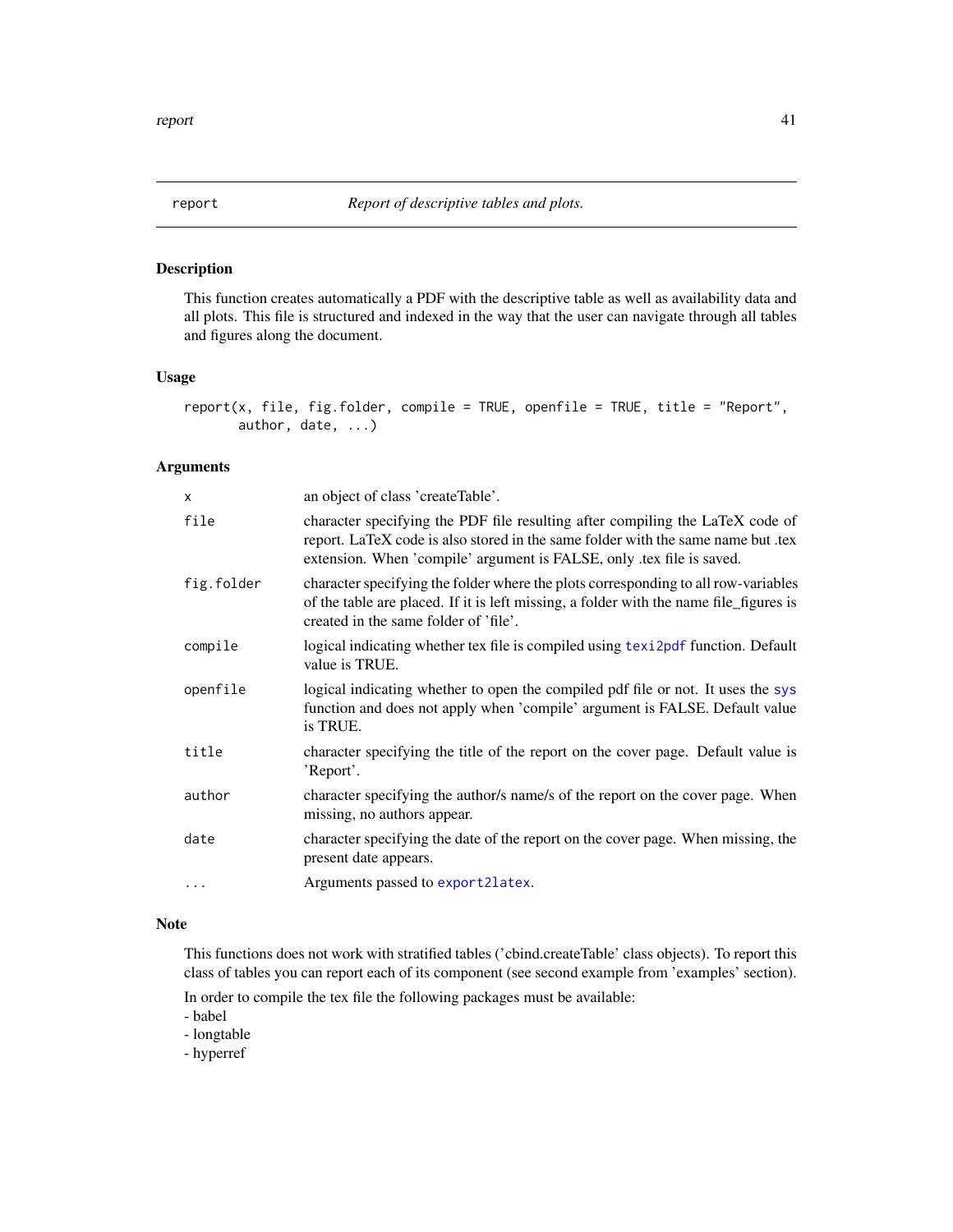#### 42 strataTable

- multirow
- lscape
- geometry
- float
- inputenc
- epsfig

# See Also

```
createTable, export2latex, export2csv, export2html, radiograph
```
#### Examples

```
## Not run:
require(compareGroups)
data(regicor)
# example on an ordinary table
res <- createTable(compareGroups(year ~ . -id, regicor), hide = c(sex=1), hide.no = 'no')
report(res, "report.pdf" ,size="small", title="\Huge \textbf{REGICOR study}",
      author="Isaac Subirana \\ IMIM-Parc de Salut Mar")
# example on an stratified table by sex
res.men <- createTable(compareGroups(year ~ . -id-sex, regicor, subset=sex=='Male'),
                       hide.no = 'no')
res.wom <- createTable(compareGroups(year ~ . -id-sex, regicor, subset=sex=='Female'),
                       hide.no = 'no')
res <- cbind("Men"=res.men, "Wom"=res.wom)
report(res[[1]], "reportmen.pdf", size="small",
       title="\Huge \textbf{REGICOR study \\ Men}", date="") # report for men / no date
report(res[[2]], "reportwom.pdf", size="small",
       title="\Huge \textbf{REGICOR study \\ Women}", date="") # report for wom / no date
```
## End(Not run)

strataTable *Stratify descriptive table in stratas.*

# **Description**

This functions re-build a descriptive table in stratas defined by a variable.

#### Usage

```
strataTable(x, strata, strata.names = NULL, max.nlevels = 5)
```
<span id="page-41-0"></span>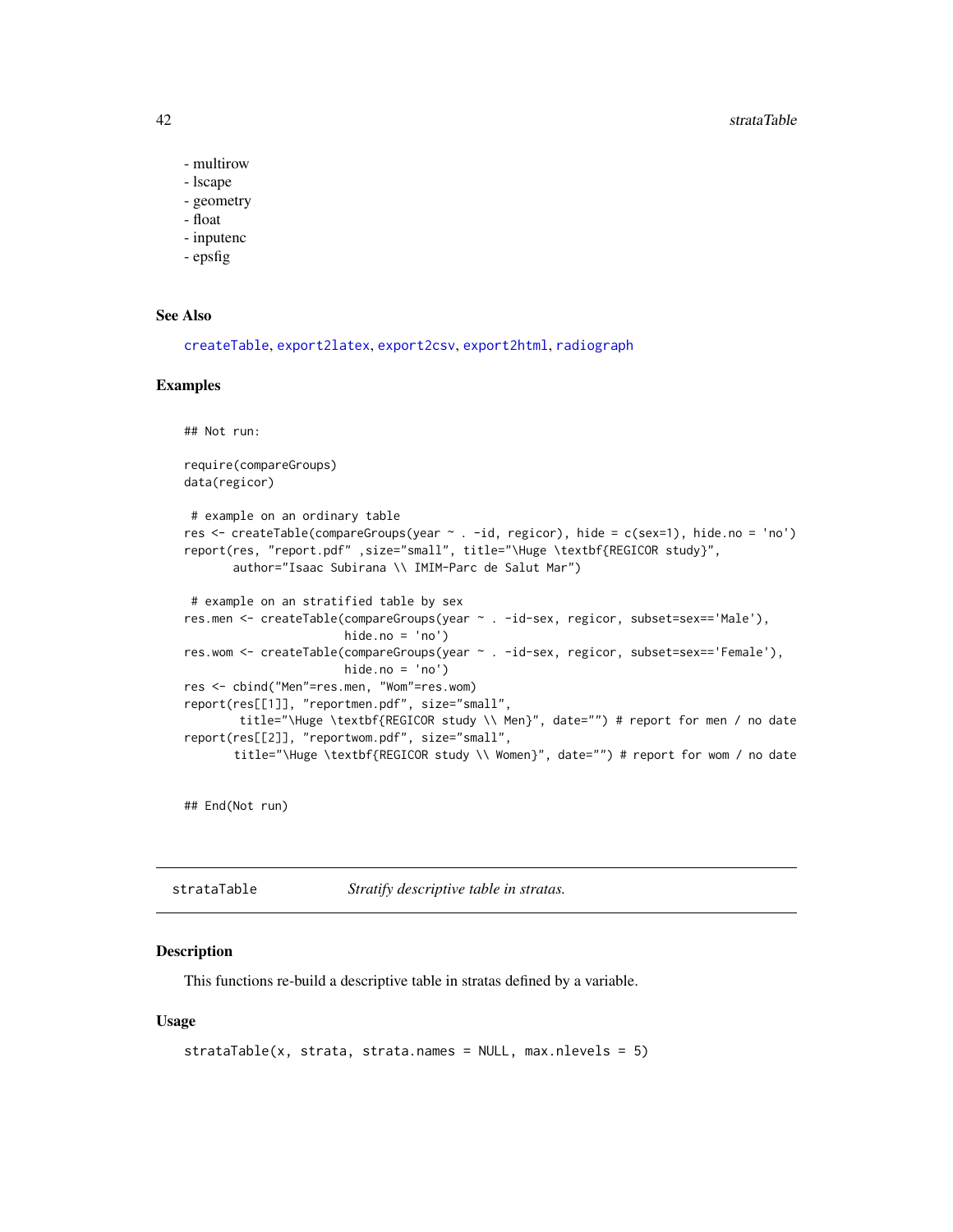#### <span id="page-42-0"></span>varinfo and the contract of the contract of the contract of the contract of the contract of the contract of the contract of the contract of the contract of the contract of the contract of the contract of the contract of th

# Arguments

| $\mathsf{x}$ | an object of class 'createTable'                                                                                                           |
|--------------|--------------------------------------------------------------------------------------------------------------------------------------------|
| strata       | character specifying the name of the variable whose values or levels defines<br>strata.                                                    |
| strata.names | character vector with as many components as stratas, or NULL (default value).<br>If NULL, it takes the names of levels of strata variable. |
| max.nlevels  | an integer indicating the maximum number of unique values or levels of strata<br>variable. Default value is 5.                             |

# Value

An object of class 'cbind.createTable'.

# References

Isaac Subirana, Hector Sanz, Joan Vila (2014). Building Bivariate Tables: The compareGroups Package for R. Journal of Statistical Software, 57(12), 1-16. URL [http://www.jstatsoft.org/](http://www.jstatsoft.org/v57/i12/) [v57/i12/](http://www.jstatsoft.org/v57/i12/).

# See Also

[compareGroups](#page-4-1), [createTable](#page-13-1), [descrTable](#page-17-1)

# Examples

require(compareGroups)

# load REGICOR data data(regicor)

# compute the descriptive tables (by year) restab <- descrTable(year ~ . - id - sex, regicor, hide.no="no")

# re-build the table stratifying by gender strataTable(restab, "sex")

varinfo *Variable names and labels extraction*

# Description

This functions builds and prints a table with the variable names and their labels.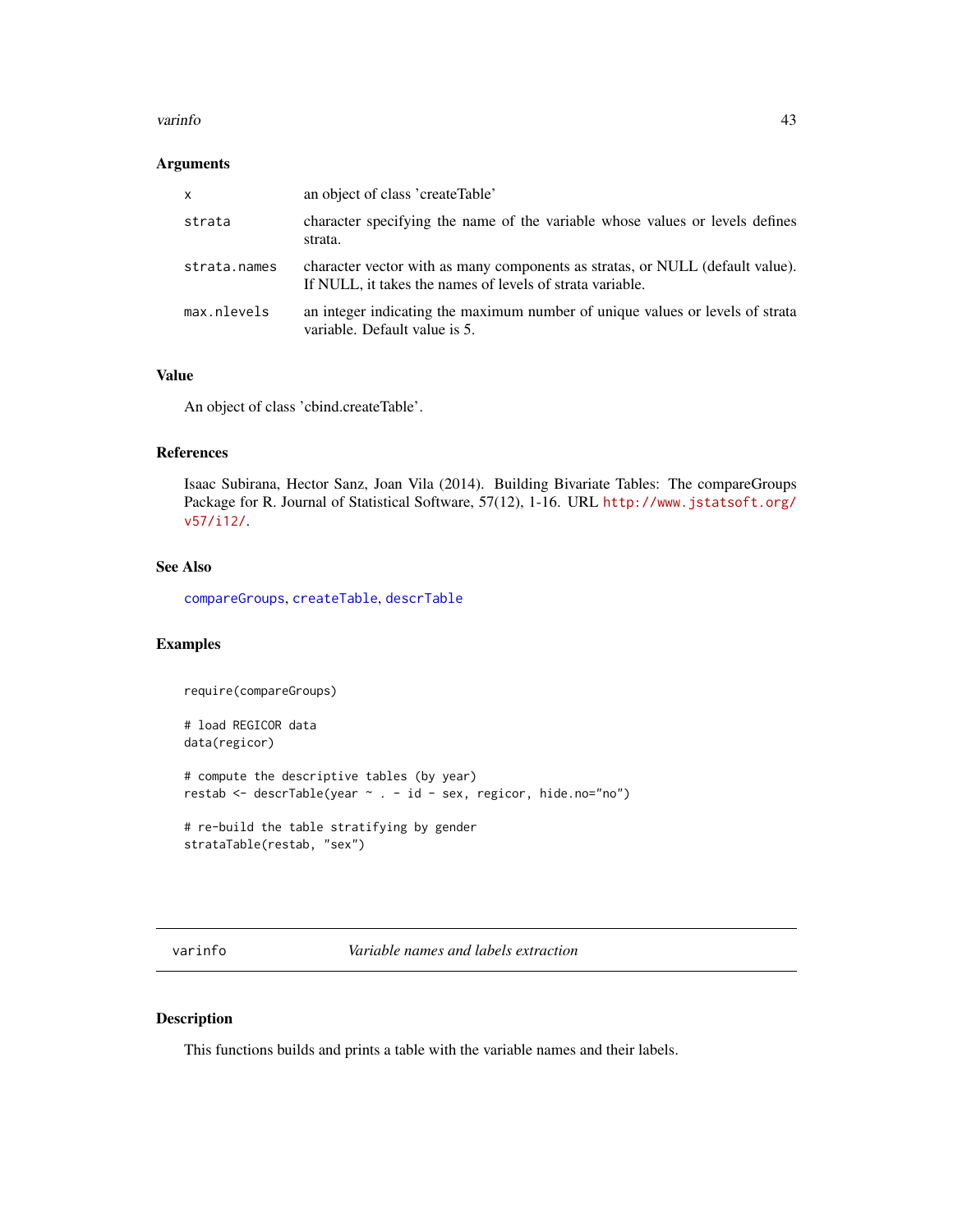44 varinfo

# Usage

```
varinfo(x, ...)
## S3 method for class 'compareGroups'
varinfc(x, \ldots)## S3 method for class 'createTable'
varinfo(x, ...)
```
# Arguments

| x        | an object of class 'compareGroups' or 'createTable' |
|----------|-----------------------------------------------------|
| $\cdots$ | other arguments currently ignored                   |

# Details

By default, a compareGroup descriptives table lists variables by label (if one exists) rather than by name. If researchers have assigned detailed labels to their variables, this function is very useful to quickly locate the original variable name if some modification is required. This function simply lists all "Analyzed variable names" by "Orig varname" (i.e. variable name in the data.frame) and "Shown varname" (i.e., label).

# Value

A 'matrix' with two columns

| Orig varname | actual variable name in the 'data.frame' or in the 'parent environment'. |
|--------------|--------------------------------------------------------------------------|
|              | Shown varname names of the variable shown in the resulting tables.       |

#### Note

If a variable has no "label" attribute, then the 'original varname' is the same as the 'shown varname'. The first variable in the table corresponds to the grouping variable. To label non-labeled variables or to change the label, use the function [label](#page-0-0).

# See Also

[compareGroups](#page-4-1), [createTable](#page-13-1)

# Examples

```
require(compareGroups)
data(regicor)
res<-compareGroups(sex ~ . ,regicor)
#createTable(res, hide.no = 'no')
varinfo(res)
```
<span id="page-43-0"></span>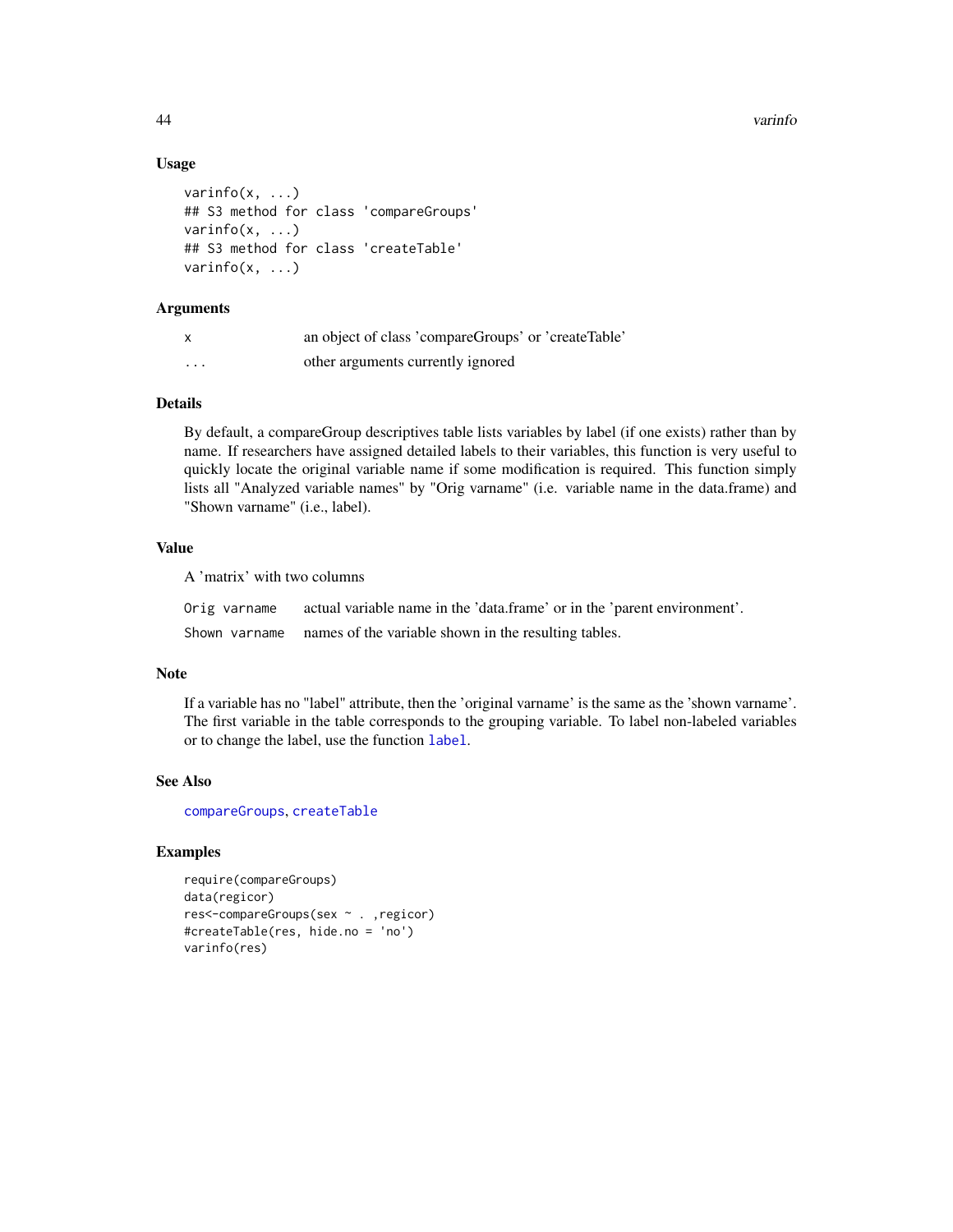# <span id="page-44-0"></span>Index

∗Topic datasets predimed, [35](#page-34-0) regicor, [39](#page-38-0) ∗Topic misc compareGroups, [5](#page-4-0) compareSNPs, [11](#page-10-0) createTable, [14](#page-13-0) descrTable, [18](#page-17-0) strataTable, [42](#page-41-0) ∗Topic package compareGroups-package, [2](#page-1-0) ∗Topic utilities cGroupsGUI, [3](#page-2-0) cGroupsWUI, [4](#page-3-0) export2csv, [23](#page-22-0) export2html, [24](#page-23-0) export2latex, [25](#page-24-0) export2md, [27](#page-26-0) export2pdf, [29](#page-28-0) export2word, [31](#page-30-0) export2xls, [32](#page-31-0) getResults, [33](#page-32-0) missingTable, [34](#page-33-0) printTable, [37](#page-36-0) radiograph, [38](#page-37-0) report, [41](#page-40-0) varinfo, [43](#page-42-0) .GlobalEnv, *[6](#page-5-0)*, *[19](#page-18-0)* anova, *[8](#page-7-0)*, *[21](#page-20-0)* bmp, *[8](#page-7-0)*, *[10](#page-9-0)* cGroupsGUI, *[3](#page-2-0)*, [3,](#page-2-0) *[4](#page-3-0)* cGroupsWUI, *[3,](#page-2-0) [4](#page-3-0)*, [4](#page-3-0) chisq.test, *[7](#page-6-0)*, *[21](#page-20-0)* chron, *[8](#page-7-0)*, *[21](#page-20-0)* compareGroups, *[3,](#page-2-0) [4](#page-3-0)*, [5,](#page-4-0) *[16–](#page-15-0)[18](#page-17-0)*, *[23](#page-22-0)*, *[33](#page-32-0)*, *[43,](#page-42-0) [44](#page-43-0)* compareGroups-package, [2](#page-1-0) compareSNPs, *[3](#page-2-0)*, [11,](#page-10-0) *[37](#page-36-0)*

createTable, *[3,](#page-2-0) [4](#page-3-0)*, *[10](#page-9-0)*, *[13](#page-12-0)*, [14,](#page-13-0) *[21](#page-20-0)[–28](#page-27-0)*, *[30](#page-29-0)[–34](#page-33-0)*, *[42](#page-41-0)[–44](#page-43-0)* descrTable, [18,](#page-17-0) *[43](#page-42-0)* export2csv, *[3](#page-2-0)*, *[17](#page-16-0)*, *[23](#page-22-0)*, [23,](#page-22-0) *[25](#page-24-0)*, *[27,](#page-26-0) [28](#page-27-0)*, *[30](#page-29-0)[–32](#page-31-0)*, *[42](#page-41-0)* export2html, *[3](#page-2-0)*, *[17](#page-16-0)*, *[23,](#page-22-0) [24](#page-23-0)*, [24,](#page-23-0) *[27,](#page-26-0) [28](#page-27-0)*, *[30,](#page-29-0) [31](#page-30-0)*, *[42](#page-41-0)* export2latex, *[3](#page-2-0)*, *[17](#page-16-0)*, *[23](#page-22-0)[–25](#page-24-0)*, [25,](#page-24-0) *[28](#page-27-0)*, *[30](#page-29-0)[–32](#page-31-0)*, *[41,](#page-40-0) [42](#page-41-0)* export2md, *[3](#page-2-0)*, *[24,](#page-23-0) [25](#page-24-0)*, *[27](#page-26-0)*, [27,](#page-26-0) *[30](#page-29-0)[–32](#page-31-0)* export2pdf, *[3](#page-2-0)*, *[24,](#page-23-0) [25](#page-24-0)*, *[27,](#page-26-0) [28](#page-27-0)*, [29,](#page-28-0) *[31,](#page-30-0) [32](#page-31-0)* export2word, *[3](#page-2-0)*, *[24,](#page-23-0) [25](#page-24-0)*, *[27,](#page-26-0) [28](#page-27-0)*, *[30](#page-29-0)*, [31,](#page-30-0) *[32](#page-31-0)* export2xls, *[3](#page-2-0)*, [32](#page-31-0) fisher.test, *[7](#page-6-0)*, *[21](#page-20-0)* format, *[37](#page-36-0)* getResults, [33](#page-32-0) hist, *[8](#page-7-0)* HWChisq, *[12](#page-11-0)* HWChisqMat, *[13](#page-12-0)* jpeg, *[8](#page-7-0)*, *[10](#page-9-0)* kable, *[28](#page-27-0)* label, *[10](#page-9-0)*, *[44](#page-43-0)* missingTable, *[3](#page-2-0)*, [34](#page-33-0) na.exclude, *[5](#page-4-0)*, *[12](#page-11-0)*, *[19](#page-18-0)* na.pass, *[5](#page-4-0)*, *[12](#page-11-0)*, *[19](#page-18-0)* oddsratio, *[7](#page-6-0)*, *[10](#page-9-0)*, *[16](#page-15-0)*, *[20](#page-19-0)* oneway.test, *[8](#page-7-0)*, *[21](#page-20-0)* pdf, *[8](#page-7-0)*, *[10](#page-9-0)* plot.compareGroups *(*compareGroups*)*, [5](#page-4-0)

plot.createTable *(*createTable*)*, [14](#page-13-0)